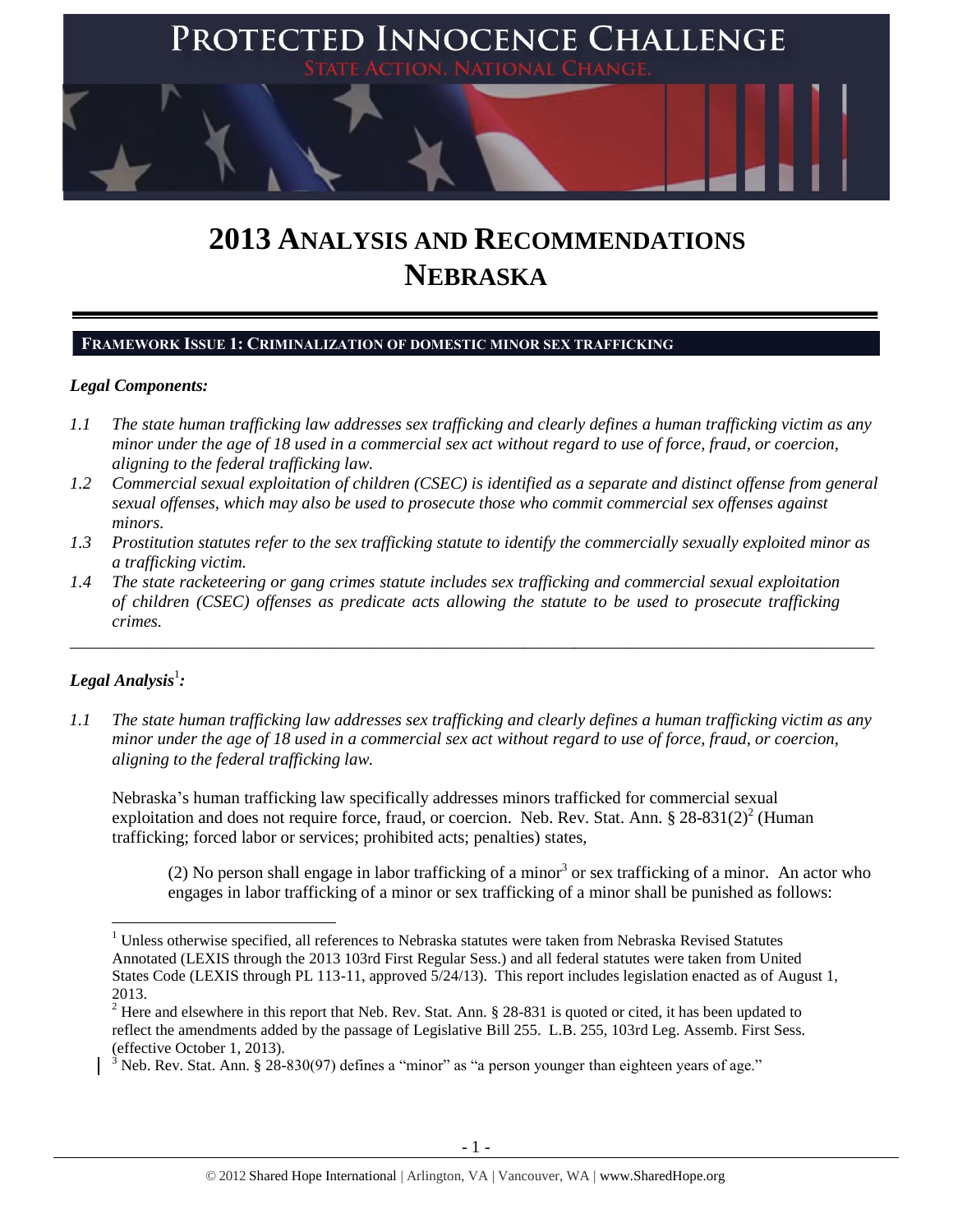(a) In cases in which the actor<sup>4</sup> uses overt force or the threat of force against the trafficking victim, the actor is guilty of a Class II felony;

(b) In cases in which the trafficking victim has not attained the age of fifteen years, the actor is guilty of a Class II felony; or

(c) In cases involving a trafficking victim between the ages of fifteen and eighteen years, and the actor does not use overt force or threat of force against the trafficking victim, the actor is guilty of a Class III felony.

(3) Any person who benefits, financially or by receiving anything of value, from participation in a venture which has, as part of the venture, an act that is in violation of this section, is guilty of a Class IV felony.

Neb. Rev. Stat. Ann.  $\S 28-830(13)^5$  defines sex trafficking of a minor as:

<span id="page-1-0"></span>knowingly recruiting, enticing, harboring, transporting, providing, or obtaining by any means or knowingly attempting to recruit, entice, harbor, transport, provide, or obtain by any means a minor for the purpose of having such minor engage in commercial sexual activity,<sup>6</sup> sexually explicit performance,<sup>7</sup> or the production of pornography or to cause or attempt to cause a minor to engage in commercial sexual activity, sexually explicit performance, or the production of pornography."

A Class II felony is punishable by imprisonment for 3–50 years, while Class III felonies are punishable by imprisonment for 1–20 years, a fine not to exceed \$25,000, or both. Neb. Rev. Stat. Ann. § 28-105(1).

*1.2 Commercial sexual exploitation of children (CSEC) is identified as a separate and distinct offense from general sexual offenses, which may also be used to prosecute those who commit commercial sex offenses against minors.*

Nebraska has several statutes specifically criminalizing CSEC, including the following:

1. Neb. Rev. Stat. Ann. § 28-707<sup>8</sup> (Child abuse; privileges not available; penalties) states,

(1) A person commits child abuse if he or she knowingly, intentionally, or negligently causes or permits a minor child to be:

<span id="page-1-1"></span>. . . .

(d) Placed in a situation to be sexually exploited by allowing, encouraging, or forcing such minor child to solicit for or engage in prostitution, debauchery, public indecency, or obscene or pornographic photography, films, or depictions . . .

. . . . (f) Placed in a situation to be a trafficking victim as defined in section 28-830.

. . . .

 $\overline{a}$ 

Neb. Rev. Stat. Ann. § 28-830(1) defines an "actor" as "a person who solicits, procures, or supervises the services or labor of another person."

 $<sup>5</sup>$  Here and elsewhere in this report that § 28-830 is quoted or cited, it has been updated to reflect the amendments</sup> added by the passage of L.B. 255, 103rd Leg. Assemb. First Sess. (effective October 1, 2013) and L.B. 1, 103rd Leg. Assemb. First Sess (effective Feb. 15, 2013).

<sup>&</sup>lt;sup>6</sup> "Commercial sex act" is defined as "any sex act on account of which anything of value is given, promised to, or received by any person." Neb. Rev. Stat. Ann. § 28-830(2).<br><sup>7</sup> "Sexually explicit performance" is defined as "a live or public play, dance, show, or other exhibition intended to

arouse or gratify sexual desire or to appeal to prurient interests." Neb. Rev. Stat. Ann. § 28-830(14).

<sup>&</sup>lt;sup>8</sup> Here and elsewhere in this report that § 28-707 is quoted or cited, it has been updated to reflect the amendments added by the passage of Legislative Bill 255. L.B. 255, 103rd Leg. Assemb. Second Sess. (effective Oct. 1, 2013).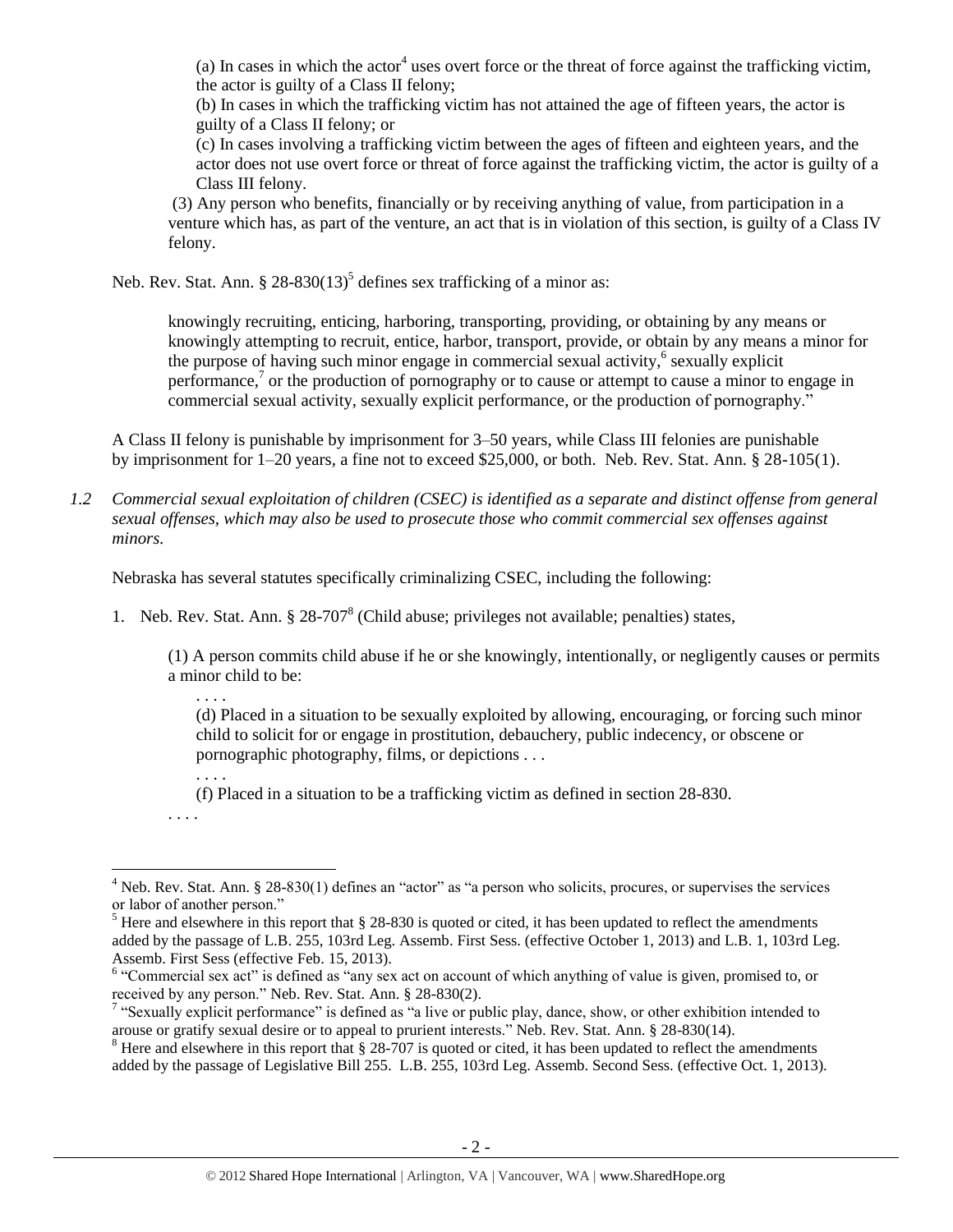(3) Child abuse is a Class I misdemeanor if the offense is committed negligently and does not result in serious bodily injury as defined in section  $28-109^\circ$  or death.

(4) Child abuse is a Class IIIA felony if the offense is committed knowingly and intentionally and does not result in serious bodily injury as defined in section 28-109 or death.

(5) Child abuse is a Class IIIA felony if the offense is committed negligently<sup>10</sup> and results in serious bodily injury as defined in section 28-109.

(6) Child abuse is a Class III felony if the offense is committed negligently and results in the death of such child.

(7) Child abuse is a Class II felony if the offense is committed knowingly and intentionally and results in serious bodily injury as defined in such section.

(8) Child abuse is a Class IB felony if the offense is committed knowingly and intentionally and results in the death of such child.

(9) For purposes of this section, negligently refers to criminal negligence and means that a person knew or should have known of the danger involved and acted recklessly, as defined in section 28-109, with respect to the safety or health of the minor child.

Pursuant to Neb. Rev. Stat. Ann. § 28-106(1), a Class I misdemeanor is punishable by imprisonment up to 1 year, a fine not to exceed \$1,000, or both. A Class IIIA felony is punishable by imprisonment up to 5 years, a fine not to exceed \$10,000, or both; a Class II felony is punishable by imprisonment for 1–50 years; and a Class IB felony is punishable by imprisonment for 20 years to life. Neb. Rev. Stat. Ann. § 28-105(1).

<span id="page-2-1"></span>2. Neb. Rev. Stat. Ann. § 28-1463.03 (Visual depiction of sexually explicit conduct; prohibited acts; affirmative defense) states,

<span id="page-2-2"></span><span id="page-2-0"></span>(3) It shall be unlawful for a person to knowingly employ, force, authorize, induce, or otherwise cause a child to engage in any visual depiction of sexually explicit conduct<sup>11</sup> which has a child<sup>12</sup> as one of its participants or portrayed observers.

(4) It shall be unlawful for a parent, stepparent, legal guardian, or any person with custody and control of a child, knowing the content thereof, to consent to such child engaging in any visual depiction of sexually explicit conduct which has a child as one of its participants or portrayed observers. . . . .

A conviction under this statute by a person 18 years of age or younger is punishable as a Class III felony by imprisonment for 1–20 years, a fine not to exceed \$25,000, or both, while a violation by a person 19 years

 $\overline{\phantom{a}}$ 

<sup>&</sup>lt;sup>9</sup> Neb. Rev. Stat. Ann. § 28-109(20) (Terms, defined) defines "serious bodily injury" as "bodily injury which involves a substantial risk of death, or which involves substantial risk of serious permanent disfigurement, or protracted loss or impairment of the function of any part or organ of the body."

 $10$  Neb. Rev. Stat. Ann. § 28-707(9) defines "negligently" as referring to "criminal negligence and means that a person knew or should have known of the danger involved and acted recklessly, as defined in section 28-109, with respect to the safety or health of the minor child." *See supra* note [2.](#page-0-0)

<sup>&</sup>lt;sup>11</sup> Neb. Rev. Stat. Ann. § 28-1463.02(5) (Terms, defined) defines "sexually explicit conduct" as

<sup>(</sup>a) Real or simulated intercourse, whether genital-genital, oral-genital, anal-genital, or oral-anal between persons of the same or opposite sex or between a human and an animal or with an artificial genital; (b) real or simulated masturbation; (c) real or simulated sadomasochistic abuse; (d) erotic fondling; (e) erotic nudity; or (f) real or simulated defecation or urination for the purpose of sexual gratification or sexual stimulation of one or more of the persons involved.

<sup>&</sup>lt;sup>12</sup> Neb. Rev. Stat. Ann. § 28-1463.02(1) (Terms, defined) defines "child" as "in the case of a participant, ... any person under the age of eighteen years and, in the case of a portrayed observer, . . . any person under the age of sixteen years."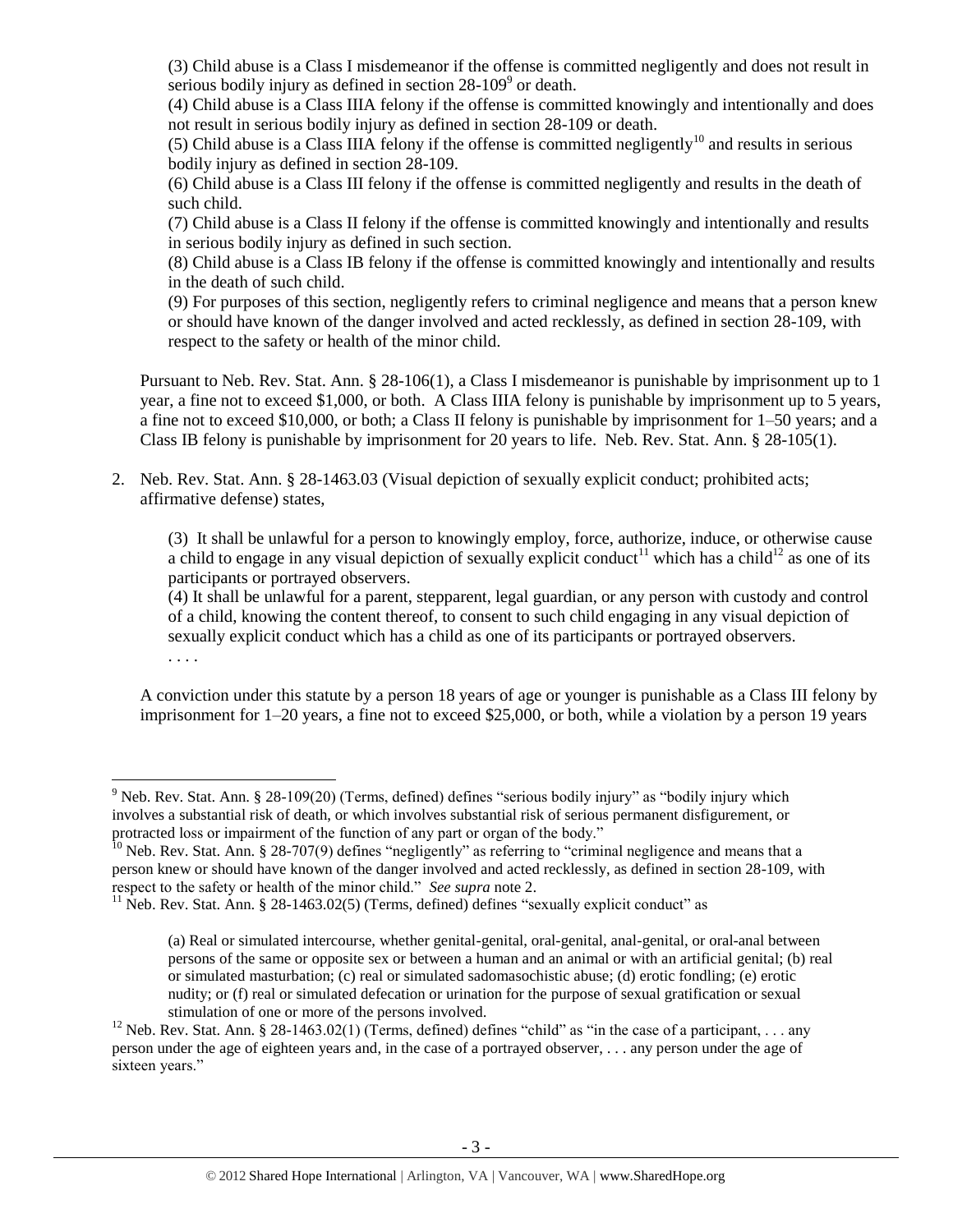<span id="page-3-0"></span>of age or older is a Class ID felony<sup>13</sup> punishable by imprisonment for 3–50 years. Neb. Rev. Stat. Ann. §§ 28-1463.04(1), (2), 28-105(1). A conviction under this statute is punishable as a Class IC felony<sup>14</sup> by imprisonment for 5–50 years, however, if a person has a prior conviction under this statute or a number of other specific statutes.<sup>15</sup> Neb. Rev. Stat. Ann. §§ 28-1463.04(3), 28-105(1).

- 3. Neb. Rev. Stat. Ann.  $\S 28-802(2)^{16}$  (Pandering) states,
	- (1) A person commits pandering if such person:
		- (a) Entices another person to become a prostitute; or

<span id="page-3-2"></span><span id="page-3-1"></span>(b) Procures or harbors therein an inmate for a house of prostitution or for any place where prostitution is practiced or allowed; or

(c) Inveigles, entices, persuades, encourages, or procures any person to come into or leave this state for the purpose of prostitution or debauchery; or

(d) Receives or gives or agrees to receive or give any money or other thing of value for procuring or attempting to procure any person to become a prostitute or commit an act of prostitution or come into this state or leave this state for the purpose of prostitution or debauchery.

(2) Pandering is a Class IV felony for a first offense, unless the person being enticed, procured, harbored, or otherwise persuaded to become a prostitute is under the age of eighteen years, in which case pandering is a Class III felony for a first offense. Pandering is a Class III felony for a second or subsequent offense.

A Class IV felony is punishable by imprisonment up to 5 years, a fine not to exceed \$10,000, or both. Neb. Rev. Stat. Ann. § 28-105(1). A Class III felony is punishable by imprisonment for 1–20 years, a fine not to exceed \$25,000, or both. Neb. Rev. Stat. Ann. § 28-105(1).

4. Neb. Rev. Stat. Ann.  $\S 28-801.01$  (Solicitation of prostitution)<sup>17</sup> states,

(1) Any person who solicits another person not his or her spouse to perform any act of sexual contact or sexual penetration, as those terms are defined in section 28-318, in exchange for money or other thing of value, commits solicitation of prostitution.

(2) Any person convicted of violating subsection (1) of this section shall be punished as follows:

 $\overline{\phantom{a}}$ 

Any person who violates section 28-1463.03 and has previously been convicted of a violation of section 28-1463.03 or section 28-308 [Assault in the first degree], 28-309 [Assault in the second degree], 28-310 [Strangulation], 28-311 [Criminal child enticement], 28-313 [Kidnapping], 28-314 [False imprisonment in the first degree], 28-315 [False imprisonment in the second degree], 28-319 [Sexual assault; first degree], 28-319.01 [Sexual assault on a child; first degree], 28-320.01 [Sexual assault on a child; second or third degree], 28-813 [Obscene literature or material; prepares; distributes; promotes; penalty], 28-833 [Enticement by electronic communication device; penalty], or 28-1463.05 [Visual depiction of sexually explicit acts related to possession; violation; penalty] or subsection (1) or (2) of section 28-320 [Sexual assault; second or third degree; penalty] shall be guilty of a Class IC felony for each offense.

<sup>17</sup> Here and elsewhere in this report that Neb. Rev. Stat. Ann.  $\S$  28-801.01 is quoted or cited, it has been updated to reflect the amendments added by the passage of Legislative Bill 255. L.B. 255, 103rd Leg. Assemb. First Sess. (effective Oct. 1, 2013).

 $13$  According to Neb. Rev. Stat. Ann. § 28-105(1) Class IC and ID felonies are subject to mandatory minimum sentences of 5 and 3 years, respectively. Pursuant to Neb. Rev. Stat. Ann. § 28-105(4), "A person convicted of a felony for which a mandatory minimum sentence is prescribed shall not be eligible for probation." <sup>14</sup> *See supra* note [13.](#page-3-0) 

<sup>15</sup> Pursuant to Neb. Rev. Stat. Ann. § 28-1463.04(3),

<sup>&</sup>lt;sup>16</sup> Here and elsewhere in this report that Neb. Rev. Stat. Ann.  $\S$  28-802 is quoted or cited, it has been updated to reflect the amendments added by the passage of Legislative Bill 255. L.B. 255, 103rd Leg. Assemb. First Sess. (effective Oct. 1, 2013).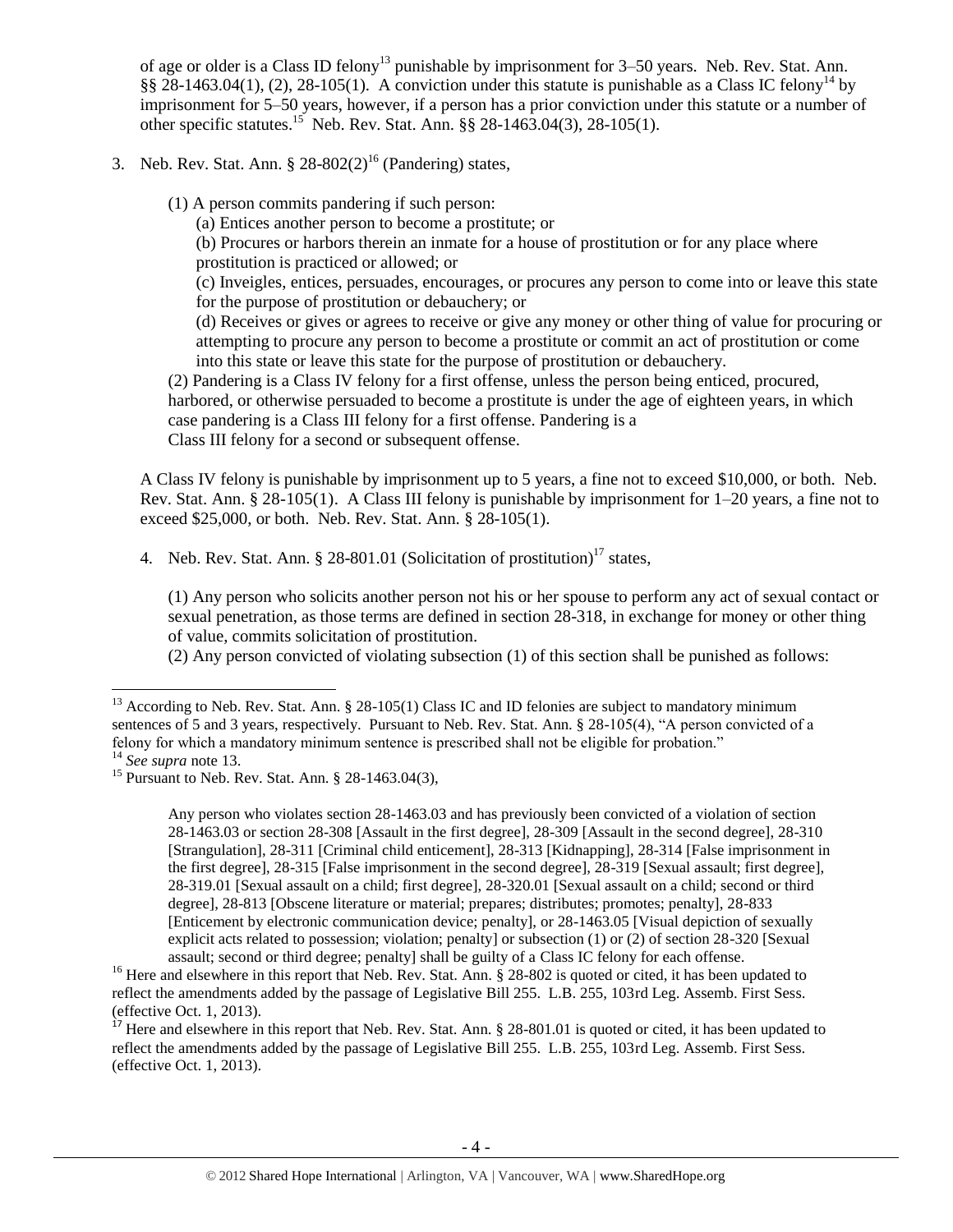(a) If such person has had no prior convictions, such person shall be guilty of a Class I misdemeanor and pay a fine of not less than two hundred fifty dollars, unless the person solicited is under the age of eighteen years, in which case such person violating this section shall be guilty of a Class IV felony. If the court places such person on probation, such order of probation shall include, as one of its conditions, the payment of a fine of not less than two hundred fifty dollars and such person shall satisfactorily attend and complete an appropriate mental health and substance abuse assessment conducted by a licensed mental health professional or substance abuse professional authorized to complete such assessment . . . .

A Class IV felony is punishable by imprisonment up to 5 years, a fine not to exceed \$10,000, or both. Neb. Rev. Stat. Ann. § 28-105(1).

5. Neb. Rev. Stat. Ann. § 28-804 (Keeping a place of prostitution) states,

(1) Any person who has or exercises control over the use of any place which offers seclusion or shelter for the practice of prostitution and who knowingly grants or permits the use of such place for the purpose of prostitution commits the offense of keeping a place of prostitution. (2) Keeping a place of prostitution is a Class I misdemeanor, unless any person using such place for the practice of prostitution is under the age of eighteen years, in which case any person convicted of keeping a place of prostitution shall be guilty of a Class IV felony.

A Class IV felony is punishable by imprisonment up to 5 years, a fine not to exceed \$10,000, or both. Neb. Rev. Stat. Ann. § 28-105(1).

Several other laws, while not expressly commercial in nature, may also be applicable in cases involving the commercial sexual exploitation of a child. Some of those statutes are as follows:

- 1. Neb. Rev. Stat. Ann. § 28-805(1)(a) (Debauching a minor; penalty)<sup>18</sup> states, "(1) Any person not a minor commits the offense of debauching a minor if he or she shall debauch or deprave the morals of any boy or girl under the age of seventeen years by: (a) Lewdly inducing such boy or girl carnally to know any other person."<sup>19</sup> A conviction under Neb. Rev. Stat. Ann. § 28-805(1) is punishable as a Class I misdemeanor by imprisonment up to 1 year, a fine not to exceed \$1,000, or both. Neb. Rev. Stat. Ann. §§ 28-805(2), 28- 106(1).
- 2. Neb. Rev. Stat. Ann. § 28-833 (Enticement by electronic communication device; penalty) states,

<span id="page-4-1"></span>(1) A person commits the offense of enticement by electronic communication<sup>20</sup> device if he or she is nineteen years of age or over and knowingly and intentionally utilizes an electronic communication device to contact a child under sixteen years of age or a peace officer who is believed by such person to be a child under sixteen years of age and in so doing:

<span id="page-4-0"></span>(a) Uses or transmits any indecent, lewd, lascivious, or obscene language, writing, or sound;

 $\overline{\phantom{a}}$ 

 $18$  This statute clearly implicates adults who solicit minors under the age of 17 to visit a house of prostitution for the purpose of the minor engaging in sexual penetration with a prostitute, but it is not clear whether this statute also implicates adult buyers or traffickers who solicit a minor under the age of 17 to enter a house of prostitution for purposes of engaging in sexual penetration with a buyer. Therefore, because it is possible that a violation of this statute may involve a commercial transaction, it has been listed as a CSEC offense.

<sup>&</sup>lt;sup>19</sup> See State v. Parmer, 313 N.W.2d 237, 240 (Neb. 1981) ("We therefore construe 'any other person' to mean any person other than the victim.").

 $20$  For purposes of Neb. Rev. Stat. Ann. § 28-833, "electronic communication" is defined as "any device which, in its ordinary and intended use, transmits by electronic means writings, sounds, visual images, or data of any nature to another electronic communication device." Neb. Rev. Stat. Ann. § 28-833(4).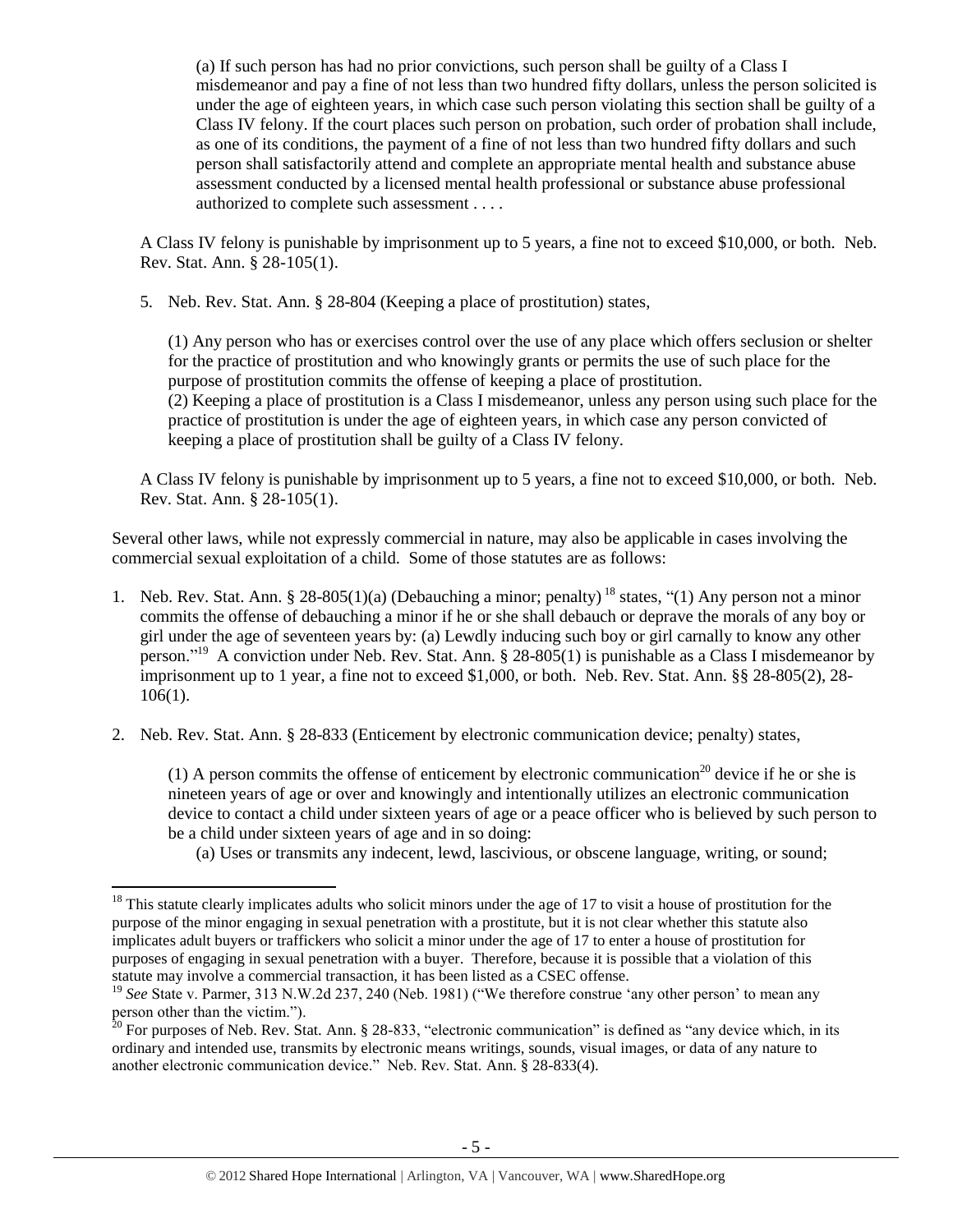(b) Transmits or otherwise disseminates any visual depiction of sexually explicit conduct as defined in section [28-1463.02](http://nebraskalegislature.gov/laws/statutes.php?statute=28-1463.02) [Terms, defined]; $^{21}$  or (c) Offers or solicits any indecent, lewd, or lascivious act.

A conviction under this statute is punishable as a Class IV felony by imprisonment up to 5 years, a fine not to exceed \$10,000, or both. Neb. Rev. Stat. Ann. §§ 28-833(2), 28-105(1).

- 3. Neb. Rev. Stat. Ann. § 28-319.01(1) (Sexual assault of a child; first degree; penalty) states,
	- (1) A person commits sexual assault of a child in the first degree: (a) When he or she subjects another person under twelve years of age to sexual penetration<sup>22</sup> and the actor is at least nineteen years of age or older; or (b) When he or she subjects another person who is at least twelve years of age but less than sixteen years of age to sexual penetration and the actor is twenty-five years of age or older.

A first conviction under this statute is punishable as a Class IB felony by imprisonment for 15 years to life. Neb. Rev. Stat. Ann. §§ 28-319.01(2), 28-105(1). The penalty is enhanced to 25 years to life imprisonment, however, if an offender has a prior conviction under this statute or a number of other specific statutes.<sup>23</sup> Neb. Rev. Stat. Ann.  $\S$ § 28-319.01(3), 28-105(1).

4. Neb. Rev. Stat. Ann. § 28-320.01 (Sexual assault of a child; second or third degree; penalties) states,

(1) A person commits sexual assault of a child in the second or third degree if he or she subjects another person fourteen years of age or younger to sexual contact<sup>24</sup> and the actor is at least nineteen years of age or older.

Sexual penetration means sexual intercourse in its ordinary meaning, cunnilingus, fellatio, anal intercourse, or any intrusion, however slight, of any part of the actor's or victim's body or any object manipulated by the actor into the genital or anal openings of the victim's body which can be reasonably construed as being for nonmedical or nonhealth purposes. Sexual penetration shall not require emission of semen.

(3) Any person who is found guilty of sexual assault of a child in the first degree under this section and who has previously been convicted (a) under this section, (b) under section 28-319 of first degree or attempted first degree sexual assault, (c) under section 28-320.01 before July 14, 2006, of sexual assault of a child or attempted sexual assault of a child, (d) under section 28-320.01 on or after July 14, 2006, of sexual assault of a child in the second or third degree or attempted sexual assault of a child in the second or third degree, or (e) in any other state or federal court under laws with essentially the same elements as this section, section 28-319, or section 28-320.01 as it existed before, on, or after July 14, 2006, shall be guilty of a Class IB felony with a mandatory minimum sentence of twenty-five years in prison.

 $24$  Neb. Rev. Stat. Ann. § 28-318(5) defines "sexual contact" as

the intentional touching of the victim's sexual or intimate parts or the intentional touching of the victim's clothing covering the immediate area of the victim's sexual or intimate parts. Sexual contact shall also mean the touching by the victim of the actor's sexual or intimate parts or the clothing covering the immediate area of the actor's sexual or intimate parts when such touching is intentionally caused by the actor. Sexual contact shall include only such conduct which can be reasonably construed as being for the purpose of sexual arousal or gratification of either party. Sexual contact shall also include the touching of a child with the actor's sexual or intimate parts on any part of the child's body for purposes of sexual assault of a child under sections 28-319.01 [Sexual assault of a child; first degree; penalty] and 28-320.01 [Sexual assault of a child; second or third degree; penalties];

 $\overline{\phantom{a}}$ <sup>21</sup> *See supra* note [11.](#page-2-0) 

<sup>&</sup>lt;sup>22</sup> Neb. Rev. Stat. Ann. § 28-318(6) (Terms, defined) states,

<sup>&</sup>lt;sup>23</sup> Neb. Rev. Stat. Ann. § 28-319.01(3) states,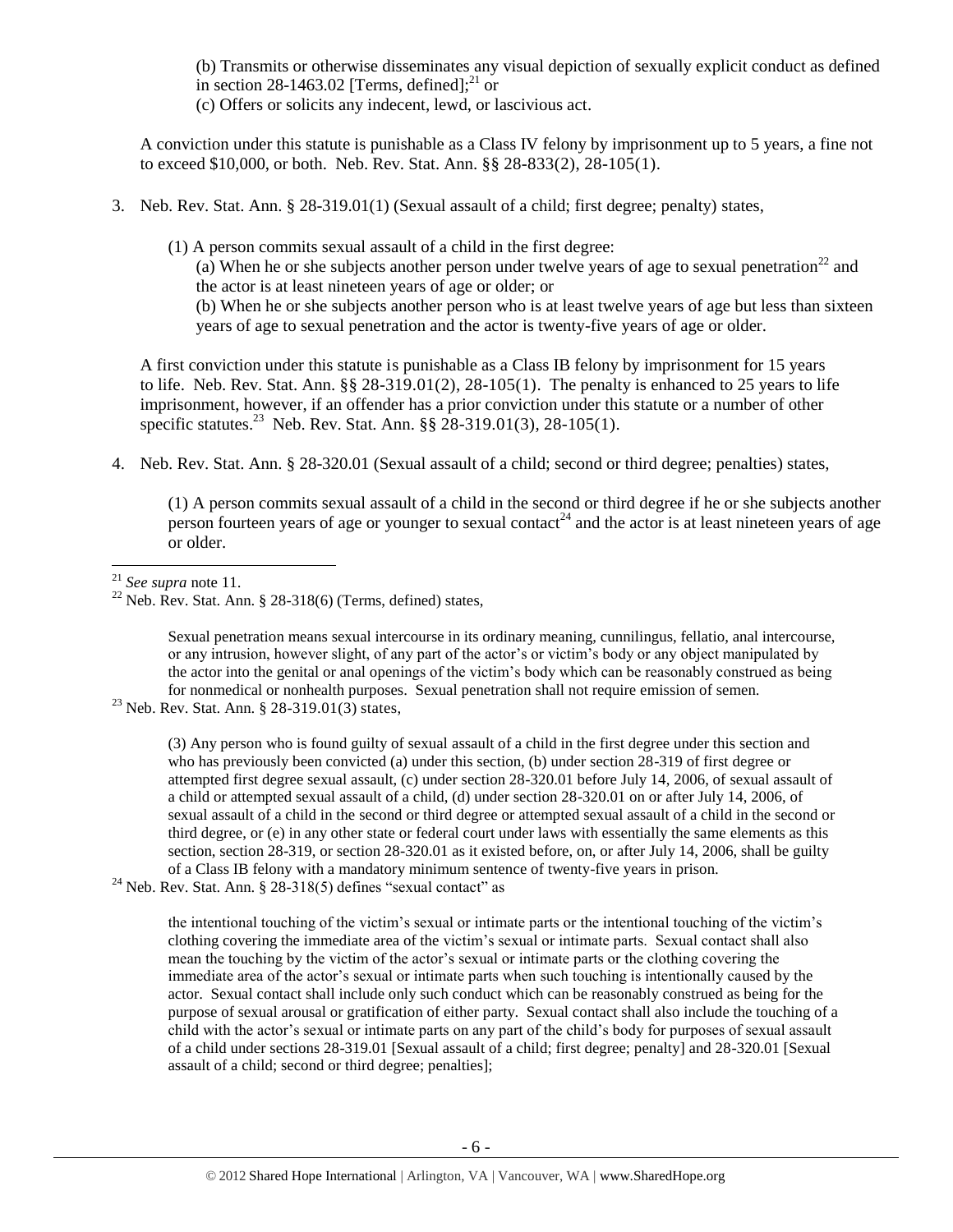(2) Sexual assault of a child is in the second degree if the actor causes serious personal injury to the victim. Sexual assault of a child in the second degree is a Class II felony for the first offense. (3) Sexual assault of a child is in the third degree if the actor does not cause serious personal injury to the victim. Sexual assault of a child in the third degree is a Class IIIA felony for the first offense. . . . .

A first conviction for second degree sexual assault of a child is punishable as a Class II felony by imprisonment for 1–50 years. Neb. Rev. Stat. Ann. §§ 28-320.01(2), 28-105(1). A conviction is punishable as a class IC felony by imprisonment for 25–50 years, however, if a person has a prior conviction under this statute or a number of other specific statutes.<sup>25</sup> Neb. Rev. Stat. Ann.  $\frac{88}{28}$ -320.01(4), 28-105(1). A first conviction for third degree sexual assault of a child is a Class IIIA felony punishable by imprisonment up to 5 years, a fine not to exceed \$10,000, or both. Neb. Rev. Stat. Ann. §§ 28-320.01(3), 28-105(1). A conviction is punishable as a class IC felony punishable by imprisonment for 5–50 years, however, if a person has a prior conviction under this statute or a number of other specific statutes.<sup>26</sup> Neb. Rev. Stat. Ann. §§ 28-320.01(5), 28-105(1).

5. Neb. Rev. Stat. Ann. § 28-320.02(1) (Sexual assault; use of electronic communication device; prohibited acts; penalties) states,

<span id="page-6-1"></span>No person shall knowingly solicit, coax, entice, or lure (a) a child sixteen years of age or younger or (b) a peace officer who is believed by such person to be a child sixteen years of age or younger, by means of an electronic communication device as that term is defined in section  $28-833$ ,<sup>27</sup> to engage in an act which would be in violation of section [28-319](http://nebraskalegislature.gov/laws/statutes.php?statute=28-319) [Sexual assault; first degree; penalty], [28-319.01](http://nebraskalegislature.gov/laws/statutes.php?statute=28-319.01) [Sexual assault of a child; first degree; penalty], or [28-320.01](http://nebraskalegislature.gov/laws/statutes.php?statute=28-320.01) [Sexual assault of a child; second or third degree; penalties] or subsection (1) or (2) of section [28-320](http://nebraskalegislature.gov/laws/statutes.php?statute=28-320) [Sexual assault; second or third degree; penalty].<sup>28</sup>

<span id="page-6-0"></span>A conviction under this statute is punishable as a Class ID felony by imprisonment for 3–50 years. Neb. Rev. Stat. Ann. §§ 28-320.02(2), 28-105(1). A conviction is punishable as a Class IC felony by imprisonment for 5–50 years, however, if a person has a prior conviction under this or other specific statutes.<sup>29</sup> Neb. Rev. Stat. Ann. §§ 28-320.02(2), 28-105(1).

<sup>26</sup> Pursuant to Neb. Rev. Stat. Ann. § 28-320.01(5),

 $\overline{\phantom{a}}$ 

<sup>29</sup> Neb. Rev. Stat. Ann. § 28-320.02(2) states,

<sup>&</sup>lt;sup>25</sup> Pursuant to Neb. Rev. Stat. Ann.  $\S$  28-320.01(4),

Any person who is found guilty of second degree sexual assault of a child under this section and who has previously been convicted (a) under this section, (b) under section 28-319 of first degree or attempted first degree sexual assault, (c) under section 28-319.01 for first degree or attempted first degree sexual assault of a child, or (d) in any other state or federal court under laws with essentially the same elements as this section, section 28-319, or section 28-319.01 shall be guilty of a Class IC felony and shall be sentenced to a mandatory minimum term of twenty-five years in prison.

<sup>(5)</sup> Any person who is found guilty of third degree sexual assault of a child under this section and who has previously been convicted (a) under this section, (b) under section 28-319 of first degree or attempted first degree sexual assault, (c) under section 28-319.01 for first degree or attempted first degree sexual assault of a child, or (d) in any other state or federal court under laws with essentially the same elements as this section, section 28-319, or 28-319.01 shall be guilty of a Class IC felony.

<sup>27</sup> *See supra* note [20.](#page-4-0) 

<sup>&</sup>lt;sup>28</sup> Neb. Rev. Stat. Ann. § 28-320.02(1) also states, "A person shall not be convicted of both a violation of this subsection and a violation of section 28-319, 28-319.01, or 28-320.01 or subsection (1) or (2) of section 28-320 if the violations arise out of the same set of facts or pattern of conduct and the individual solicited, coaxed, enticed, or lured under this subsection is also the victim of the sexual assault under section 28-319, 28-319.01, or 28-320.01 or subsection (1) or (2) of section 28-320."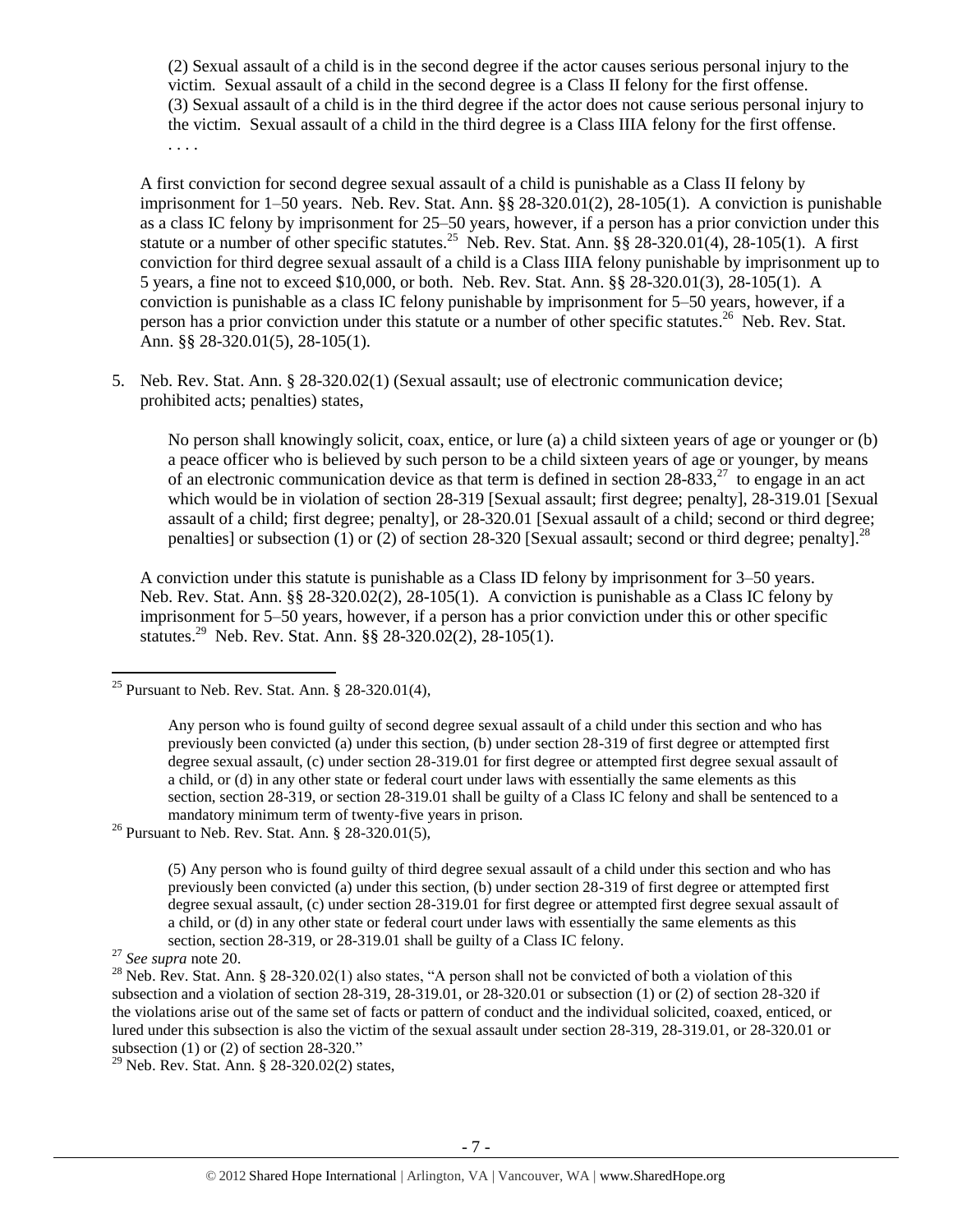*1.3 Prostitution statutes refer to the sex trafficking statute to identify the commercially sexually exploited minor as a trafficking victim.* 

<span id="page-7-0"></span>Nebraska's prostitution law, Neb. Rev. Stat. Ann. § 28-801<sup>30</sup> (Prostitution; penalty) refers to the human trafficking law to provide an affirmative defense for victims of human trafficking. Pursuant to Neb. Rev. Stat. Ann. § 28-801.01(3), "It is an affirmative defense to prosecution under this section [28-831] that such person was a trafficking victim as defined in section 28-830." Pursuant to Neb. Rev. Stat. Ann. § 28-830(15) (Definitions), "[t]rafficking victim means a person subjected to any act or acts prohibited by section 28-831 [Human trafficking; forced labor or services; prohibited acts; penalties]."

*1.4 The state racketeering or gang crimes statute includes sex trafficking and commercial sexual exploitation of children (CSEC) offenses as predicate acts allowing the statute to be used to prosecute trafficking crimes.* 

Nebraska's Public Protection Act,<sup>31</sup> codified at Neb. Rev. Stat. Ann. § 28-1355 (Pattern of racketeering activity or collection of an unlawful debt; prohibited acts) provides,

(1) It shall be unlawful for any person<sup>32</sup> who has received any proceeds that such person knew were derived, directly or indirectly, from a pattern of racketeering activity<sup>33</sup> or through collection of an unlawful debt to use or invest, whether directly or indirectly, any part of such proceeds, or the proceeds derived from the investment or use thereof, in the acquisition of any right, interest, or equity in real property or in the establishment or operation of any enterprise.  $34$ ...

(2) It shall be unlawful for any person through a pattern of racketeering activity or through collection of an unlawful debt to acquire or maintain, directly or indirectly, any interest in or control of any enterprise or real property.

If a person who violates this section has previously been convicted of a violation of this section or section 28-308 [Assault in the first degree), 28-309 [Assault in the second degree], 28-310 [Strangulation], 28-311 [Criminal child enticement], 28-313 [Kidnapping], 28-314 [False imprisonment in the first degree], 28-315 [False imprisonment in the second degree], 28-319 [Sexual assault; first degree], 28-319.01 [Sexual assault on a child; first degree], 28-320.01 [Sexual assault on a child; second or third degree], 28-813 [Obscene literature or material; prepares; distributes; promotes; penalty], 28-833 [Enticement by electronic communication device; penalty], or 28-1463.05 [Visual depiction of sexually explicit acts related to possession; violation; penalty] or subsection (1) or (2) of section 28-320 [Sexual assault; second or third degree; penalty], the person is guilty of a Class IC felony.

 $30$  Here and elsewhere in this report that Neb. Rev. Stat. Ann. § 28-801 is quoted or cited, it has been updated to reflect the amendments added by the passage of Legislative Bill 255. L.B. 255, 103rd Leg. Assemb. First Sess. (effective Oct. 1, 2013).

 $\overline{\phantom{a}}$ 

<sup>32</sup> "Person means any individual or entity, as defined in section 21-2014, holding or capable of holding a legal, equitable, or beneficial interest in property." Neb. Rev. Stat. Ann. § 28-1354(3).

 $31$  Neb. Rev. Stat. Ann. §§ 28-1352 to -1356.

 $33$  Pursuant to Neb. Rev. Stat. Ann. § 28-1354(2),

Pattern of racketeering activity means a cumulative loss for one or more victims or gains for the enterprise of not less than one thousand five hundred dollars resulting from at least two acts of racketeering activity, one of which occurred after August 30, 2009, and the last of which occurred within ten years, excluding any period of imprisonment, after the commission of a prior act of racketeering activity.

<sup>&</sup>lt;sup>34</sup> "Enterprise means any individual, sole proprietorship, partnership, corporation, trust, association, or any legal entity, union, or group of individuals associated in fact although not a legal entity, and shall include illicit as well as licit enterprises as well as other entities." Neb. Rev. Stat. Ann. § 28-1354(1).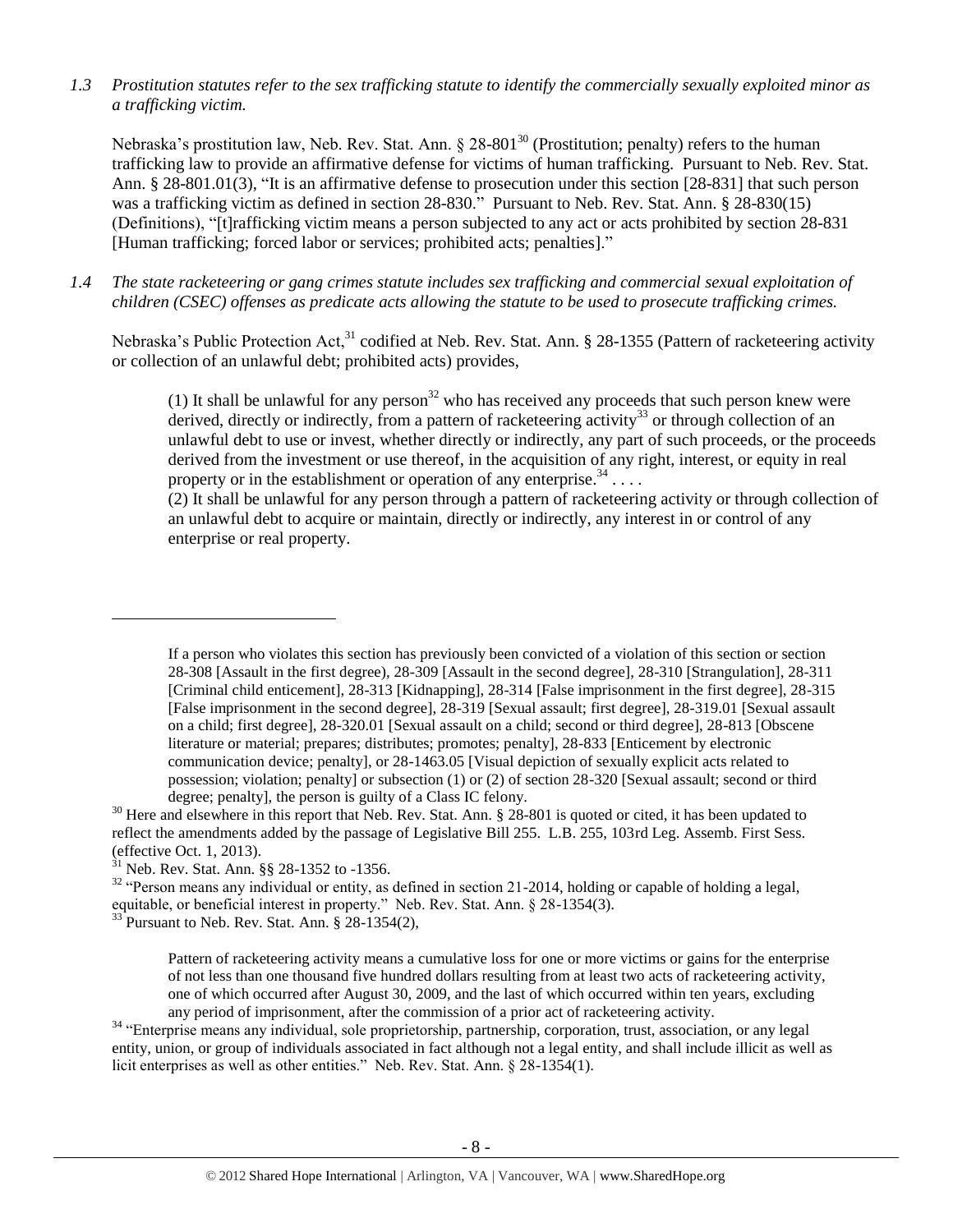(3) It shall be unlawful for any person employed by or associated with any enterprise to conduct or participate in, directly or indirectly, the conduct of such enterprise's affairs through a pattern of racketeering activity or collection of unlawful debt.

(4) It shall be unlawful for any person to conspire or attempt to violate any of the provisions of subsection  $(1)$ ,  $(2)$ , or  $(3)$  of this section.

Pursuant to Neb. Rev. Stat. Ann.  $\S 28-1354(5)^{35}$  (Terms, defined),

. . .

 $\overline{\phantom{a}}$ 

Racketeering activity includes the commission of, criminal attempt to commit, conspiracy to commit, aiding and abetting in the commission of, aiding in the consummation of, acting as an accessory to the commission of, or the solicitation, coercion, or intimidation of another to commit or aid in the commission of any of the following:

(j) Offenses relating to public health and morals which include: Prostitution under section 28-801; pandering under section 28-802; keeping a place of prostitution under section 28-804; labor trafficking, sex trafficking, labor trafficking of a minor, or sex trafficking of a minor under section 28-831; a violation of section 28-1005; and any act relating to the visual depiction of sexually explicit conduct prohibited in the Child Pornography Prevention Act;<sup>36</sup> . . . .

Sex trafficking and commercial sexual exploitation of children constitute predicate crimes under the racketeering law, making this law an available tool for combatting criminal enterprises that engage in domestic minor sex trafficking. A conviction under Neb. Rev. Stat. Ann. § 28-1355 is punishable as a Class III felony by imprisonment for 1–20 years, a fine not to exceed \$25,000, or both. Neb. Rev. Stat. Ann. §§ 28-1356(1), 28- 105(1). Although Neb. Rev. Stat. Ann. § 28-1356(1) additionally states that "if the violation is based upon racketeering activity which is punishable as a Class I, IA, or IB felony," a conviction is punishable as a Class IB felony, convictions for prostitution are not punishable as Class I, IA, or IB felonies.

A conviction is also punishable by a fine not to exceed \$25,000. However, under Neb. Rev. Stat. Ann. § 28- 1356(2),

In lieu of the fine authorized by section 28-105, any person convicted of engaging in conduct in violation of section 28-1355, through which pecuniary value was derived, or by which personal injury or property damage or other loss was caused, may be sentenced to pay a fine that does not exceed three times the gross value gained or three times the gross loss caused, whichever is greater, plus court courts and the costs of investigation and prosecution reasonably incurred. . . .

Gangs and criminal enterprises may face additional penalties under Neb. Rev. Stat. Ann. § 28-1351 (Unlawful membership recruitment into an organization or association; penalty). Neb. Rev. Stat. Ann. §28-1351(1) makes it a crime if a person

knowingly and intentionally coerces, intimidates, threatens, or inflicts bodily harm upon another person in order to entice that other person to join or prevent that other person from leaving any organization, group, enterprise, or association whose members, individually or collectively, engage in or have

<sup>&</sup>lt;sup>35</sup> Here and elsewhere in this report that Neb. Rev. Stat. Ann  $\S$  28-1354 is quoted or cited, it has been updated to reflect the amendments added by the passage of Legislative Bill 255. L.B. 255, 103rd Leg. Assemb. First Sess. (effective October. 1, 2013).

 $36$  Neb. Rev. Stat. Ann. §§ 28-1463.01 to -1463.05. This includes offenses under Neb. Rev. Stat. Ann. § 28-1463.03 (Visual depiction of sexually explicit conduct; prohibited acts; affirmative defense) or § 28-1463.05 (Visual depiction of sexually explicit acts related to possession; violation; penalty).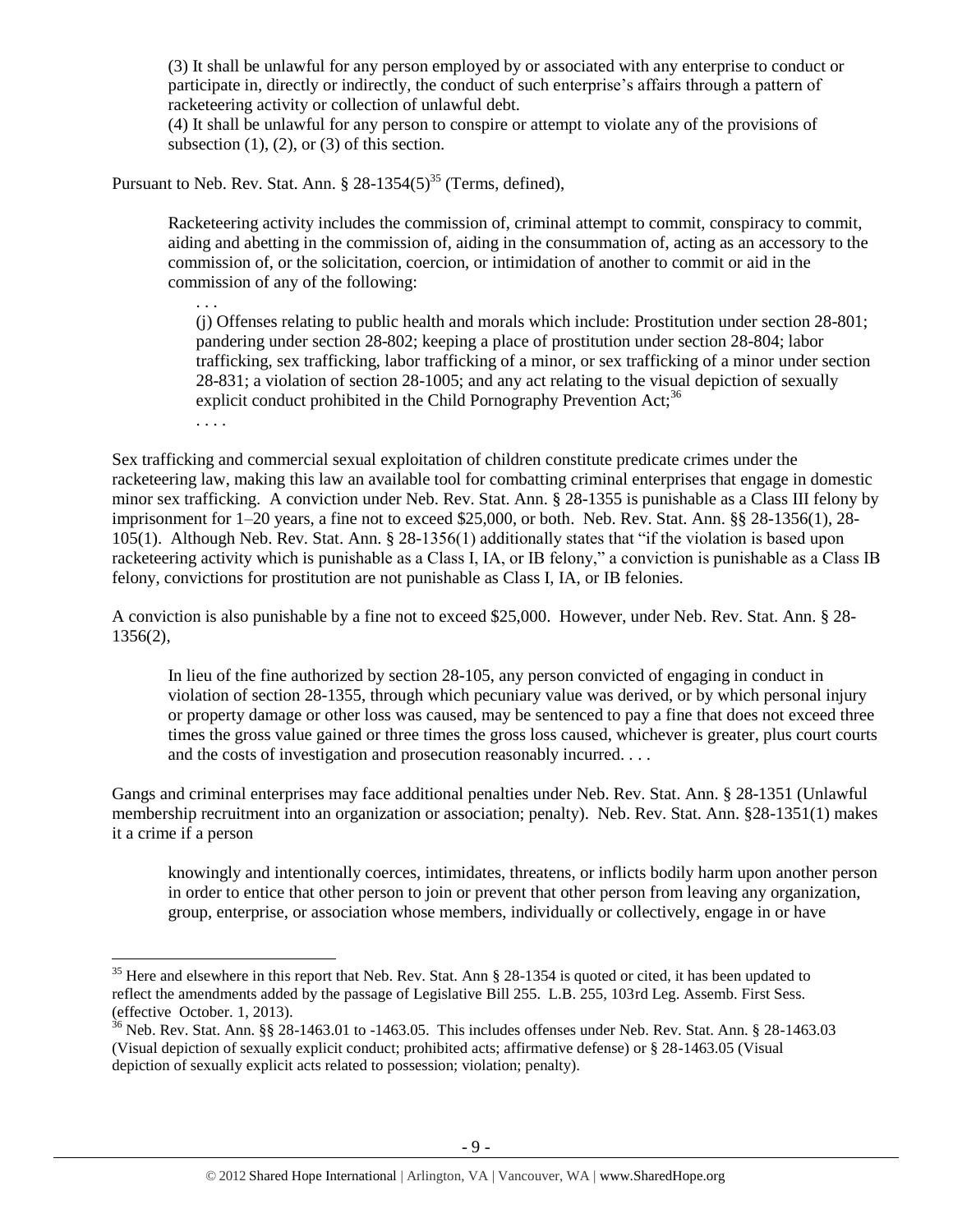engaged in any of the following criminal acts for the benefit of, at the direction of, or on behalf of the organization, group, enterprise, or association or any of its members:

. . . (m) Kidnapping under section 28-313; (r) Pandering under section 28-802 [Pandering; penalty]; . . . .

A conviction under this statute is punishable as a Class IV felony by imprisonment up to 5 years, a fine not to exceed \$10,000, or both. Neb. Rev. Stat. Ann. §§ 28-1351(2), 28-105(1).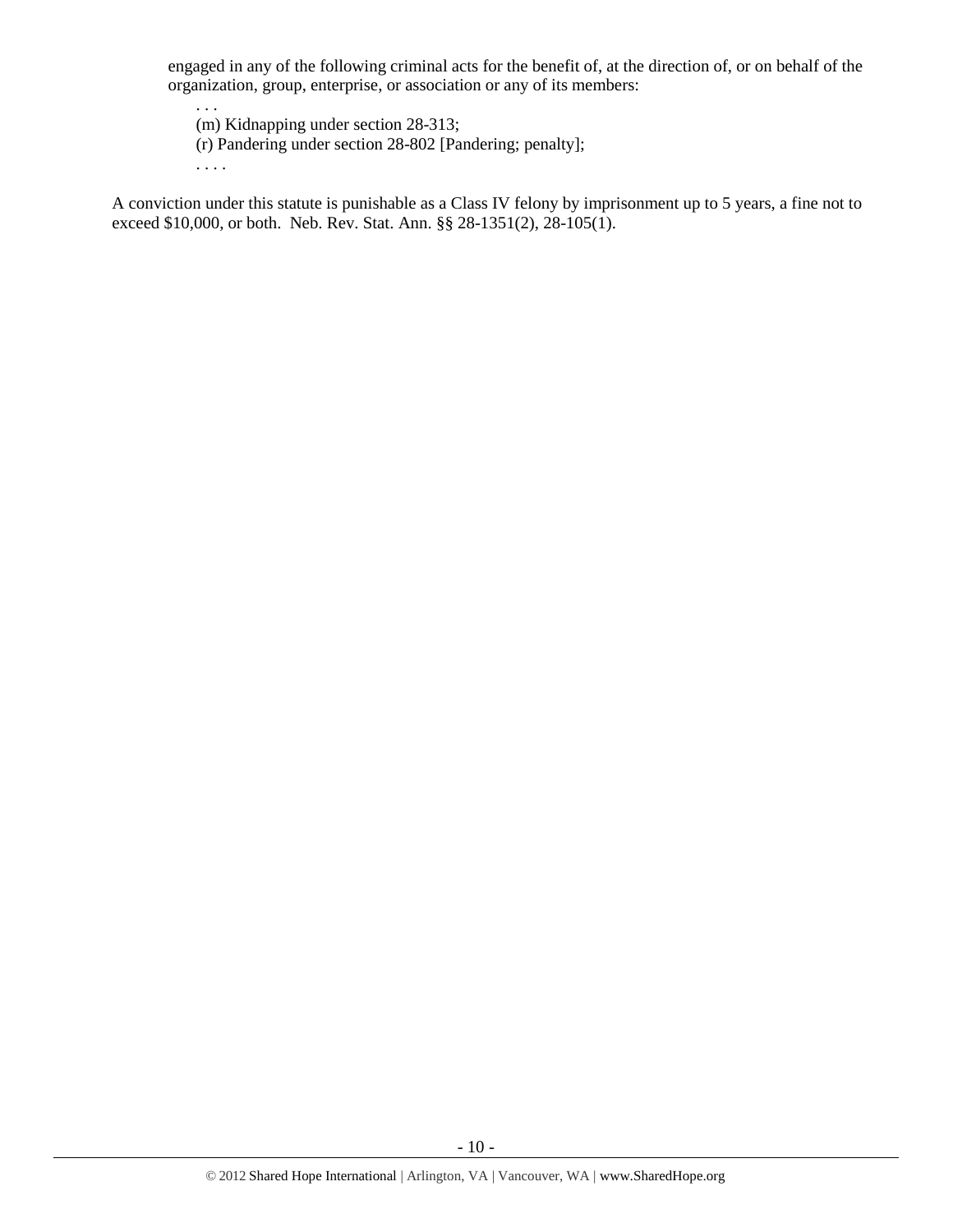#### **FRAMEWORK ISSUE 2: CRIMINAL PROVISIONS FOR DEMAND**

#### *Legal Components:*

- *2.1 The state sex trafficking law can be applied to the buyers of commercial sex acts with a victim of domestic minor sex trafficking.*
- *2.2 Buyers of commercial sex acts with a minor can be prosecuted under commercial sexual exploitation of children (CSEC) laws.*
- *2.3 Solicitation laws differentiate buying sex acts with an adult and buying sex acts with a minor under 18.*
- *2.4 Penalties for buyers of commercial sex acts with minors are as high as federal penalties.*
- *2.5 Using the Internet to lure, entice, or purchase, or attempt to lure, entice, or purchase commercial sex acts with a minor is a separate crime or results in an enhanced penalty for buyers.*
- *2.6 No age mistake defense is permitted for a buyer of commercial sex acts with any minor under 18.*
- *2.7 Base penalties for buying sex acts with a minor under 18 are sufficiently high and not reduced for older minors.*
- *2.8 Financial penalties for buyers of commercial sex acts with minors are sufficiently high to make it difficult for buyers to hide the crime.*
- *2.9 Buying and possessing child pornography carries penalties as high as similar federal offenses.*
- *2.10 Convicted buyers of commercial sex acts with minors and child pornography are required to register as sex offenders.*

\_\_\_\_\_\_\_\_\_\_\_\_\_\_\_\_\_\_\_\_\_\_\_\_\_\_\_\_\_\_\_\_\_\_\_\_\_\_\_\_\_\_\_\_\_\_\_\_\_\_\_\_\_\_\_\_\_\_\_\_\_\_\_\_\_\_\_\_\_\_\_\_\_\_\_\_\_\_\_\_\_\_\_\_\_\_\_\_\_\_\_\_\_\_

#### *Legal Analysis:*

*2.1 The state sex trafficking law can be applied to the buyers of commercial sex acts with a victim of domestic minor sex trafficking.*

Neb. Rev. Stat. Ann. § 28-831(2)<sup>37</sup> (Human trafficking; forced labor or services; prohibited acts; penalties) prohibits sex trafficking of a minor, which is defined under Neb. Rev. Stat. Ann. § 28-830(13)<sup>38</sup> as "knowingly recruiting, enticing, harboring, transporting, providing, or obtaining by any means or knowingly attempting to recruit, entice, harbor, transport, provide, or obtain by any means a minor for the purpose of having such minor engage in commercial sexual activity,  $39$  sexually explicit performance,  $40$  or the production of pornography or to cause or attempt to cause a minor to engage in commercial sexual activity, sexually explicit performance, or the production of pornography."

The statute's use of "cause or attempt to cause a minor to engage in commercial sexual activity" is language that could be applied to buyers of sex with minors. In addition, Neb. Rev. Stat. Ann. § 28-831(2) (Human trafficking; forced labor or services; prohibited acts; penalties) can apply to buyers of sex with minors following federal precedent through the term "obtain."<sup>41</sup>

 $\overline{\phantom{a}}$ 

<sup>37</sup> *See supra* note [2.](#page-2-1)

<sup>38</sup> *See supra* note [5.](#page-1-0)

<sup>&</sup>lt;sup>39</sup> "Commercial sex act" is defined as "any sex act on account of which anything of value is given, promised to, or received by any person." Neb. Rev. Stat. Ann. § 28-830(2).

<sup>&</sup>lt;sup>40</sup> "Sexually explicit performance" is defined as "a live or public play, dance, show, or other exhibition intended to arouse or gratify sexual desire or to appeal to prurient interests." Neb. Rev. Stat. Ann. § 28-830(14).

 $^{41}$  *See* United States v. Jungers, 702 F.3d 1066 (8<sup>th</sup> Cir. 2013). In this case, the Eighth Circuit specifically addressed whether the federal sex trafficking law, 18 U.S.C. § 1591 (Sex trafficking of children or by force, fraud, or coercion) applies to buyers when it reversed a District of South Dakota ruling that Congress did not intend the string of verbs constituting criminal conduct under 18 U.S.C. § 1591(a)(1) ("recruits, entices, harbors, transports, provides, obtains, or maintains") to reach the conduct of buyers. United States v. Jungers, 834 F. Supp. 2d 930, 931 (D.S.D. 2011). Holding that the conduct of buyers who obtain a child for commercial sex can violate 18 U.S.C. § 1591(a)(1), the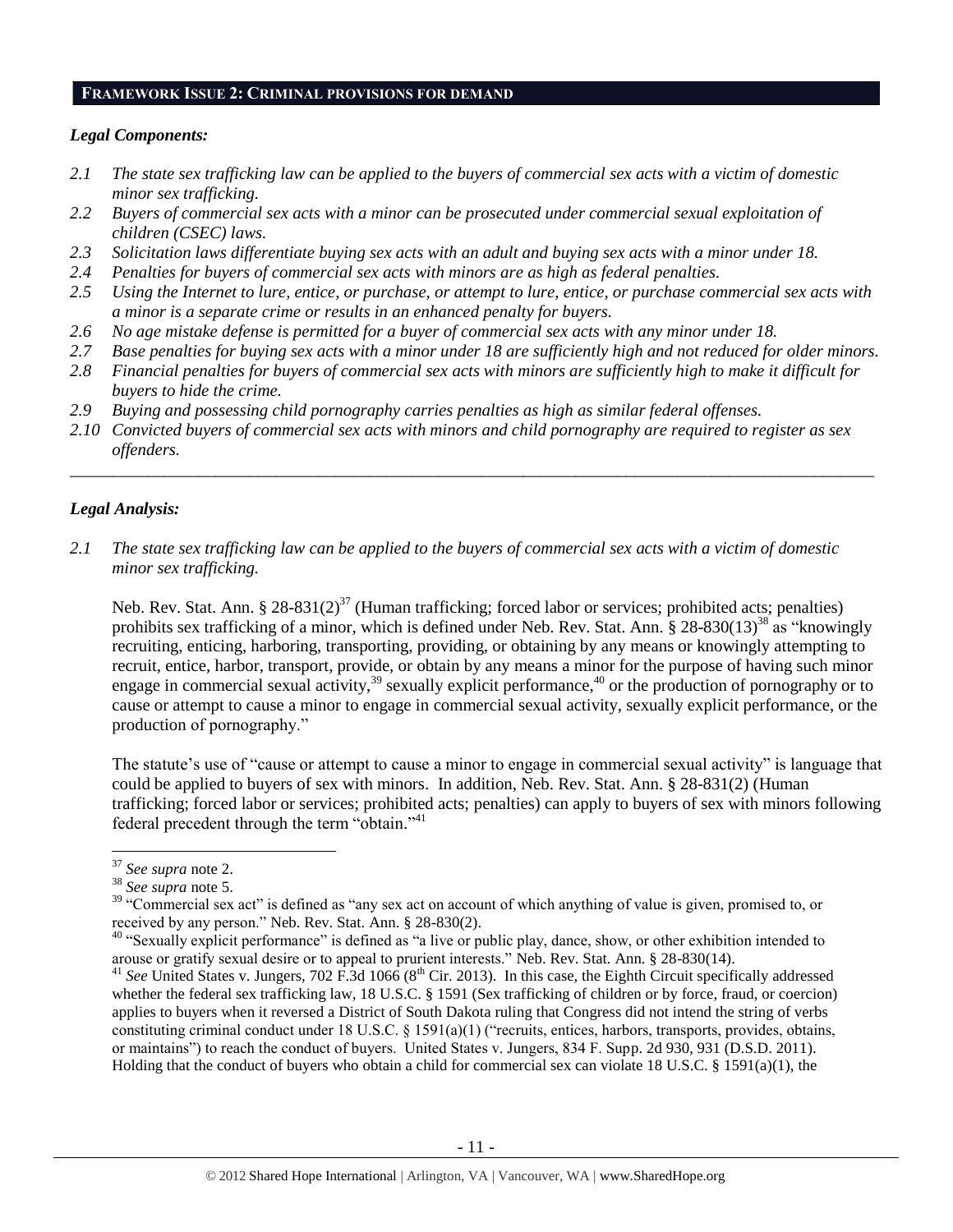## *2.2 Buyers of commercial sex acts with a minor can be prosecuted under commercial sexual exploitation of children (CSEC) laws.*

Neb. Rev. Stat. Ann. § 28-801.01(1)<sup>42</sup> (Solicitation of prostitution; penalty) provides, "Any person who solicits another person who is not his spouse to perform any act of sexual contact or sexual penetration . . . in exchange for money or other thing of value, commits solicitation of prostitution." A Class IV felony is punishable by imprisonment up to 5 years, a fine not to exceed \$10,000, or both. Neb. Rev. Stat. Ann. §§ 28-801.01(2)(a), 28- 106(1).

Neb. Rev. Stat. Ann. § 28-802(1)(d)<sup>43</sup>(Pandering) also applies to buyers of sex with minors. It states, "A person commits pandering if such person . . . gives or agrees to . . . give any money or other thing of value for procuring or attempting to procure any person to . . . commit an act of prostitution or come into this state or leave this state for the purpose of prostitution . . . ."

Pursuant to Neb. Rev. Stat. Ann. § 28-802(2), "[p]andering is a Class IV felony for a first offense, unless the person being enticed, procured, harbored, or otherwise persuaded to become a prostitute is under the age of eighteen years, in which case pandering is a Class III felony for a first offense. Pandering is a Class III felony for a second or subsequent offense."

Several sexual offenses also could be used to prosecute certain buyers of commercial sex acts with a minor.<sup>44</sup> These statutes, however, do not specifically criminalize the commercial sexual exploitation of a child and do not refer to Neb. Rev. Stat. Ann.  $\S 28-831(2)^{45}$  (Human trafficking; forced labor or services; prohibited acts; penalties).

#### *2.3 Solicitation laws differentiate buying sex acts with an adult and buying sex acts with a minor under 18.*

<span id="page-11-0"></span>Nebraska's general solicitation law differentiates between buying sex with an adult and buying sex with a minor. Neb. Rev. Stat. Ann. § 28-801.01(1)<sup>46</sup> (Solicitation of prostitution; penalty) provides, "Any person who solicits another person who is not his spouse to perform any act of sexual contact or sexual penetration . . . in exchange for money or other thing of value, commits solicitation of prostitution." A first conviction under this statute is punishable as a Class I misdemeanor. However if the victim is a minor, then it is a Class IV felony.<sup>47</sup>

<span id="page-11-1"></span> $\overline{\phantom{a}}$ 

Eighth Circuit illustrated through hypothetical buyer scenarios that, under certain circumstances, most of the terms in the string of verbs constituting criminal conduct under 18 U.S.C. § 1591(a)(1) could apply to buyers. While other terms may apply to buyers' conduct under state law as well, the analysis here focuses on the term "obtains" which is most likely to apply in the majority of buyer cases.

<sup>&</sup>lt;sup>42</sup> Here and elsewhere in this report that § 28-801.01 is quoted or cited, it has been updated to reflect the amendments added by the passage of Legislative Bill 255. L.B. 255, 103rd Leg. Assemb. First Sess. (effective October 1, 2013).

<sup>43</sup> *See supra* note [16.](#page-3-1)

<sup>&</sup>lt;sup>44</sup> See supra Section 1.2 for a full description of the sexual offense laws that may be used to prosecute some buyers. <sup>45</sup> *See supra* note [2.](#page-2-1)

<sup>&</sup>lt;sup>46</sup> Here and elsewhere in this report that § 28-801.01 is quoted or cited, it has been updated to reflect the amendments added by the passage of Legislative Bill 255. L.B. 255, 103rd Leg. Assemb. First Sess. (effective October 1, 2013).

<sup>&</sup>lt;sup>47</sup> Neb. Rev. Stat. Ann. § 28-801.01(2)(a) also states,

If the court places such person on probation, such order of probation shall include, as one of its conditions, the payment of a fine of not less than two hundred fifty dollars, and such person shall satisfactorily attend and complete an appropriate mental health and substance abuse assessment conducted by a licensed mental health professional or substance abuse professional authorized to complete such assessment.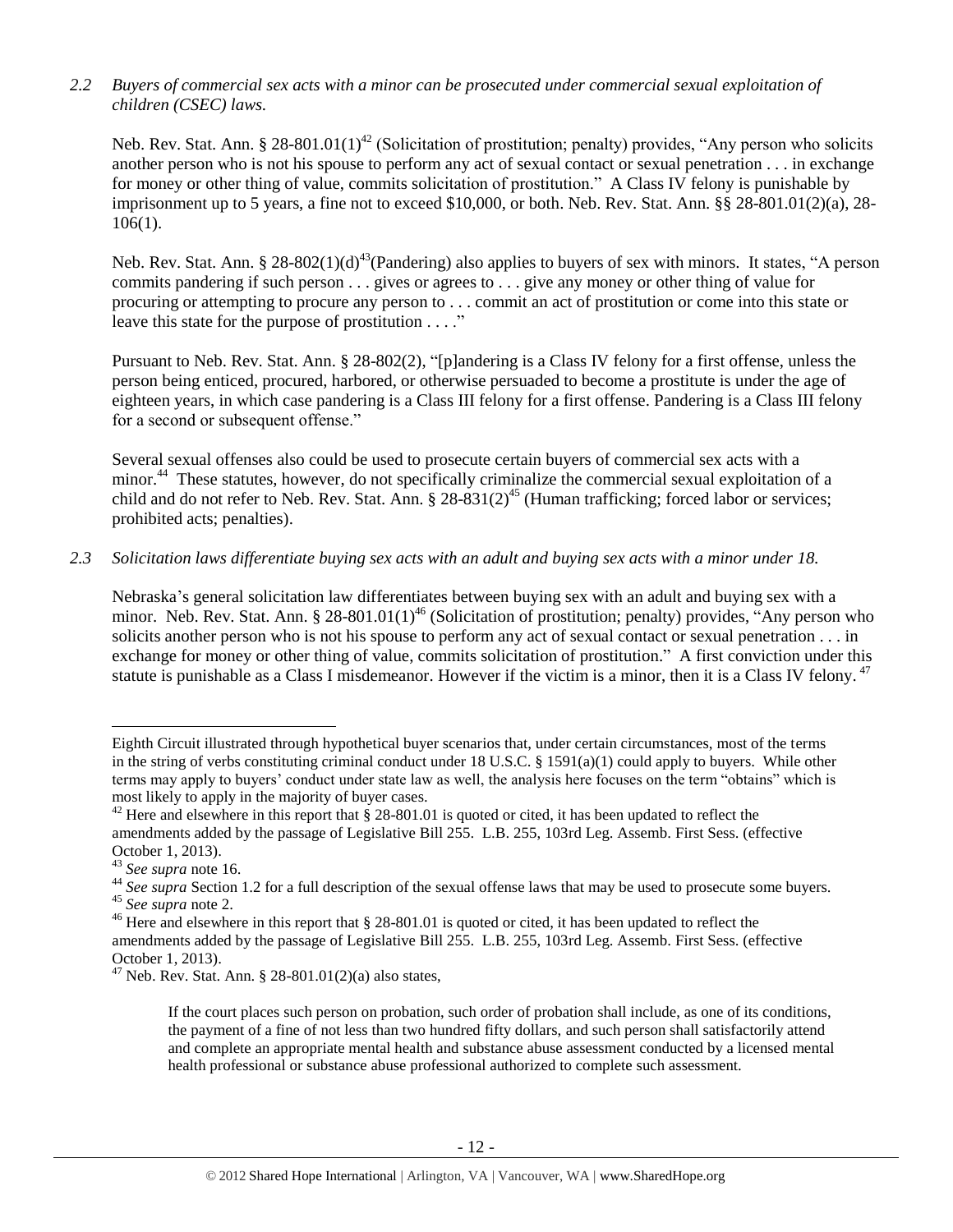A Class IV felony provides for imprisonment up to 5 years, a fine not to exceed \$10,000, or both. Neb. Rev. Stat. Ann. §§ 28-801.01(2)(a), 28-106(1). A subsequent conviction, however, is a Class IV felony punishable by imprisonment up to 5 years and a fine of \$500–\$10,000.<sup>48</sup> Neb. Rev. Stat. Ann. §§ 28-801.01(2)(b), 28- $105(1)$ .

#### *2.4 Penalties for buyers of commercial sex acts with minors are as high as federal penalties.*

If a victim is under 15 years of age or the offender "uses overt force or the threat of force," a conviction under Neb. Rev. Stat. Ann.  $\S 28-831(2)^{49}$  (Human trafficking; forced labor or services; prohibited acts; penalties) is punishable as a Class II felony by imprisonment for 1–50 years. Neb. Rev. Stat. Ann. §§ 28-831(2)(a), (b), 28- 105(1). If the victim is between the age of 15 and 18 years and the buyer did not use force or the threat of force, a conviction is punishable as a Class III felony by imprisonment for 1–20 years, a fine not to exceed \$25,000, or both. Neb. Rev. Stat. Ann. §§ 28-831(2)(c), 28-105(1).

If convicted under Neb. Rev. Stat. Ann. § 28-801.01(1)<sup>50</sup> (Solicitation of prostitution; penalty) a buyer would be guilty of a Class IV felony which is punishable by imprisonment up to 5 years, a fine not to exceed \$10,000, or both. Neb. Rev. Stat. Ann. §§ 28-801.01(2)(a), 28-106(1). If a buyer is convicted of pandering under Neb. Rev. Stat. Ann. § 28-802(2),<sup>51</sup> and the "person being enticed, procured, harbored, or otherwise persuaded to become a prostitute is under the age of eighteen years," pandering is a Class III felony for a first offense. A Class III felony is punishable by imprisonment for  $1-20$  years, a fine not to exceed \$25,000, or both.<sup>52</sup>

Several sexual offenses could be used to prosecute certain buyers of commercial sex acts with a minor but do not specifically criminalize the commercial sexual exploitation of a child.<sup>53</sup>

<span id="page-12-0"></span>In comparison, if the victim is under the age of 14, a conviction under the Trafficking Victims Protection Act  $(TVPA)<sup>54</sup>$  for child sex trafficking is punishable by 15 years to life imprisonment and a fine not to exceed \$250,000. 18 U.S.C. §§ 1591(b)(1), 3559(a)(1), 3571(b)(3). If the victim is between the ages of 14–17, a conviction is punishable by 10 years to life imprisonment and a fine not to exceed \$250,000. 18 U.S.C. §§ 1591(b)(2), 3559(a)(1), 3571(b)(3). A conviction is punishable by mandatory life imprisonment, however, if the buyer has a prior conviction for a federal sex offense<sup>55</sup> against a minor. 18 U.S.C. § 3559(e)(1). To the

 $48$  Neb. Rev. Stat. Ann. § 28-801.01(2)(b) similarly states,

<span id="page-12-1"></span>If the court places such person on probation, such order of probation shall include, as one of its conditions, the payment of a fine of not less than five hundred dollars and such person shall satisfactorily attend and complete an appropriate mental health and substance abuse assessment conducted by a licensed mental health professional or substance abuse professional authorized to complete such assessment.

*See supra* note [46.](#page-11-0)

 $\overline{\phantom{a}}$ 

<sup>54</sup> Trafficking Victims Protection Act (TVPA) of 2000, Pub. L. No. 106-386, 114 Stat. 1464, 1466 (codified in scattered sections of 18 and 22 U.S.C.).

Here and elsewhere in this report that  $\S 28-801.01$  is quoted or cited, it has been updated to reflect the amendments added by the passage of Legislative Bill 255. L.B. 255, 103rd Leg. Assemb. First Sess. (operative October 1, 2013). *See supra* note [30.](#page-7-0)

<sup>49</sup> *See supra* note [2.](#page-2-1)

<sup>&</sup>lt;sup>50</sup> Here and elsewhere in this report that § 28-801.01 is quoted or cited, it has been updated to reflect the amendments added by the passage of Legislative Bill 255. L.B. 255, 103rd Leg. Assemb. First Sess. (effective October 1, 2013).

<sup>51</sup> *See supra* note [16.](#page-3-1)

<sup>52</sup> *See supra* note [47.](#page-11-1)

<sup>&</sup>lt;sup>53</sup> See supra Section 1.2 for a full description of the sexual offense laws that may be used to prosecute certain buyers.

<sup>&</sup>lt;sup>55</sup> Pursuant to 18 U.S.C. § 3559(e)(2), "federal sex offense" is defined as,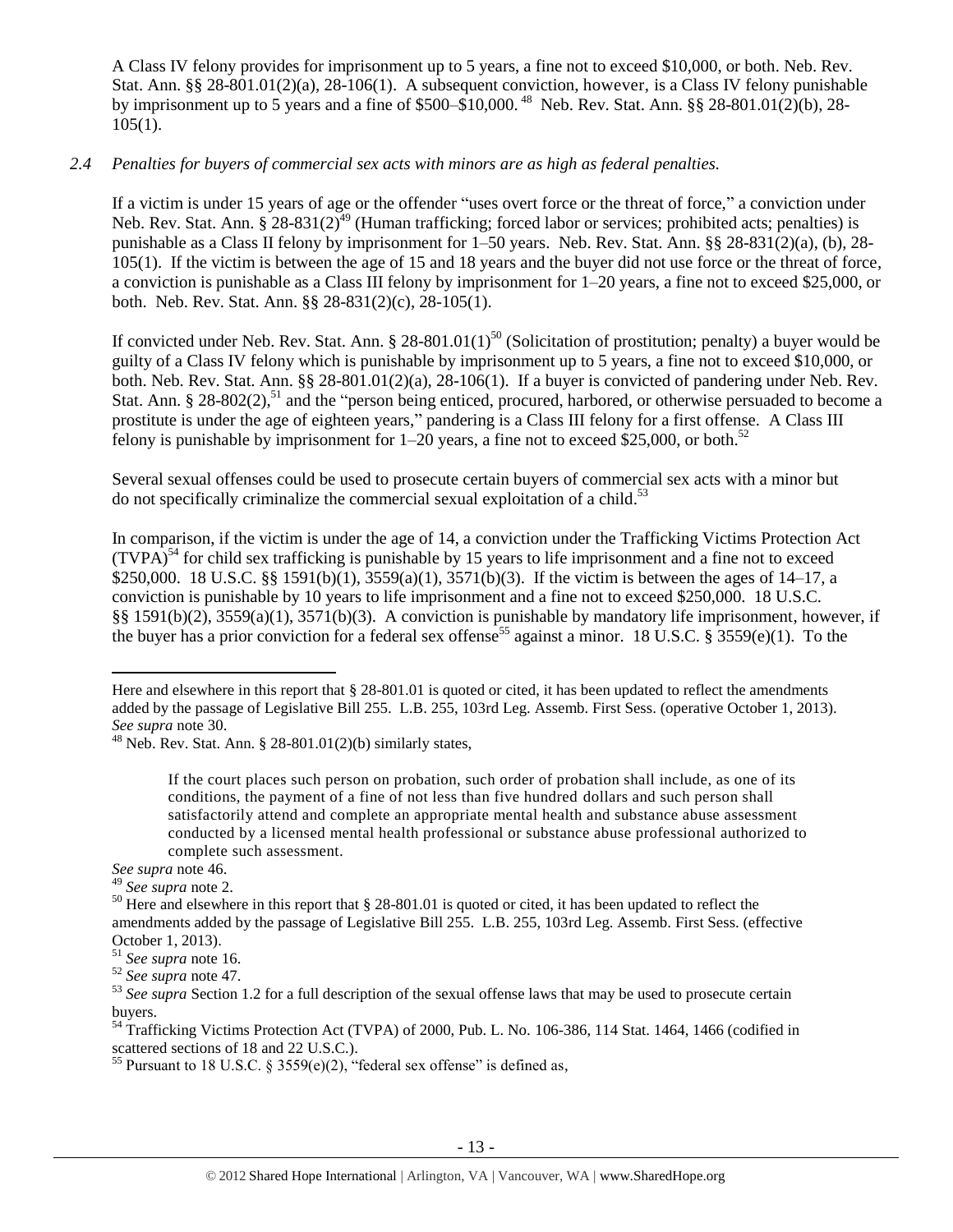extent buyers can be prosecuted under other federal CSEC laws,<sup>56</sup> a conviction is punishable by penalties ranging from a fine not to exceed \$250,000 to life imprisonment and a fine not to exceed \$250,000.<sup>57</sup>

*2.5 Using the Internet to lure, entice, or purchase, or attempt to lure, entice, or purchase commercial sex acts with a minor is a separate crime or results in an enhanced penalty for buyers.*

Although neither is expressly commercial in nature, two of Nebraska's laws criminalize the use of the Internet to lure, entice, or recruit a child to engage in sexual conduct.

Neb. Rev. Stat. Ann. § 28-833(1) (Enticement by electronic communication device; penalty) states,

(1) A person commits the offense of enticement by electronic communication<sup>58</sup> device if he or she is nineteen years of age or over and knowingly and intentionally utilizes an electronic communication device to contact a child under sixteen years of age or a peace officer who is believed by such person to be a child under sixteen years of age and in so doing:

. . . (c) Offers or solicits any indecent, lewd, or lascivious act.

A conviction under this statute is punishable as a Class IV felony by imprisonment up to 5 years, a fine not to exceed \$10,000, or both. Neb. Rev. Stat. Ann. §§ 28-833(2), 28-105(1).

Additionally, Neb. Rev. Stat. Ann. § 28-320.02(1) (Sexual assault; use of electronic communication device; prohibited acts; penalties) states,

(1) No person shall knowingly solicit, coax, entice, or lure (a) a child sixteen years of age or younger or (b) a peace officer who is believed by such person to be a child sixteen years of age or younger, by means of an electronic communication device as that term is defined in section 28-833, to engage in an act which would be in violation of section [28-319](http://nebraskalegislature.gov/laws/statutes.php?statute=28-319) [Sexual assault; first degree; penalty][, 28-319.01](http://nebraskalegislature.gov/laws/statutes.php?statute=28-319.01) [Sexual assault of a child; first degree; penalty], or [28-320.01](http://nebraskalegislature.gov/laws/statutes.php?statute=28-320.01) [Sexual assault of a child; second or third degree; penalties] or subsection (1) or (2) of section [28-320](http://nebraskalegislature.gov/laws/statutes.php?statute=28-320) [Sexual assault; second or third degree; penalty].

*<sup>58</sup> See supra* note [20.](#page-4-0) 

 $\overline{\phantom{a}}$ 

an offense under section 1591 [18 USCS § 1591] (relating to sex trafficking of children), 2241 [18 USCS § 2241] (relating to aggravated sexual abuse), 2242 [18 USCS § 2242] (relating to sexual abuse),  $2244(a)(1)$  [18 USCS §  $2244(a)(1)$ ] (relating to abusive sexual contact),  $2245$  [18 USCS § 2245] (relating to sexual abuse resulting in death), 2251 [18 USCS § 2251] (relating to sexual exploitation of children), 2251A [18 USCS § 2251A] (relating to selling or buying of children), 2422(b) [18 USCS § 2422(b)] (relating to coercion and enticement of a minor into prostitution), or 2423(a) [18 USCS § 2423(a)] (relating to transportation of minors).

<sup>56</sup> 18 U.S.C. §§ 2251A(b) (Selling or buying of children), 2251(a) (Sexual exploitation of children), 2423(a) (Transportation of a minor with intent for minor to engage in criminal sexual activity), 2422(a) (Coercion and enticement), 2252(a)(2), (a)(4) (Certain activities relating to material involving the sexual exploitation of minors).

 $57$  18 U.S.C. §§ 2251A(b) (conviction punishable by imprisonment for 30 years to life and a fine), 2251(e) (conviction punishable by imprisonment for 15–30 years and a fine), 2423(a) (conviction punishable by imprisonment for 10 years to life and a fine), 2422(a) (conviction punishable by a fine, imprisonment up to 20 years, or both),  $2252(a)(2)$ , (4) (stating that a conviction under subsection (a)(2) is punishable by imprisonment for 5–20 years and a fine, while a conviction under subsection (a)(4) is punishable by imprisonment up to 10 years, a fine, or both); *see also* 18 U.S.C. §§ 3559(a)(1) (classifying all of the above listed offenses as felonies), 3571(b)(3) (providing a fine up to \$250,000 for any felony conviction).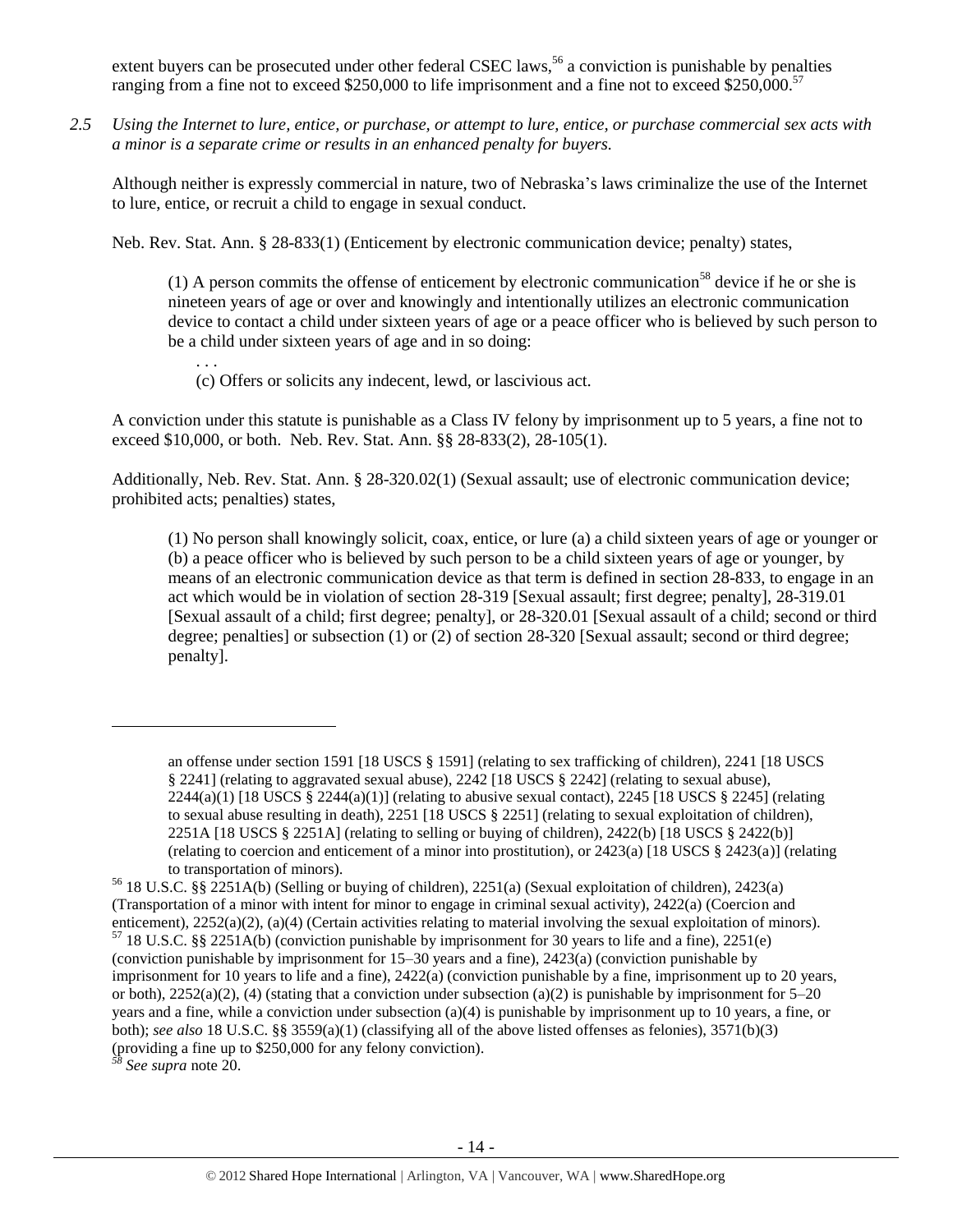A conviction under this statute is punishable as a Class ID felony by imprisonment for 3–50 years. Neb. Rev. Stat. Ann. §§ 28-320.02(2), 28-105(1). A conviction is punishable as a Class IC felony by imprisonment for 5–50 years, however, if a person has a prior conviction under this or other specific statutes. Neb. Rev. Stat. Ann. §§ 28-320.02(2), 28-105(1).

2.5.1 Recommendation: Amend Neb. Rev. Stat. Ann. § 28-320.02 (Sexual assault; use of electronic communication device; prohibited acts; penalties) and § 28-833 (Enticement by electronic communication device; penalty) to expressly prohibit use of the Internet to solicit a minor under the age of 18 for commercial sexual activity.

## *2.6 No age mistake defense is permitted for a buyer of commercial sex acts with any minor under 18.*

Neb. Rev. Stat. Ann. § 28-831(2) (Human trafficking; forced labor or services; prohibited acts; penalties), § 28-802 (Pandering), § 28-801.01(1) (Solicitation of prostitution; penalty) and § 28-1463.03 (Visual depiction of sexually explicit conduct; prohibited acts; affirmative defense) do not expressly prohibit an offender from asserting a mistake of age defense.

2.6.1 Recommendation: Amend Neb. Rev. Stat. Ann. § 28-831(2) (Human trafficking; forced labor or services; prohibited acts; penalties), § 28-801.01(1) (Solicitation of prostitution; penalty) and § 28-1463.03 (Visual depiction of sexually explicit conduct; prohibited acts; affirmative defense) to expressly prohibit an offender from asserting a mistake of age defense.

## *2.7 Base penalties for buying sex acts with a minor under 18 are sufficiently high and not reduced for older minors.*

Neb. Rev. Stat. Ann. § 28-831(2) (Human trafficking; forced labor or services; prohibited acts; penalties) staggers its penalties and bases them, in part, on the age of the victim. If a victim is under 15 years of age or the offender "uses overt force or the threat of force," a conviction is punishable as a Class II felony by imprisonment for 1–50 years. Neb. Rev. Stat. Ann. §§ 28-831(2)(a), (b), 28-105(1). If the victim is 15 years of age or older and the buyer did not use force or the threat of force, however, a conviction is punishable as a Class III felony by imprisonment for 1–20 years, a fine not to exceed \$25,000, or both. Neb. Rev. Stat. Ann. §§ 28- 831(2)(c), 28-105(1).

*2.8 Financial penalties for buyers of commercial sex acts with minors are sufficiently high to make it difficult for buyers to hide the crime.* 

Under Neb. Rev. Stat. Ann. § 28-831(2) (Human trafficking; forced labor or services; prohibited acts; penalties), a buyer will not be required to pay a fine if the victim is under 15 years old or the buyer "use[d] overt force or the threat of force." Neb. Rev. Stat. Ann. §§ 28-831(2)(a), (b), 28-105(1). A buyer will be subject to a possible fine not to exceed \$25,000, however, if the victim is 15 years of age or older and the buyer did not use force or the threat of force. Neb. Rev. Stat. Ann. §§ 28-831(2)(c), 28-105(1).

If convicted of pandering under Neb. Rev. Stat. Ann. § 28-802(2), a buyer faces a possible fine not to exceed \$25,000. A buyer's first conviction for soliciting prostitution with a minor under Nebraska's general solicitation law, Neb. Rev. Stat. Ann. § 28-801.01 (Solicitation of prostitution; penalty), carries a fine not to exceed \$10,000. Neb. Rev. Stat. Ann. §§ 28-801.01(2)(a), 28-106(1). Subsequent convictions, however, are subject to a fine of \$500–\$10,000. Neb. Rev. Stat. Ann. §§ 28-801.01(2)(a), (2)(b), 28-105(1).

Buyers are also subject to a discretionary restitution order. Neb. Rev. Stat. Ann. § 29-2280 (Restitution; order; when) states,

A sentencing court may order the defendant to make restitution for the actual physical injury or property damage or loss sustained by the victim as a direct result of the offense for which the defendant has been convicted. With the consent of the parties, the court may order restitution for the actual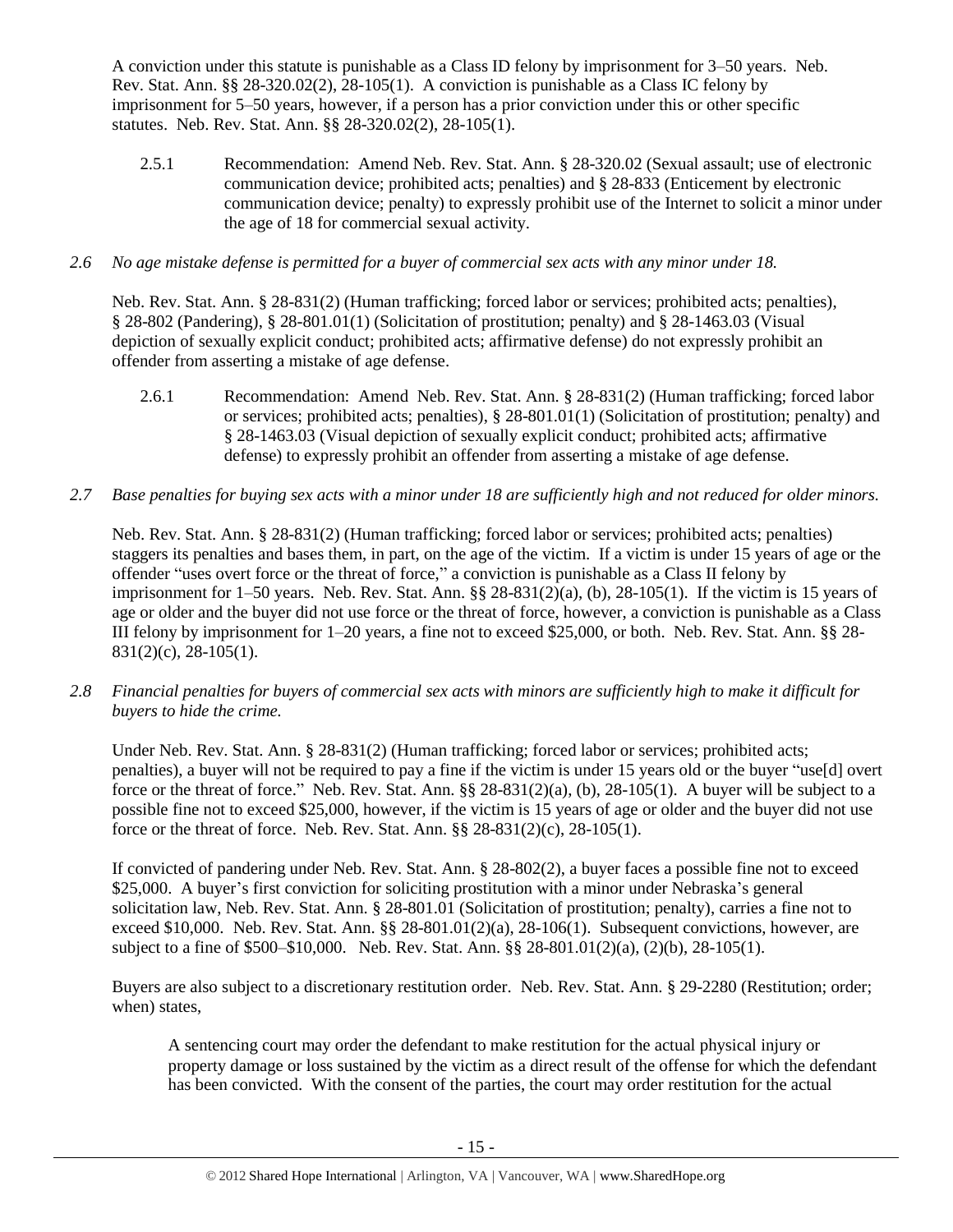physical injury or property damage or loss sustained by the victim of an uncharged offense or an offense dismissed pursuant to plea negotiations. . . .

The court determines the amount of restitution "based on the actual damages sustained by the victim." Neb. Rev. Stat. Ann. § 29-2281. Additionally, Neb. Rev. Stat. Ann. § 29-2282 (Property damage; bodily injury; death; relief authorized) states, "If the offense results in bodily injury, the court may require payment of necessary medical care, including, but not limited to, physical or psychological treatment and therapy, and payment for income lost due to such bodily injury."

While other criminal laws in Nebraska authorize the seizure of contraband,<sup>59</sup> no similar asset forfeiture provisions apply to violations of Neb. Rev. Stat. Ann. § 28-831(2) (Human trafficking; forced labor or services; prohibited acts; penalties) or other Nebraska CSEC laws.

<span id="page-15-0"></span>2.8.1 Recommendation: Enact a law requiring buyers who violate Neb. Rev. Stat. Ann. § 28-831(2) (Human trafficking; forced labor or services; prohibited acts; penalties) or other Nebraska CSEC laws to forfeit property used in the commission of the crime.

## *2.9 Buying and possessing child pornography carries penalties as high as similar federal offenses.*

Nebraska law prohibits both the possession and purchasing of child pornography. Neb. Rev. Stat. Ann. § 28- 1463.03(2) (Visual depiction of sexually explicit conduct; prohibited acts; affirmative defense) makes it illegal for "a person knowingly to purchase rent . . . trade, or provide to any person any visual depiction of sexually explicit conduct which has a child as one of its participants or portrayed observers." A violation under this statute by a person 18 years of age or younger is a Class III felony punishable by imprisonment for 1–20 years, a fine not to exceed \$25,000, or both, while a violation by a person 19 years of age or older is a Class ID felony punishable by imprisonment for 3–50 years. Neb. Rev. Stat. Ann. §§ 28-1463.04(1), (2), 28-105(1). A conviction under this statute is a Class IC felony punishable by imprisonment for 5–50 years, however, if a person has a prior conviction under this statute or a number of other specific statutes.<sup>60</sup> Neb. Rev. Stat. Ann. §§ 28-1463.04(3), 28-105(1).

Neb. Rev. Stat. Ann. § 28-813.01(1) (Sexually explicit conduct; visual depiction; unlawful; penalty; affirmative defense) makes it illegal for a person "to knowingly possess any visual depiction of sexually explicit conduct, as defined in section  $28-1463.02$ ,<sup>61</sup> which has a child, as defined in such section,<sup>62</sup> as one of its participants or portrayed observers." If the offender is under 19 year old, a first conviction under this statute is punishable as a Class IV felony by imprisonment up to 5 years, a fine not to exceed \$10,000, or both. Neb. Rev. Stat. Ann. §§ 28-813.01(2)(a), 28-105(1). If the offender is 19 years of age or older, a first conviction is punishable as a Class III felony by imprisonment for 1–20 years, a fine up to \$25,000, or both. Neb. Rev. Stat. Ann. §§ 28-813.01(2)(b), 28-105(1). In instances where the offender has a prior conviction under this statute or other specific criminal statutes,<sup>63</sup> a conviction is punishable as a Class IC felony by imprisonment for 5–50 years.

 $\overline{a}$ 

<sup>59</sup> *See, e.g.*, Neb. Rev. Stat. Ann. § 29-440(1)(a) (Domestic assault; weapons; seizure and disposition) (authorizing the seizure of "weapons that are alleged to have been involved or threatened to be used" in a domestic assault); Neb. Rev. Stat. Ann. § 37-809(3) (Violations; penalties; conservation or peace officer; powers and duties; regulations) (authorizing seizure of "business records, wildlife, wild plants, or other contraband taken, used, or possessed in connection with any violation of the Nongame and Endangered Species Conservation Act").

<sup>60</sup> *See supra* note [15.](#page-3-2)

<sup>61</sup> *See supra* note [11.](#page-2-0) 

 $62$  "Child, in the case of a participant, means any person under the age of eighteen years and, in the case of a portrayed observer, means any person under the age of sixteen years." Neb. Rev. Stat. Ann. § 28-1463.02(1).

 $63$  Pursuant to Neb. Rev. Stat. Ann. § 28-813.01(2)(c),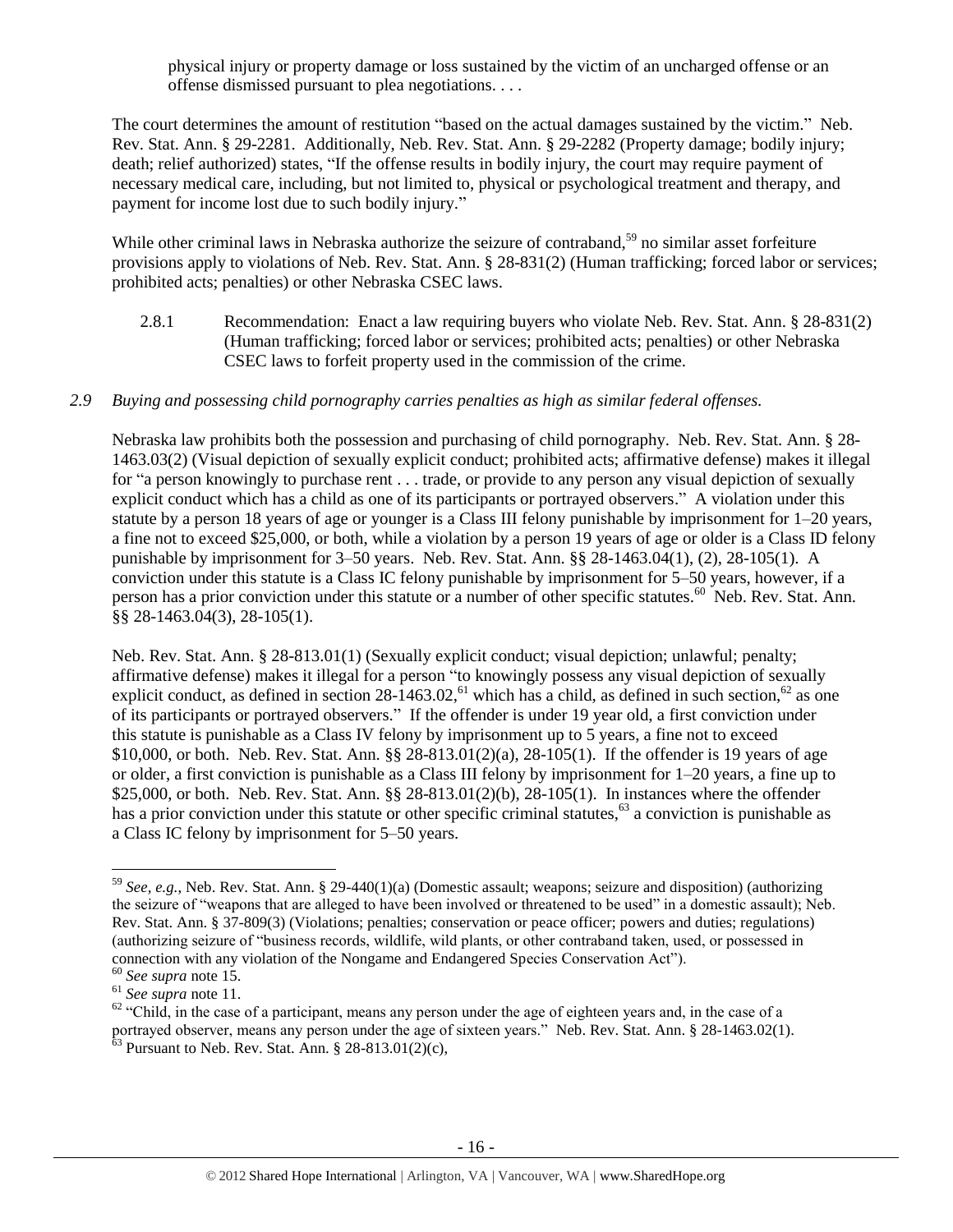In comparison, a federal conviction for possession of child pornography $^{64}$  is generally punishable by imprisonment for 5–20 years and a fine not to exceed \$250,000.<sup>65</sup> Subsequent convictions, however, are punishable by imprisonment up to 40 years and a fine not to exceed \$250,000.<sup>66</sup>

*2.10 Convicted buyers of commercial sex acts with minors and child pornography are required to register as sex offenders.* 

Neb. Rev. Stat. Ann. § 29-4004(1) (Registration; location; sheriff; duties; Nebraska State Patrol; duties; name-change order; treatment) states, "Any person subject to the Sex Offender Registration Act<sup>67</sup> shall register within three working days after becoming subject to the act . . . ." Neb. Rev. Stat. Ann. § 29- 4003(1) (Applicability of act) states,

(a) The Sex Offender Registration Act applies to any person who on or after January 1, 1997: (i) Has ever pled guilty to, pled nolo contendere to, or been found guilty of any of the following:

<span id="page-16-0"></span>. . . . (D) Sexual assault of a child in the second or third degree pursuant to section 28-320.01; (E) Sexual assault of a child in the first degree pursuant to section 28-319.01;

. . . . (H) Pandering of a minor pursuant to section 28-802;

(I) Visual depiction of sexually explicit conduct of a child pursuant to section 28-1463.03 or 28-1463.05;

(J) Knowingly possessing any visual depiction of sexually explicit conduct which has a child as one of its participants or portrayed observers pursuant to section 28-813.01;

. . . .

 $\overline{\phantom{a}}$ 

 $64$  18 U.S.C. §§ 2252(a)(2), (a)(4) (Certain activities relating to material involving the sexual exploitation of minors),  $2252A(a)(2)$ –(3) (Certain activities relating to material constituting or containing child pornography), 1466A(a), (b) (Obscene visual representations of the sexual abuse of children).

<sup>65</sup> 18 U.S.C. §§ 2252(b) (stating that a conviction under subsection (a)(2) is punishable by imprisonment for 5–20 years and a fine, while a conviction under subsection (a)(4) is punishable by imprisonment up to 10 years, a fine, or both), 2252A(b)(1) (a conviction is punishable by imprisonment for 5–20 years and a fine), 1466A(a), (b) (stating that a conviction under subsection (a) is "subject to the penalties provided in section  $2252A(b)(1)$ ," imprisonment for 5–20 years and a fine, while a conviction under subsection (b) is "subject to the penalties provided in section 2252A(b)(2)," imprisonment up to 10 years, a fine, or both); *see also* 18 U.S.C. §§ 3559(a)(1) (classifying all of the above listed offenses as felonies), 3571(b)(3) (providing a fine up to \$250,000 for any felony conviction). <sup>66</sup> 18 U.S.C. §§ 2252(b) (stating if a person has a prior conviction under subsection (a)(2), or a list of other statutes, a conviction is punishable by a fine and imprisonment for 15–40 years, but if a person has a prior conviction under subsection (a)(4), or a list of other statutes, a conviction is punishable by a fine and imprisonment for  $10-20$  years),  $2252A(b)(1)$  (stating if a person has a prior conviction under subsection (a)(2), (a)(3), or a list of other statutes, a conviction is punishable by a fine and imprisonment for  $15-40$  years),  $1466A(a)$ , (b) (stating that the penalty scheme for section 2252A(b) applies); *see also* 18 U.S.C. §§ 3559(a)(1) (classifying all of the above listed offenses as

felonies), 3571(b)(3) (providing a fine up to \$250,000 for any felony conviction).

<sup>67</sup> Neb. Rev. Stat. Ann. §§ 29-4001–4014.

Any person who violates this section and has previously been convicted of a violation of this section or section 28-308 [Assault in the first degree], 28-309 [Assault in the second degree], 28-310 [Strangulation], 28-311 [Criminal child enticement], 28-313 [Kidnapping], 28-314 [False imprisonment in the first degree], 28-315 [False imprisonment in the second degree], 28-319 [Sexual assault; first degree], 28-319.01 [Sexual assault on a child; first degree], 28-320.01 [Sexual assault on a child; second or third degree], 28-813 [Obscene literature or material; prepares; distributes; promotes; penalty], 28-833 [Enticement by electronic communication device; penalty], 28-1463.03 [Visual depiction of sexually explicit conduct; prohibited acts; affirmative defense], or 28-1463.05 [Visual depiction of sexually explicit acts related to possession; violation; penalty] or subsection (1) or (2) of section 28-320 [Sexual assault; second or third degree; penalty] shall be guilty of a Class IC felony for each offense.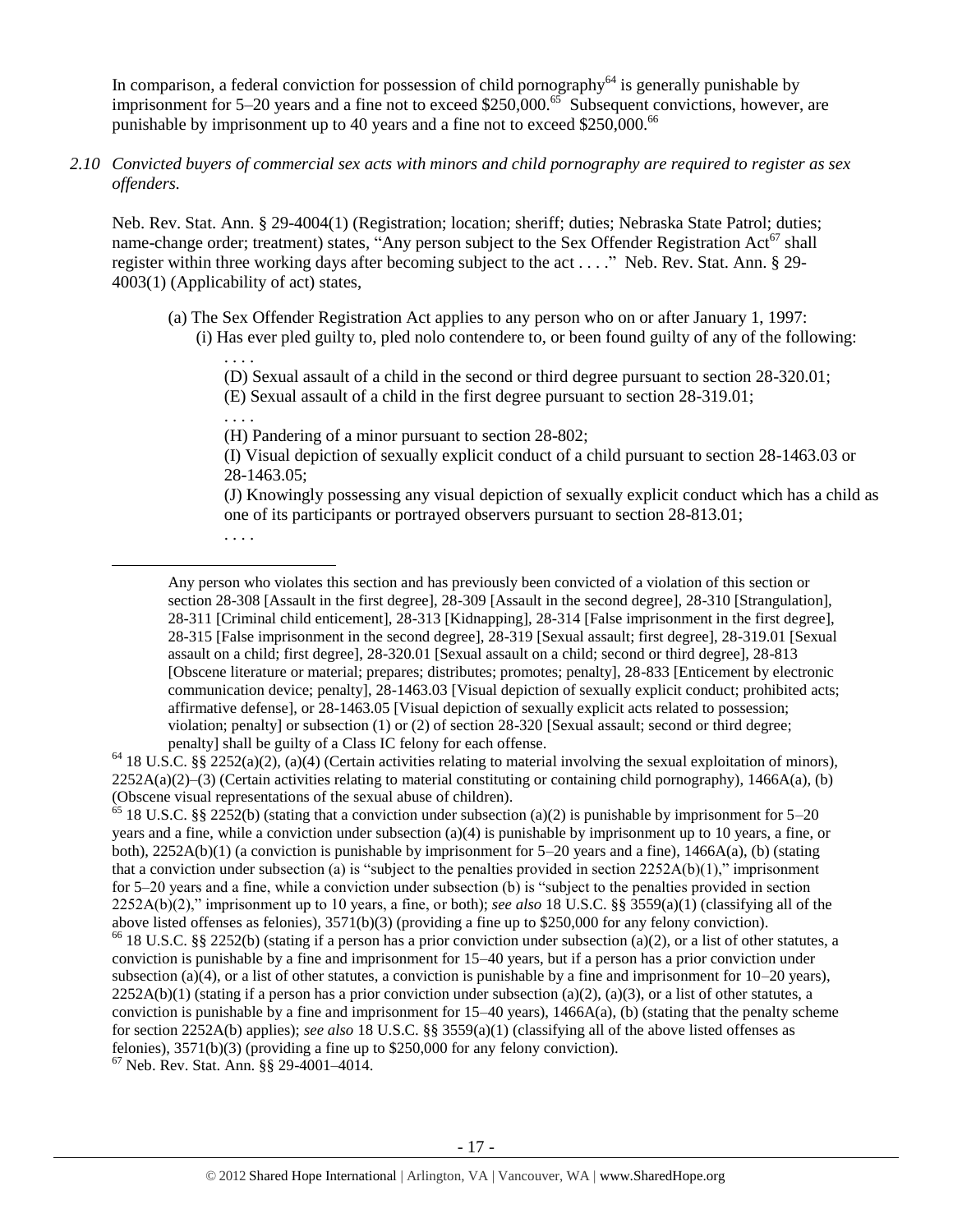(L) Child enticement by means of an electronic communication device pursuant to section 28- 320.02;

(N) Attempt, solicitation, aiding or abetting, being an accessory, or conspiracy to commit an offense listed in subdivisions  $(1)(a)(i)(A)$  through  $(1)(a)(i)(M)$  of this section;

. . . .

(b) In addition to the registrable offenses under subdivision  $(1)(a)$  of this section, the Sex Offender Registration Act applies to any person who on or after January 1, 2010:

 $(i)(A)$  Except as provided in subdivision  $(1)(b)(i)(B)$  of this section, has ever pled guilty to, pled nolo contendere to, or been found guilty of any of the following:

(XVI) Enticement by electronic communication device pursuant to section 28-833; or (XVII) Attempt, solicitation, aiding or abetting, being an accessory, or conspiracy to commit an offense listed in subdivisions  $(1)(b)(i)(A)(I)$  through  $(1)(b)(i)(A)(XVI)$  of this section.

. . . . . . . .

. . .

Buyers convicted under Neb. Rev. Stat. Ann. § 28-831(2) (Human trafficking; forced labor or services; prohibited acts; penalties) or § 28-801.01(1) (Solicitation of prostitution), however, are not required to register as sex offenders under Nebraska law.

2.10.1 Recommendation: Amend Neb. Rev. Stat. Ann. § 29-4003(1) (Applicability of act) to make the Sex Offender Registration Act applicable to buyers convicted under Neb. Rev. Stat. Ann. § 28- 831 (Human trafficking; forced labor or services; prohibited acts; penalties), or § 28-801.01 (Solicitation of prostitution) in instances where the person trafficked, abused, or solicited is a minor under the age of 18.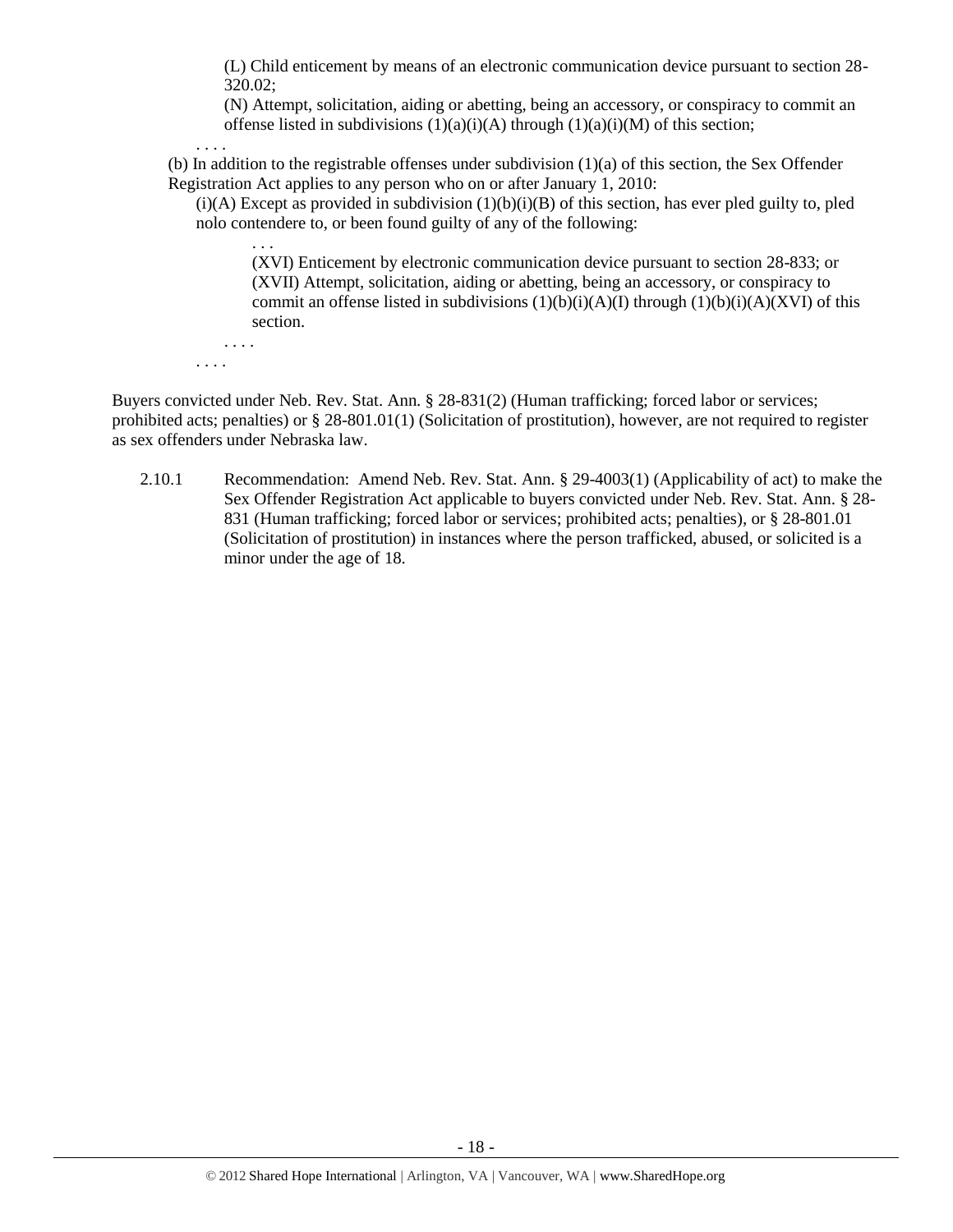#### **FRAMEWORK ISSUE 3: CRIMINAL PROVISIONS FOR TRAFFICKERS**

#### *Legal Components:*

- *3.1 Penalties for trafficking a child for sexual exploitation are as high as federal penalties.*
- *3.2 Creating and distributing child pornography carries penalties as high as similar federal offenses.*
- *3.3 Using the Internet to lure, entice, recruit or sell commercial sex acts with a minor is a separate crime or results in an enhanced penalty for traffickers.*
- *3.4 Financial penalties for traffickers, including asset forfeiture, are sufficiently high.*
- *3.5 Convicted traffickers are required to register as sex offenders.*
- *3.6 Laws relating to termination of parental rights for certain offenses include sex trafficking or commercial sexual exploitation of children (CSEC) offenses in order to remove the children of traffickers from their control and potential exploitation.*

*\_\_\_\_\_\_\_\_\_\_\_\_\_\_\_\_\_\_\_\_\_\_\_\_\_\_\_\_\_\_\_\_\_\_\_\_\_\_\_\_\_\_\_\_\_\_\_\_\_\_\_\_\_\_\_\_\_\_\_\_\_\_\_\_\_\_\_\_\_\_\_\_\_\_\_\_\_\_\_\_\_\_\_\_\_\_\_\_\_\_\_\_\_\_*

## *Legal Analysis:*

*3.1 Penalties for trafficking a child for sexual exploitation are as high as federal penalties.* 

If a victim is under 15 years of age or the offender "uses overt force or the threat of force," a trafficker convicted under Neb. Rev. Stat. Ann. § 28-831(2)<sup>68</sup> (Human trafficking; forced labor or services; prohibited acts; penalties) is guilty of a Class II felony punishable by imprisonment for 1–50 years. Neb. Rev. Stat. Ann. §§ 28-831(2)(a), (b), 28-105(1). If the victim is 15 years of age or older and the trafficker did not use force or the threat of force, however, a conviction is punishable as a Class III felony by imprisonment for 1–20 years, or a fine not to exceed \$25,000, or both. Neb. Rev. Stat. Ann. §§ 28-831(2)(c), 28-105(1).

Under Neb. Rev. Stat. Ann. § 28-802(1)<sup>69</sup> (Pandering; penalty), traffickers face heightened penalties for pandering a minor. Pandering is a Class IV felony "unless the person being enticed, procured, harbored, or otherwise persuaded to become a prostitute is under the age of eighteen years, in which case pandering is a Class III felony for a first offense," punishable by 1–20 years imprisonment or a fine not to exceed \$ 25,000, or both. Neb. Rev. Stat. Ann. §§ 28-802(2), 28-105(1). A second or subsequent pandering offense is also a Class III felony. Neb. Rev. Stat. Ann. § 28-802(2).

Traffickers also may be convicted under Neb. Rev. Stat. Ann. § 28-707(1)(d)<sup>70</sup> (Child abuse; privileges not available; penalties), which may be used to prosecute a trafficker who commits child abuse by placing a child "in a situation to be sexually exploited by allowing, encouraging, or forcing such minor child to . . . engage in prostitution," or placing the child "in a situation to be a trafficking victim." A violation of this statute is a Class I misdemeanor if "committed negligently," a Class IIIA felony if "committed knowingly and intentionally and does not result in serious bodily injury," a Class II felony if "committed knowingly and intentionally and results in serious bodily injury," or a Class IB felony if "committed knowingly and intentionally and results in the death of such child." Neb. Rev. Stat. Ann. § 28-707(1)(3)–(8). A Class I misdemeanor is punishable by imprisonment up to 1 year, a fine not to exceed \$1,000, or both. Neb. Rev. Stat. Ann. § 28-106(1). A Class IIIA felony is punishable by imprisonment up to 5 years, a fine not to exceed \$10,000, or both. Neb. Rev. Stat. Ann. § 28-105(1). A Class III felony is punishable by imprisonment for 1-20 years, a \$25,000 fine, or both. Neb. Rev. Stat. Ann. § 28-105(1). A Class II felony is punishable by imprisonment for 1–50 years, while a Class IB felony is punishable by imprisonment for 20 years to life. Neb. Rev. Stat. Ann. § 28-105(1). Lastly, a

l

<sup>68</sup> *See supra* note [2.](#page-2-1)

<sup>69</sup> *See supra* note [16.](#page-3-1)

<sup>70</sup> *See supra* note [8.](#page-1-1)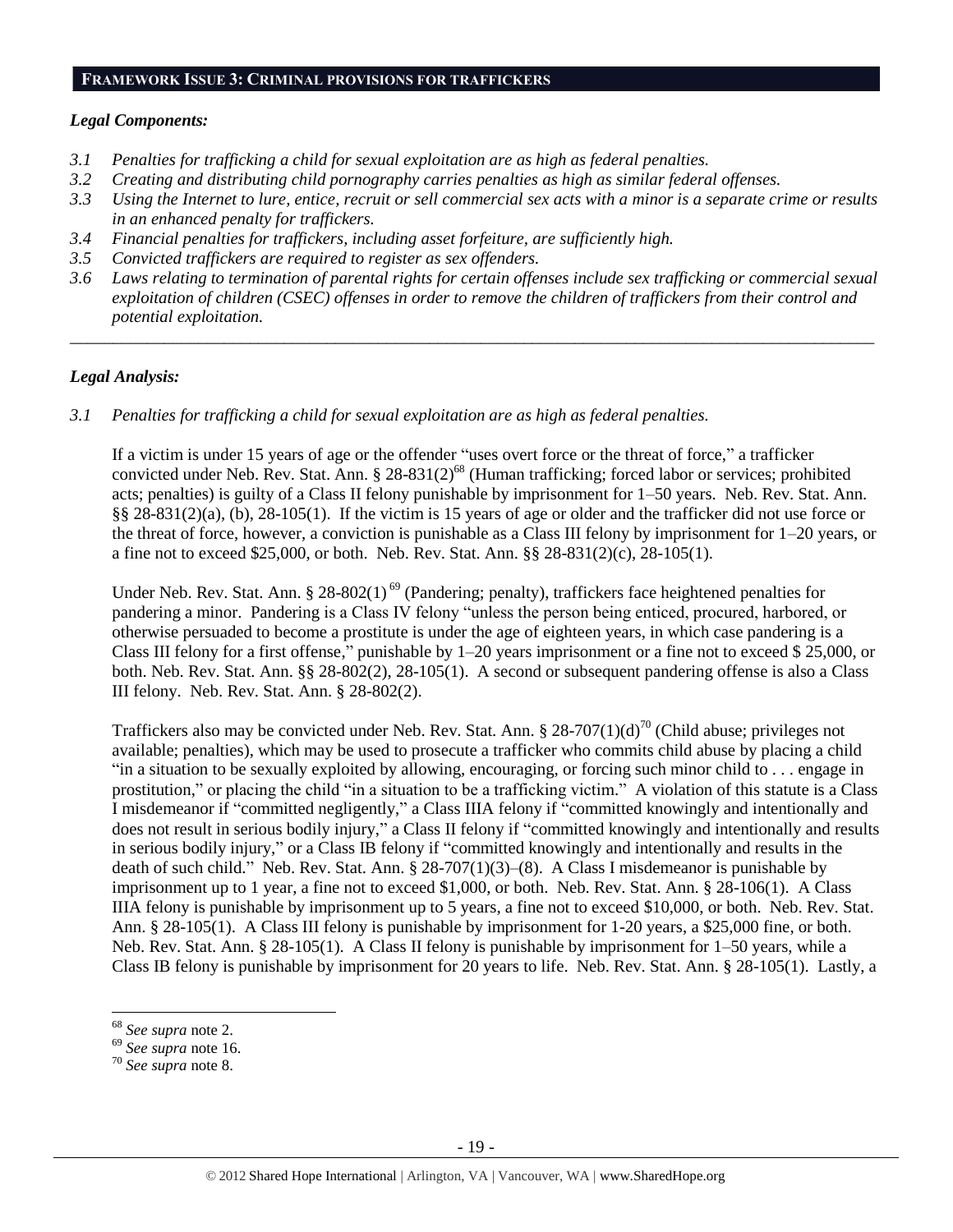trafficker may be convicted under Neb. Rev. Stat. Ann. § 28-805(1)(b) (Debauching a minor; penalty),<sup>71</sup> which is punishable as a Class I misdemeanor by imprisonment up to 1 year, a fine not to exceed \$1,000, or both. Neb. Rev. Stat. Ann. §§ 28-805(2), 28-106(1).

In comparison, if the victim is under the age of 14, a conviction under the Trafficking Victims Protection Act  $(TVPA)<sup>72</sup>$  for child sex trafficking is punishable by 15 years to life imprisonment and a fine not to exceed \$250,000. 18 U.S.C. §§ 1591(b)(1), 3559(a)(1), 3571(b)(3). If the victim is between the ages of 14–17, a conviction is punishable by 10 years to life imprisonment and a fine not to exceed \$250,000. 18 U.S.C. §§ 1591(b)(2), 3559(a)(1), 3571(b)(3). A conviction is punishable by mandatory life imprisonment, however, if the trafficker has a prior conviction for a federal sex offense<sup> $73$ </sup> against a minor.

#### *3.2 Creating and distributing child pornography carries penalties as high as similar federal offenses.*

Nebraska prohibits both the creation and distribution of child pornography. Neb. Rev. Stat. Ann. § 28-1463.03 (Visual depiction of sexually explicit conduct; prohibited acts; affirmative defense) states,

(1) It shall be unlawful for a person to knowingly make, publish, direct, create, provide, or in any manner generate any visual depiction of sexually explicit conduct<sup>74</sup> which has a child<sup>75</sup> as one of its participants or portrayed observers.

(2) It shall be unlawful for a person knowingly to . . . sell, deliver, distribute, display for sale, advertise, trade, or provide to any person any visual depiction of sexually explicit conduct which has a child as one of its participants or portrayed observers.

(3) It shall be unlawful for a person to knowingly employ, force, authorize, induce, or otherwise cause a child to engage in any visual depiction of sexually explicit conduct which has a child as one of its participants or portrayed observers.

(4) It shall be unlawful for a parent, stepparent, legal guardian, or any person with custody and control of a child, knowing the content thereof, to consent to such child engaging in any visual depiction of sexually explicit conduct which has a child as one of its participants or portrayed observers.

. . . .

A violation of this statute by a person 18 years of age or younger is a Class III felony punishable by imprisonment for 1–20 years, a fine not to exceed \$25,000, or both, while a violation by a person 19 years of age or older is a Class ID felony punishable by imprisonment for 3–50 years. Neb. Rev. Stat. Ann. §§ 28- 1463.04(1), (2), 28-105(1). A conviction under this statute is punishable as a Class IC felony by imprisonment for 5–50 years, however, if a person has a prior conviction under this statute or a number of other specific statutes.<sup>76</sup> Neb. Rev. Stat. Ann. §§ 28-1463.04(3), 28-105(1).

In comparison, if the victim is under the age of 14, a conviction under the TVPA for child sex trafficking is punishable by 15 years to life imprisonment and a fine not to exceed \$250,000. 18 U.S.C. §§ 1591(b)(1), 3559(a)(1), 3571(b)(3). If the victim is between the ages of 14–17, a conviction is punishable by 10 years to life imprisonment and a fine not to exceed \$250,000. 18 U.S.C. §§ 1591(b)(2), 3559(a)(1), 3571(b)(3). A conviction is punishable by mandatory life imprisonment, however, if the trafficker has a prior conviction for a federal sex offense<sup>77</sup> against a minor. Additionally, a federal

 $\overline{\phantom{a}}$ 

<sup>71</sup> *See supra* note [18](#page-4-1) discussing the applicability of this statute to traffickers.

<sup>72</sup> *See supra* note [54.](#page-12-0)

<sup>73</sup> *See supra* note [55.](#page-12-1)

<sup>74</sup> *See supra* note [11.](#page-2-0) 

<sup>75</sup> *See supra* note [12.](#page-2-2)

<sup>76</sup> *See supra* note [15.](#page-3-2) 

<sup>77</sup> *See supra* note [55.](#page-12-1)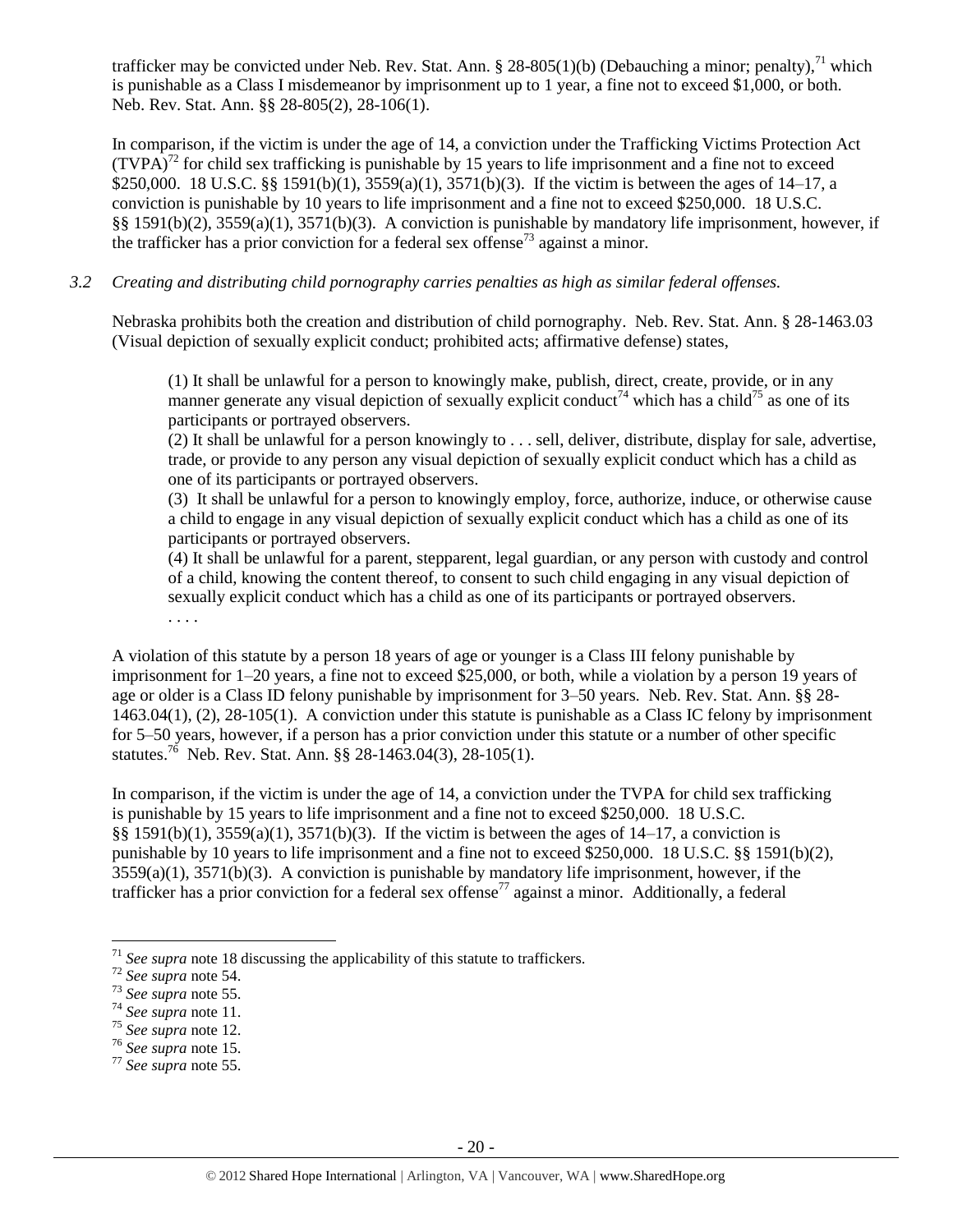conviction for distribution of child pornography<sup>78</sup> is generally punishable by imprisonment for 5–20 years and a fine not to exceed \$250,000.<sup>79</sup> Subsequent convictions, however, are punishable by imprisonment up to 40 years and a fine not to exceed \$250,000.<sup>80</sup>

*3.3 Using the Internet to lure, entice, recruit or sell commercial sex acts with a minor is a separate crime or results in an enhanced penalty for traffickers.*

While not expressly commercial in nature, Neb. Rev. Stat. Ann. § 28-320.02 (Sexual assault; use of electronic communication device; prohibited acts; penalties) may be used to prosecute a trafficker who uses the Internet to lure, entice, or recruit a child for use in commercial sex acts. Neb. Rev. Stat. Ann. § 28-320.02(1) states,

- (1) No person shall knowingly solicit, coax, entice, or lure
	- (a) a child sixteen years of age or younger or

(b) a peace officer who is believed by such person to be a child sixteen years of age or younger, by means of an electronic communication device as that term is defined in section 28-833 [Enticement by electronic communication device; penalty] $^{81}$  to engage in an act which would be in violation of section [28-319](http://nebraskalegislature.gov/laws/statutes.php?statute=28-319) [Sexual assault; first degree; penalty], [28-319.01](http://nebraskalegislature.gov/laws/statutes.php?statute=28-319.01) [Sexual assault of a child; first degree; penalty], or [28-320.01](http://nebraskalegislature.gov/laws/statutes.php?statute=28-320.01) [Sexual assault of a child; second or third degree; penalties] or subsection (1) or (2) of section [28-320](http://nebraskalegislature.gov/laws/statutes.php?statute=28-320) [Sexual assault; second or third degree; penalty].

A conviction under this statute is punishable as a Class ID felony by imprisonment for 3–50 years. Neb. Rev. Stat. Ann. §§ 28-320.02(2), 28-105(1). A conviction is punishable as a Class IC felony by imprisonment for 5–50 years, however, if a person has a prior conviction under this or other specific statutes.<sup>82</sup> Neb. Rev. Stat. Ann. §§ 28-320.02(2), 28-105(1).

- 3.3.1 Recommendation: Amend Neb. Rev. Stat. Ann. § 28-320.02 (Sexual assault; use of electronic communication device; prohibited acts; penalties) to carry heightened penalties for traffickers who use the Internet to lure, entice, recruit or sell commercial sex acts with minors.
- *3.4 Financial penalties for traffickers, including asset forfeiture, are sufficiently high.*

Traffickers may be required to pay fines ranging from \$1,000–\$25,000. Traffickers convicted under Neb. Rev. Stat. Ann. § 28-831(2) (Human trafficking; forced labor or services; prohibited acts; penalties) are subject to a possible fine not to exceed \$25,000, if the victim is between 15–18 years of age and the trafficker did not use

See supra note 20.

 $\overline{\phantom{a}}$ 

<sup>&</sup>lt;sup>78</sup> 18 U.S.C. §§ 2252(a)(1), (a)(2), (a)(3) (Certain activities relating to material involving the sexual exploitation of minors),  $2252A(a)(2)$ , (a)(3) (Certain activities relating to material constituting or containing child pornography), 1466A(a) (Obscene visual representations of the sexual abuse of children).

<sup>&</sup>lt;sup>79</sup> 18 U.S.C. §§ 2252(b) (stating that a conviction under subsection (a)(1), (a)(2), or (a)(3) is punishable by imprisonment for  $5-20$  years and a fine),  $2252A(b)(1)$  (a conviction is punishable by imprisonment for  $5-20$  years and a fine), 1466A(a), (b) (stating that a conviction under subsection (a) is "subject to the penalties provided in section 2252A(b)(1)," imprisonment for 5–20 years and a fine, while a conviction under subsection (b) is "subject to the penalties provided in section 2252A(b)(2)," imprisonment up to 10 years, a fine, or both); *see also* 18 U.S.C. §§  $3559(a)(1)$  (classifying all of the above listed offenses as felonies),  $3571(b)(3)$  (providing a fine up to \$250,000 for any felony conviction).

 $80$  18 U.S.C. §§ 2252(b) (stating if a person has a prior conviction under subsection (a)(1), (a)(2), or (a)(3) or a list of other statutes, a conviction is punishable by a fine and imprisonment for 15–40 years), 2252A(b)(1) (stating if a person has a prior conviction under subsection (a)(2), (a)(3), or a list of other statutes, a conviction is punishable by a fine and imprisonment for  $15-40$  years),  $1466A(a)$ , (b) (stating that the penalty scheme for section  $2252A(b)$ applies); *see also* 18 U.S.C. §§ 3559(a)(1) (classifying all of the above listed offenses as felonies), 3571(b)(3) (providing a fine up to \$250,000 for any felony conviction).

<sup>82</sup> *See supra* note [29.](#page-6-0)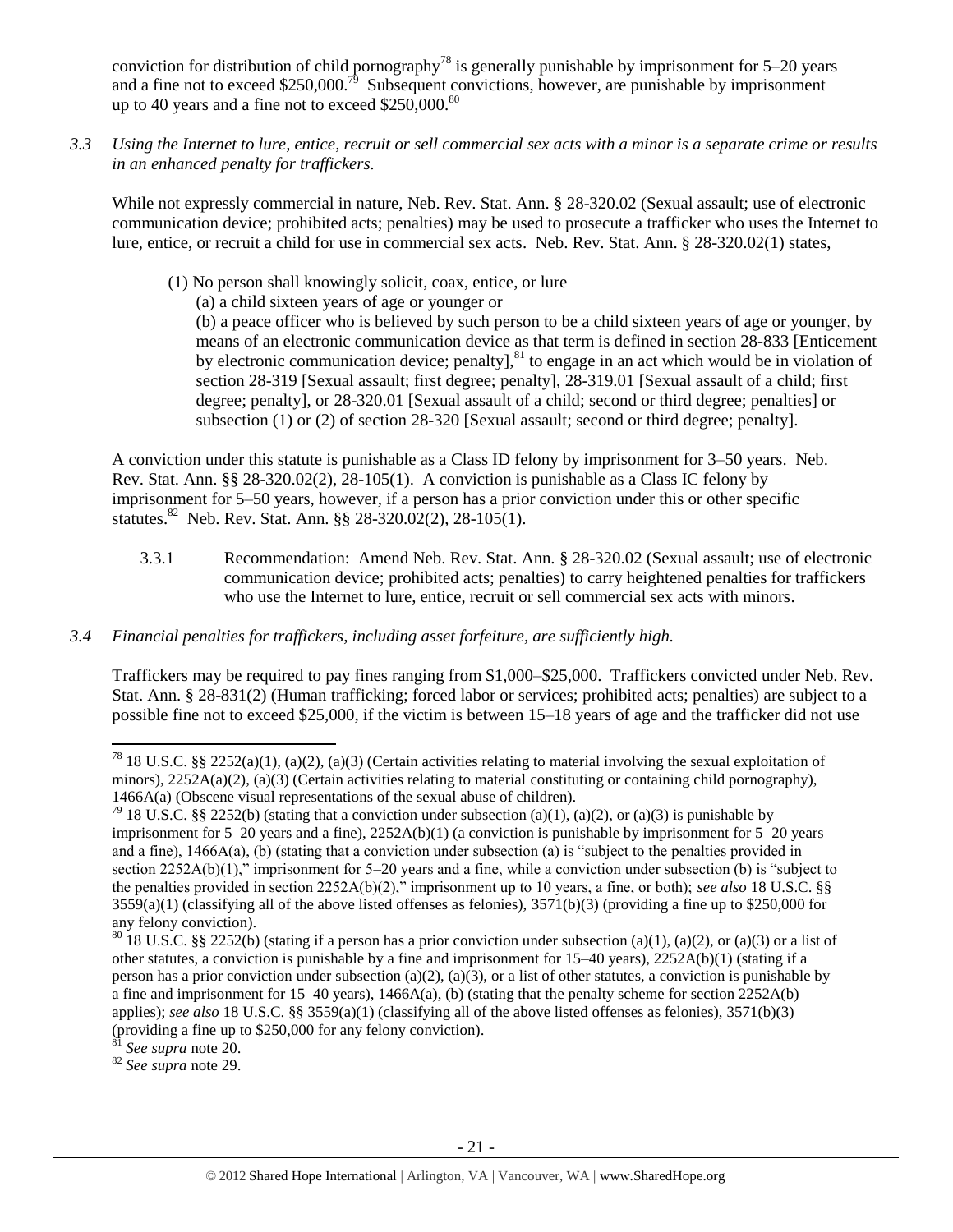force or the threat of force in the commission of the crime. Neb. Rev. Stat. Ann. §§ 28-831(2)(c), 28-105(1). Under the state's pandering law, a trafficker would be subject to a fine not to exceed \$25,000 if the victim is under 18 years of age. Neb. Rev. Stat. Ann. §§ 28-802(2), 28-105(1). Traffickers convicted under Neb. Rev. Stat. Ann. § 28-805(1)(b) (Debauching a minor; penalty) are subject to a possible fine not to exceed \$1,000. Neb. Rev. Stat. Ann. §§ 28-805(2), 28-106(1). A trafficker convicted under Neb. Rev. Stat. Ann. § 28-  $707(1)(d)^{83}$  (Child abuse; privileges not available; penalties) is subject to a possible fine not to exceed \$1,000 if the offense was "committed negligently," a possible fine not to exceed \$10,000 if the offense was "committed knowingly and intentionally and does not result in serious bodily injury," or no fine if the offense was "committed knowingly and intentionally and results in serious bodily injury" or in the death of the child. Neb. Rev. Stat. Ann. §§ 28-707(1)(3)–(8), 28-106(1), 28-105(1).

Additionally, traffickers who cause "actual physical injury or property damage or loss" to their victim may have to pay restitution pursuant to Neb. Rev. Stat. Ann. § 29-2280 (Restitution; order; when).<sup>84</sup> The court determines the amount of restitution "based on the actual damages sustained by the victim." Neb. Rev. Stat. Ann. § 29- 2281. Neb. Rev. Stat. Ann. § 29-2282 (Property damage; bodily injury; death; relief authorized) states, "If the offense results in bodily injury, the court may require payment of necessary medical care, including, but not limited to, physical or psychological treatment and therapy, and payment for income lost due to such bodily injury."

While other criminal laws in Nebraska authorize the seizure of contraband,<sup>85</sup> no similar asset forfeiture provisions apply to violations of Neb. Rev. Stat. Ann. § 28-831(2) (Human trafficking; forced labor or services; prohibited acts; penalties) or other Nebraska CSEC laws.

3.4.1 Recommendation: Amend Nebraska's human trafficking and CSEC laws to provide for asset forfeiture.

#### *3.5 Convicted traffickers are required to register as sex offenders.*

Neb. Rev. Stat. Ann. § 29-4004(1) (Registration; location; sheriff; duties; Nebraska State Patrol; duties; name-change order; treatment) (Operative Jan. 1, 2012)<sup>86</sup> states, "Any person subject to the Sex Offender Registration Act<sup>87</sup> shall register within three working days after becoming subject to the act . . . ." and Neb. Rev. Stat. Ann. § 29-4003(1) (Applicability of act) establishes when an offender becomes subject to the provisions of the Sex Offender Registration Act.<sup>88</sup>

Traffickers convicted under Neb. Rev. Stat. Ann. § 28-805(1)(b) (Debauching a minor; penalty), Neb. Rev. Stat. Ann. § 28-1463.03(2) (Visual depiction of sexually explicit conduct; prohibited acts; affirmative defense), Neb. Rev. Stat. Ann. § 28-320.02 (Sexual assault; use of electronic communication device; prohibited acts; penalties), Neb. Rev. Stat. Ann. § 28-1463.03 (Visual depiction of sexually explicit conduct; prohibited acts; affirmative defense), Neb. Rev. Stat. Ann. § 28-1463.05(1) (Visual depiction of sexually explicit acts related to possession; violation; penalty), Neb. Rev. Stat. Ann. § 28- 707(1)(d) (Child abuse; privileges not available; penalties), or Neb. Rev. Stat. Ann. § 28-802(1) (Pandering; penalty) (where the victim is a minor) are required to register as a sex offender. Neb. Rev. Stat. Ann. § 29-4003. Traffickers convicted under Neb. Rev. Stat. Ann. § 28-831(2) (Human trafficking; forced labor or services; prohibited acts; penalties) or Neb. Rev. Stat. Ann. § 28-804(1) (Keeping a place of prostitution; penalty), however, are not required to register as a sex offender under Nebraska law.

 $\overline{\phantom{a}}$ <sup>83</sup> *See supra* note [8.](#page-1-1)

<sup>&</sup>lt;sup>84</sup> See supra Section 2.8 for the provisions of Neb. Rev. Stat. Ann. § 29-2280.

<sup>85</sup> *See supra* note [59.](#page-15-0) 

<sup>86</sup> *See supra* note [67.](#page-16-0) 

<sup>87</sup> *See supra* note [67.](#page-16-0) 

<sup>88</sup> *See supra* Section 2.10 for the provisions of Neb. Rev. Stat. Ann. § 29-4003(1).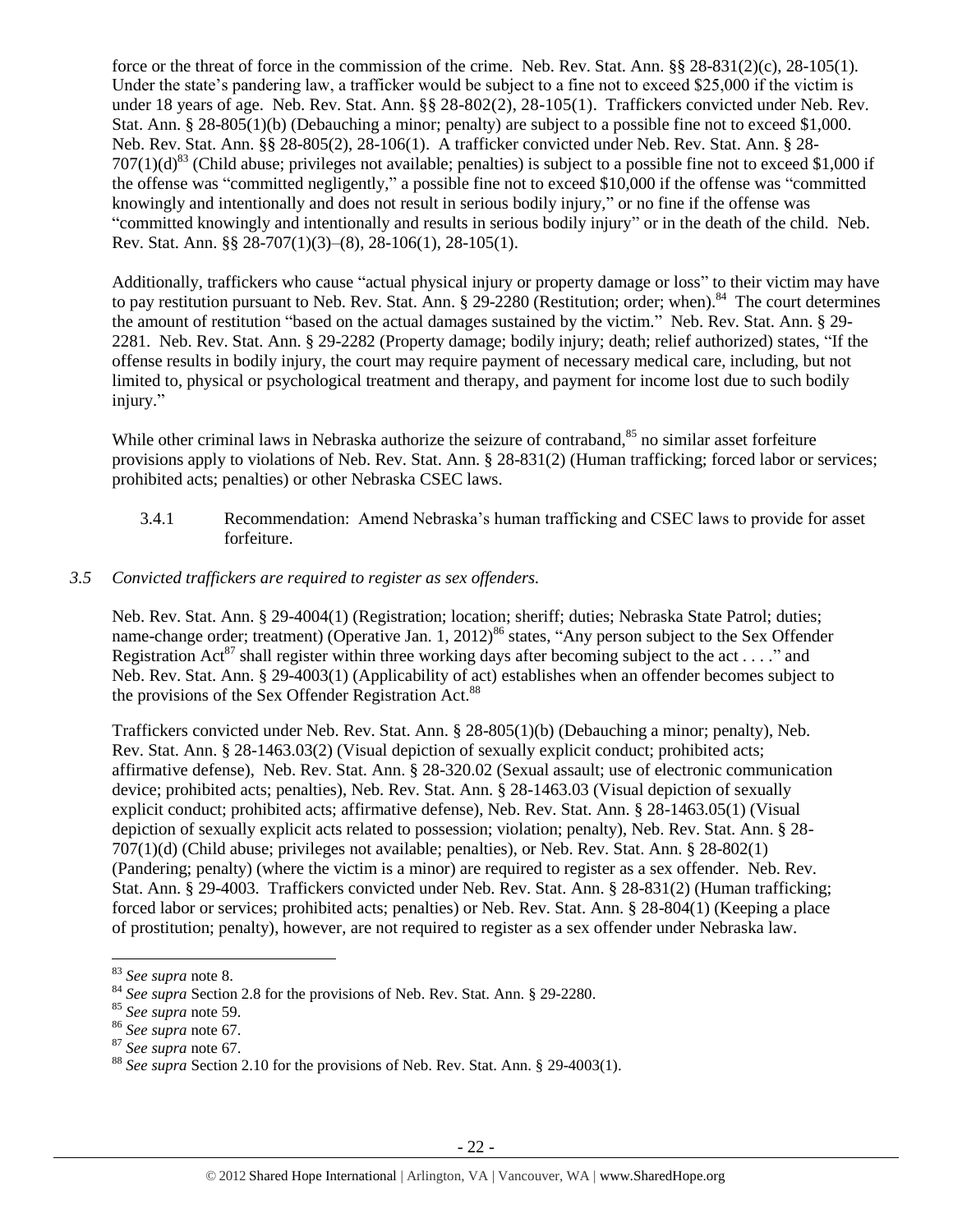- 3.5.1 Recommendation: Require sex offender registration for convictions under Neb. Rev. Stat. Ann. § 28-831 (Human trafficking; forced labor or services; prohibited acts; penalties), and § 28- 801.01 (Solicitation of prostitution) and § 28-804 (Keeping a place of prostitution; penalty) when a minor is involved.
- *3.6 Laws relating to termination of parental rights for certain offenses include sex trafficking or commercial sexual exploitation of children (CSEC) offenses in order to remove the children of traffickers from their control and potential exploitation.*

Nebraska laws relating to the termination of parental rights do not include a violation of Neb. Rev. Stat. Ann. § 28-831 (Human trafficking; forced labor or services; prohibited acts; penalties) or any of Nebraska's CSEC laws as grounds for terminating parental rights. However, Neb. Rev. Stat. Ann. § 43-292 (Termination of parental rights; grounds) states,

The court may terminate all parental rights between the parents or the mother of a juvenile born out of wedlock and such juvenile when the court finds such action to be in the best interests of the juvenile and it appears by the evidence that one or more of the following conditions exist:

(2) The parents have substantially and continuously or repeatedly neglected and refused to give the juvenile or a sibling of the juvenile necessary parental care and protection;

. . .

. . .

(6) Following a determination that the juvenile is one as described in subdivision (3)(a) of section 43-247, reasonable efforts to preserve and reunify the family if required under section 43-283.01, under the direction of the court, have failed to correct the conditions leading to the determination; . . .

(9) The parent of the juvenile has subjected the juvenile or another minor child to aggravated circumstances, including, but not limited to, abandonment, torture, chronic abuse, or sexual abuse; (10) The parent has (a) committed murder of another child of the parent, (b) committed voluntary manslaughter of another child of the parent, (c) aided or abetted, attempted, conspired, or solicited to commit murder, or aided or abetted voluntary manslaughter of the juvenile or another child of the parent, or (d) committed a felony assault that resulted in serious bodily injury to the juvenile or another minor child of the parent; or

(11) One parent has been convicted of felony sexual assault of the other parent under section 28- 319.01 [Sexual assault of a child; first degree; penalty] or 28-320.01 [Sexual assault of a child; second or third degree; penalties] or a comparable crime in another state.

3.6.1 Recommendation: Amend Neb. Rev. Stat. Ann. § 43-292(10) (Termination of parental rights; grounds) to include Neb. Rev. Stat. Ann. § 28-831 (Human trafficking; forced labor or services; prohibited acts; penalties) and Nebraska's CSEC laws as grounds for the termination of parental rights.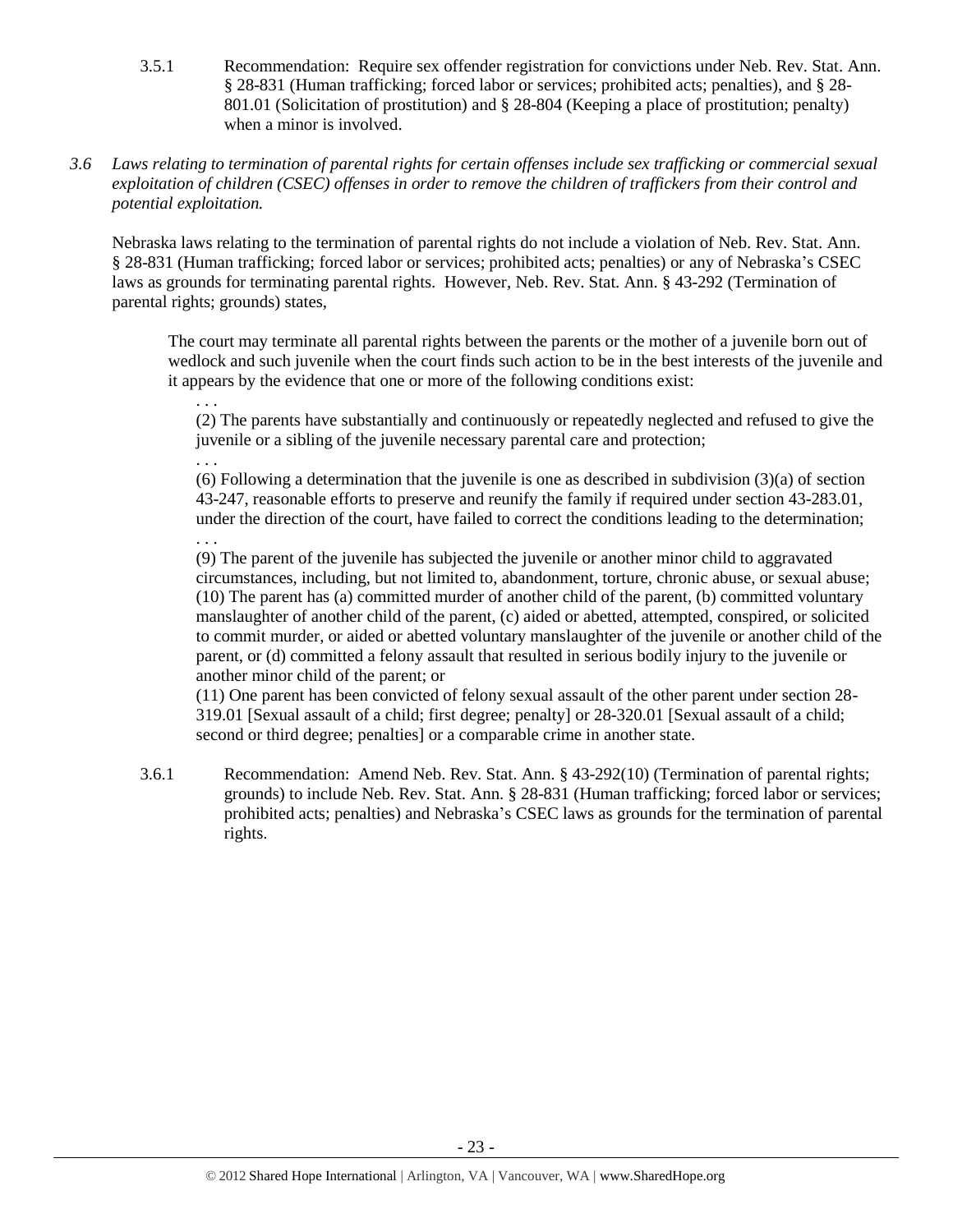#### **FRAMEWORK ISSUE 4: CRIMINAL PROVISIONS FOR FACILITATORS**

#### *Legal Components:*

- *4.1 The acts of assisting, enabling, or financially benefitting from child sex trafficking are included as criminal offenses in the state sex trafficking statute.*
- *4.2 Financial penalties, including asset forfeiture laws, are in place for those who benefit financially from or aid and assist in committing domestic minor sex trafficking.*

*\_\_\_\_\_\_\_\_\_\_\_\_\_\_\_\_\_\_\_\_\_\_\_\_\_\_\_\_\_\_\_\_\_\_\_\_\_\_\_\_\_\_\_\_\_\_\_\_\_\_\_\_\_\_\_\_\_\_\_\_\_\_\_\_\_\_\_\_\_\_\_\_\_\_\_\_\_\_\_\_\_\_\_\_\_\_\_\_\_\_\_\_\_\_*

- *4.3 Promoting and selling child sex tourism is illegal.*
- *4.4 Promoting and selling child pornography is illegal.*

#### *Legal Analysis:*

*4.1 The acts of assisting, enabling, or financially benefitting from child sex trafficking are included as criminal offenses in the state sex trafficking statute.*

Under Neb. Rev. Stat. Ann. § 28-831(2),<sup>89</sup> (Human trafficking; forced labor or services; prohibited acts; penalties), it is illegal for a person to "engage in labor trafficking of a minor or sex trafficking of a minor." Additionally Neb. Rev. Stat. Ann. § 28-831(3) states "any person who benefits, financially or by receiving anything of value, from participation in a venture which has, as part of the venture, an act that is violation of this section, is guilty of a Class IV felony.

Some facilitators may also be prosecuted under Neb. Rev. Stat. Ann. § 28-802(b), (c)<sup>90</sup> (Pandering; penalty) which states, "A person commits pandering if such person . . . procures or harbors therein an inmate for a house of prostitution or for any place where prostitution is practiced or allowed . . . or inveigles, entices, persuades, encourages, or procures any person to come into or leave this state for the purpose of prostitution or debauchery." Facilitators also face prosecution under 1. Neb. Rev. Stat. Ann. § 28-804 (Keeping a place of prostitution) which states,

(1) Any person who has or exercises control over the use of any place which offers seclusion or shelter for the practice of prostitution and who knowingly grants or permits the use of such place for the purpose of prostitution commits the offense of keeping a place of prostitution. (2) Keeping a place of prostitution is a Class I misdemeanor, unless any person using such place for the practice of prostitution is under the age of eighteen years, in which case any person convicted of keeping a place of prostitution shall be guilty of a Class IV felony.

A Class IV felony is punishable by imprisonment up to 5 years, a fine not to exceed \$10,000, or both. Neb. Rev. Stat. Ann. § 28-105(1).

A facilitator may also be convicted under Neb. Rev. Stat. Ann. § 28-707(1)(d)<sup>91</sup> (Child abuse; privileges not available; penalties). <sup>92</sup> A violation of this statute is a Class I misdemeanor if "committed negligently," a Class IIIA felony if "committed knowingly and intentionally and does not result in serious bodily injury," a Class II felony if "committed knowingly and intentionally and results in serious bodily injury," or a Class IB felony if "committed knowingly and intentionally and results in the death of such child." Neb. Rev. Stat. Ann. § 28-

 $\overline{\phantom{a}}$ 

<sup>91</sup> *See supra* note [8.](#page-1-1)

<sup>89</sup> *See supra* note [2.](#page-2-1)

<sup>90</sup> *See supra* note [16.](#page-3-1)

<sup>&</sup>lt;sup>92</sup> See supra Section 1.2 for the provisions of Neb. Rev. Stat. Ann. § 28-707.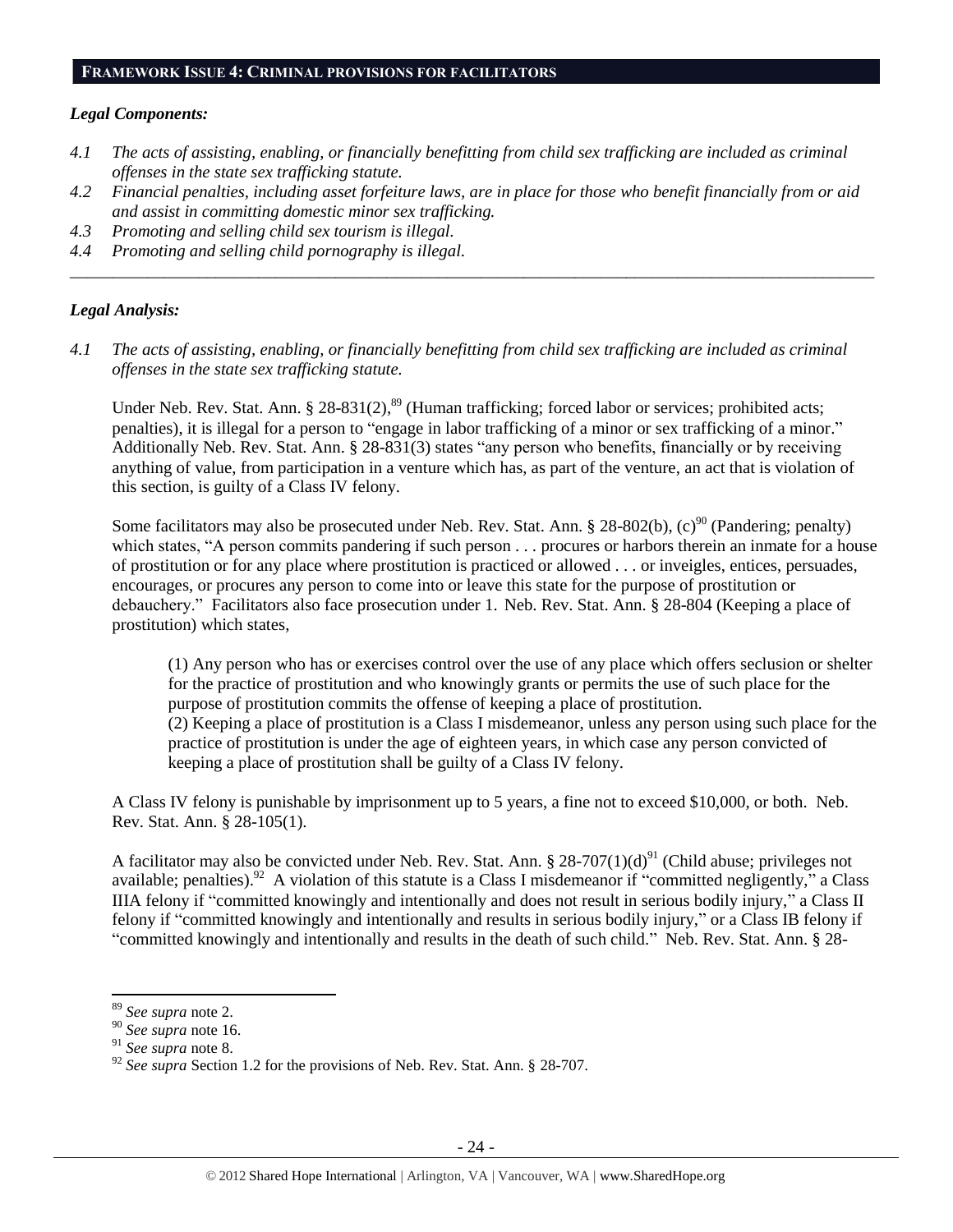$707(1)(3)$ –(8).<sup>93</sup> A Class I misdemeanor is punishable by imprisonment up to 1 year, a fine not to exceed \$1,000, or both. Neb. Rev. Stat. Ann. § 28-106(1). A Class IIIA felony is punishable by imprisonment up to 5 years, a fine not to exceed \$10,000, or both. Neb. Rev. Stat. Ann. § 28-105(1). A Class III felony is punishable by imprisonment for 1–20 years, a \$25,000 fine, or both. Neb. Rev. Stat. Ann § 28-707(1). A Class II felony is punishable by imprisonment for 1–50 years, while a Class IB felony is punishable by imprisonment for 20 years to life. Neb. Rev. Stat. Ann. § 28-105(1).

4.1.1 Recommendation: Amend the penalty under Neb. Rev. Stat. Ann. § 28-831(2), (Human trafficking; forced labor or services; prohibited acts; penalties) to impose a more substantial penalty for facilitation of an offense against a minor.

## *4.2 Financial penalties, including asset forfeiture laws, are in place for those who benefit financially from or aid and assist in committing domestic minor sex trafficking.*

If convicted under Neb. Rev. Stat. Ann. § 28-831(2) (Human trafficking; forced labor or services; prohibited acts; penalties), a facilitator is subject to a possible fine not to exceed \$25,000. Neb. Rev. Stat. Ann. §§ 28- 831(2)(c), 28-105(1). A facilitator convicted under Neb. Rev. Stat. Ann. § 28-831(3) will face a fine not exceeding \$10,000. Facilitators prosecuted under Neb. Rev. Stat. Ann. § 28-802(1)(b)(c),(2) (Pandering), may also face a fine not to exceed \$25,000. Neb. Rev. Stat. Ann. § 28-105(1). A facilitator convicted under Neb. Rev. Stat. Ann. § 28-707(1)(d) (Child abuse; privileges not available; penalties) is subject to a possible fine not to exceed \$1,000 if the offense was "committed negligently," a possible fine not to exceed \$10,000 if the offense was "committed knowingly and intentionally and does not result in serious bodily injury," or no fine if the offense was "committed knowingly and intentionally and results in serious bodily injury" or in the death of the child. Neb. Rev. Stat. Ann. §§ 28-707(1)(3)–(8), 28-106(1), 28-105(1). Neb. Rev. Stat. Ann. §§ 28-804(2), 28-802(2), 28-106(1), 28-105(1). Facilitators convicted under Neb. Rev. Stat. 28-804<sup>94</sup> (Keeping a Place of Prostitution) face a fine not exceeding \$10,000.

Additionally, facilitators who cause "actual physical injury or property damage or loss" to their victim may have to pay restitution pursuant to Neb. Rev. Stat. Ann.  $\S 29-2280$  (Restitution; order; when).<sup>95</sup> The court determines the amount of restitution "based on the actual damages sustained by the victim." Neb. Rev. Stat. Ann. § 29- 2281. Additionally, Neb. Rev. Stat. Ann. § 29-2282 (Property damage; bodily injury; death; relief authorized) states, "If the offense results in bodily injury, the court may require payment of necessary medical care, including, but not limited to, physical or psychological treatment and therapy, and payment for income lost due to such bodily injury." While other criminal laws in Nebraska authorize the seizure of contraband,<sup>96</sup> no similar seizure or asset forfeiture provisions apply to violations of Neb. Rev. Stat. Ann. § 28-831(2) (Human trafficking; forced labor or services; prohibited acts; penalties) or Nebraska's CSEC laws.

4.2.1 Recommendation: Amend Neb. Rev. Stat. Ann. § 28-831 (Human trafficking; forced labor or services; prohibited acts; penalties) to establish an asset forfeiture scheme that reaches facilitators' assets.

<sup>96</sup> *See supra* note [59.](#page-15-0)

l <sup>93</sup> *See supra* note [8.](#page-1-1)

<sup>&</sup>lt;sup>94</sup> Here and elsewhere in this report that  $\S 28-804$  is quoted or cited, it has been updated to reflect the amendments added by the passage of Legislative Bill 255. L.B. 255, 103rd Leg. Assemb. First Sess. (effective October 1, 2013). <sup>95</sup> See supra Section 2.8 for the provisions of Neb. Rev. Stat. Ann. § 29-2280.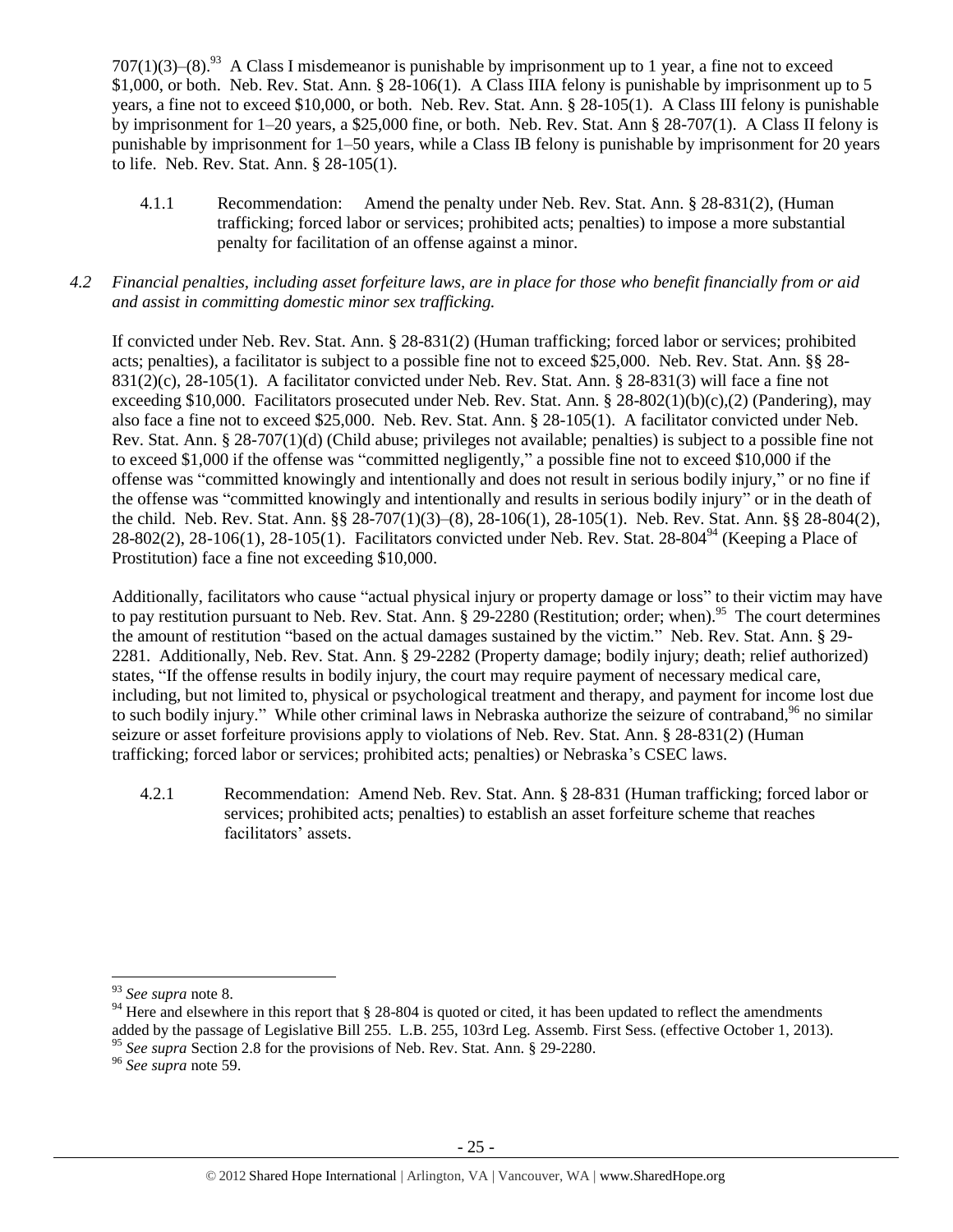#### *4.3 Promoting and selling child sex tourism is illegal.*

There is no Nebraska law that addresses sex tourism.

4.3.1 Recommendation: Enact a law that prohibits selling or offering to sell travel services that include or facilitate travel for the purpose of engaging in commercial sexual exploitation of a minor or prostitution of a minor, if the travel is sold or occurs in Nebraska.

## *4.4 Promoting and selling child pornography is illegal.*

Nebraska prohibits both the promotion and distribution of child pornography. Neb. Rev. Stat. Ann. § 28- 1463.03(2) (Visual depiction of sexually explicit conduct; prohibited acts; affirmative defense) states that it is "unlawful for a person knowingly to . . . sell, deliver, distribute, display for sale, advertise, trade, or provide to any person any visual depiction of sexually explicit conduct which has a child $^{97}$  as one of its participants or portrayed observers." A violation of this statute by a person 18 years of age or younger is a Class III felony punishable by imprisonment for 1–20 years, a fine not to exceed \$25,000, or both, while a violation by a person 19 years of age or older is a Class ID felony punishable by imprisonment for 3–50 years. Neb. Rev. Stat. Ann. §§ 28-1463.04(1), (2), 28-105(1). A conviction under this statute is punishable as a Class IC felony by imprisonment for 5–50 years, however, if a person has a prior conviction under this statute or a number of other specific statutes.<sup>98</sup> Neb. Rev. Stat. Ann. §§ 28-1463.04(3), 28-105(1).

Furthermore, Neb. Rev. Stat. Ann. § 28-1463.05(1) (Visual depiction of sexually explicit acts related to possession; violation; penalty) makes it illegal "for a person to knowingly possess with intent to rent, sell, deliver, distribute, trade, or provide to any person any visual depiction of sexually explicit conduct which has a child as one of its participants or portrayed observers." A first conviction under this statute by an offender under 19 years of age is punishable as a Class IIIA felony by imprisonment up to 5 years, a fine not to exceed \$10,000, or both, while a first conviction by an offender 19 years of age or older is punishable as a Class III felony by imprisonment for 1–20 years, a fine not to exceed \$25,000, or both. Neb. Rev. Stat. Ann. §§ 28-1463.05(2)(a), (b), 28-105(1). In instances when the offender has a prior conviction under this statute or other specific criminal statutes,<sup>99</sup> a conviction is punishable as a Class IC felony by imprisonment for 5–50 years. Neb. Rev. Stat. Ann. §§ 28-1463.05(2)(c), 28-105(1).

 $\overline{a}$ 

<sup>97</sup> *See supra* note [12.](#page-2-2)

<sup>98</sup> *See supra* note [15.](#page-3-2) 

<sup>&</sup>lt;sup>99</sup> Pursuant to Neb. Rev. Stat. Ann.  $\S$  28-1463.05(2)(c),

Any person who violates this section and has previously been convicted of a violation of this section or section 28-308 [Assault in the first degree; penalty], 28-309 [Assault in the second degree; penalty], 28-310 [Assault in the third degree; penalty], 28-311 [Criminal child enticement; attempt; penalties], 28-313 [Kidnapping; penalties], 28-314 [False imprisonment in the first degree; penalty], 28-315 [False imprisonment in the second degree; penalty], 28-319 [Sexual assault; first degree; penalty], 28-319.01 [Sexual assault of a child; first degree; penalty], 28-320.01 [Sexual assault of a child; second or third degree; penalties], 28-813 [Obscene literature or material; prepares; distributes; promotes; penalty], 28-833 [Enticement by electronic communication device; penalty], or 28-1463.03 [Visual depiction of sexually explicit conduct; prohibited acts; affirmative defense] or subsection (1) or (2) of section 28-320 [Sexual assault; second or third degree; penalty] shall be guilty of a Class IC felony for each offense.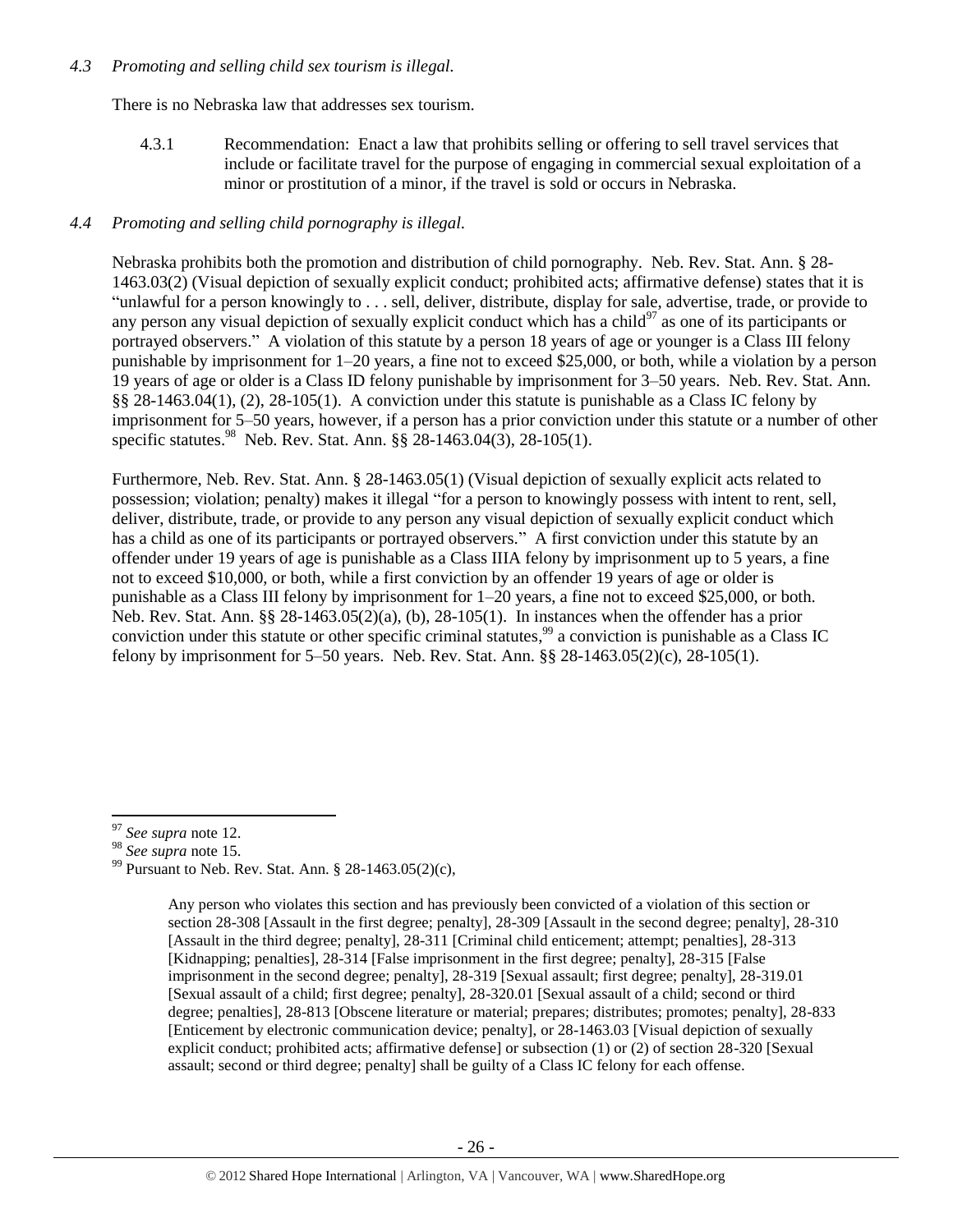## **FRAMEWORK ISSUE 5: PROTECTIVE PROVISIONS FOR THE CHILD VICTIMS**

## *Legal Components:*

- *5.1 Statutorily-mandated victim services define "victim" to specifically include victims of domestic minor sex trafficking or commercial sexual exploitation of children (CSEC) to ensure prompt identification and access to victims' rights and services.*
- *5.2 The state sex trafficking statute expressly prohibits a defendant from raising consent of the minor to the commercial sex acts as a defense.*
- *5.3 Prostitution laws apply only to adults, making minors under 18 specifically immune from this offense.*
- *5.4 Child victims of sex trafficking or commercial sexual exploitation are provided with a child protection response, including specialized shelter and services, and are not detained in juvenile detention facilities.*
- *5.5 Commercial sexual exploitation is identified as a type of abuse and neglect within child protection statutes.*
- *5.6 The definition of "caregiver" (or similar term) in the child welfare statutes is broad enough to include a trafficker who has custody or control of a child in order to bring a trafficked child into protection of child protective services.*
- *5.7 Crime victims' compensation is specifically available to a child victim of sex trafficking or commercial sexual exploitation of children (CSEC) without regard to ineligibility factors.*
- *5.8 Victim-friendly procedures and protections are provided in the trial process for minors under 18.*
- *5.9 Expungement or sealing of juvenile delinquency records resulting from arrests or adjudications for prostitution-related offenses committed as a result of, or in the course of, the commercial sexual exploitation of a minor is available within a reasonable time after turning 18.*
- *5.10 Victim restitution and civil remedies for victims of domestic minor sex trafficking or commercial sexual exploitation of children (CSEC) are authorized by law.*
- *5.11 Statutes of limitations for civil and criminal actions for child sex trafficking or commercial sexual exploitation of children (CSEC) offenses are eliminated or lengthened sufficiently to allow prosecutors and victims a realistic opportunity to pursue criminal action and legal remedies.*

*\_\_\_\_\_\_\_\_\_\_\_\_\_\_\_\_\_\_\_\_\_\_\_\_\_\_\_\_\_\_\_\_\_\_\_\_\_\_\_\_\_\_\_\_\_\_\_\_\_\_\_\_\_\_\_\_\_\_\_\_\_\_\_\_\_\_\_\_\_\_\_\_\_\_\_\_\_\_\_\_\_\_\_\_\_\_\_\_\_\_\_\_\_*

## *Legal Analysis:*

*5.1 Statutorily-mandated victim services define "victim" to specifically include victims of domestic minor sex trafficking or commercial sexual exploitation of children (CSEC) to ensure prompt identification and access to victims' rights and services.*

For purposes of victims' rights as guaranteed by Neb. Rev. Stat. Ann. § 81-1848 (Victims and witnesses of crimes; rights; enumerated), "victim" is defined by Neb. Rev. Stat. Ann. § 29-119(2):

(a) Victim means a person who, as a result of a homicide under sections 28-302 to 28-306, a first degree sexual assault under section 28-319, a first degree assault under section 28-308, a sexual assault of a child in the second or third degree under section 28-320.01, a sexual assault of a child in the first degree under section 28-319.01, a second degree assault under section 28-309, a first degree false imprisonment under section 28-314, a second degree sexual assault under section 28-320, or a robbery under section 28-324, has had a personal confrontation with the offender and also includes a person who has suffered serious bodily injury as defined in section 28-109 as a result of a motor vehicle accident when the driver was charged with a violation of section 60-6,196 or 60-6,197 or with a violation of a city or village ordinance enacted in conformance with either section.

. . . . (c) In the case of a violation of section 28-813.01 [Sexually explicit conduct; visual depiction; unlawful; penalty; affirmative defense], 28-1463.03 [Visual depiction of sexually explicit conduct; prohibited acts; affirmative defense], 28-1463.04 [Violation; penalty], or 28-1463.05 [Visual depiction of sexually explicit acts related to possession; violation; penalty], victim means a person who was a child as defined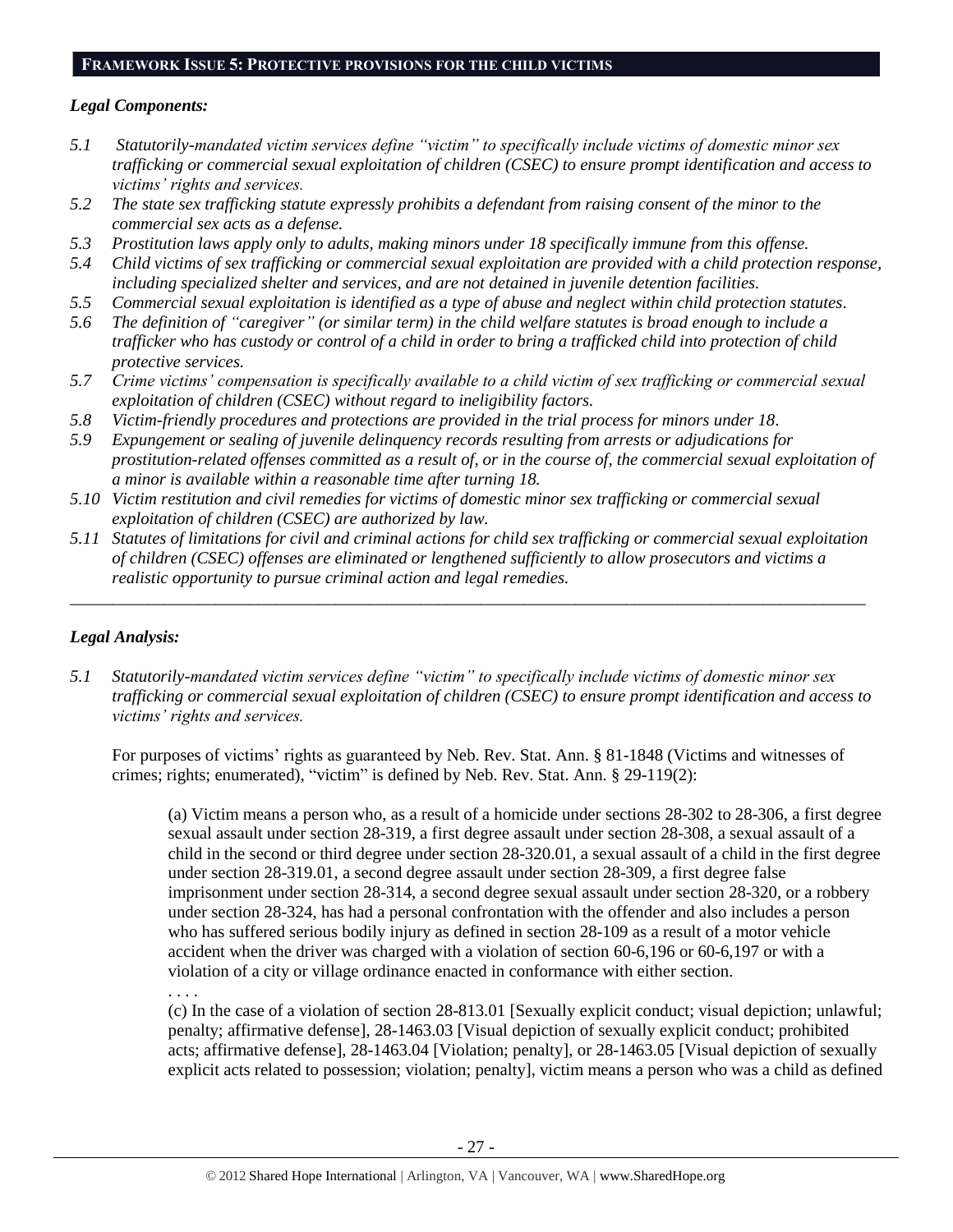in section 28-1463.02 and a participant or portrayed observer in the visual depiction of sexually explicit conduct which is the subject of the violation and who has been identified and can be reasonably notified.

For purposes of crime victims' compensation, Neb. Rev. Stat. Ann. § 81-1801(7) (Terms, defined) defines "victim" as "a person who is injured or killed as a result of conduct specified in section 81-1818 [Personal injury or death; situations for which compensation is permitted]." Neb. Rev. Stat. Ann. § 81-1818 (Personal injury or death; situations for which compensation is permitted) states,

The committee or hearing officer may order the payment of compensation from the Victim's Compensation Fund for personal injury or death which resulted from:

(1) An attempt on the part of the applicant to prevent the commission of crime, to apprehend a suspected criminal, to aid or attempt to aid a police officer in the performance of his or her duties, or to aid a victim of a crime; or

(2) The commission or attempt on the part of one other than the applicant of an unlawful criminal act committed or attempted in the State of Nebraska.

- 5.1.1 Recommendation: Amend Neb. Rev. Stat. Ann. § 81-1801(7) to expressly include commercially sexually exploited minors under the age of 18 as victims for purposes of Nebraska Crime Victim's Reparations Act.
- *5.2 The state sex trafficking statute expressly prohibits a defendant from raising consent of the minor to the commercial sex acts as a defense.*

Nothing in Neb. Rev. Stat. Ann. § 28-831(2)<sup>100</sup> (Human trafficking; forced labor or services; prohibited acts; penalties), § 28-801.01 (Solicitation of prostitution), § 28-804 (Keeping a place of prostitution), or § 28-707<sup>101</sup> (Child abuse; privileges not available; penalties) expressly prohibits a consent defense in instances where a minor is a victim of a commercial sex act.

- 5.2.1 Recommendation: Amend Neb. Rev. Stat. Ann. § 28-831(2) (Human trafficking; forced labor or services; prohibited acts; penalties) and Nebraska's CSEC and child pornography laws to expressly prohibit a consent defense when the victim is a minor under the age of 18.
- *5.3 Prostitution laws apply only to adults, making minors under 18 specifically immune from this offense.*

Neb. Rev. Stat. Ann.  $\S 28-801(5)^{102}$  (Prostitution; penalty) provides that:

If the law enforcement officer determines, after a reasonable detention for investigative purposes, that a person suspected of or charged with a violation of subsection (1) of this section is a person under eighteen years of age, such person shall be immune from prosecution for a prostitution offense under this section and shall be subjected to temporary custody under section 43-248 [Temporary custody of juvenile without warrant] . . . .

l

<sup>100</sup> *See supra* not[e 2.](#page-2-1)

<sup>101</sup> *See supra* not[e 8.](#page-1-1)

<sup>102</sup> *See supra* not[e 30.](#page-7-0)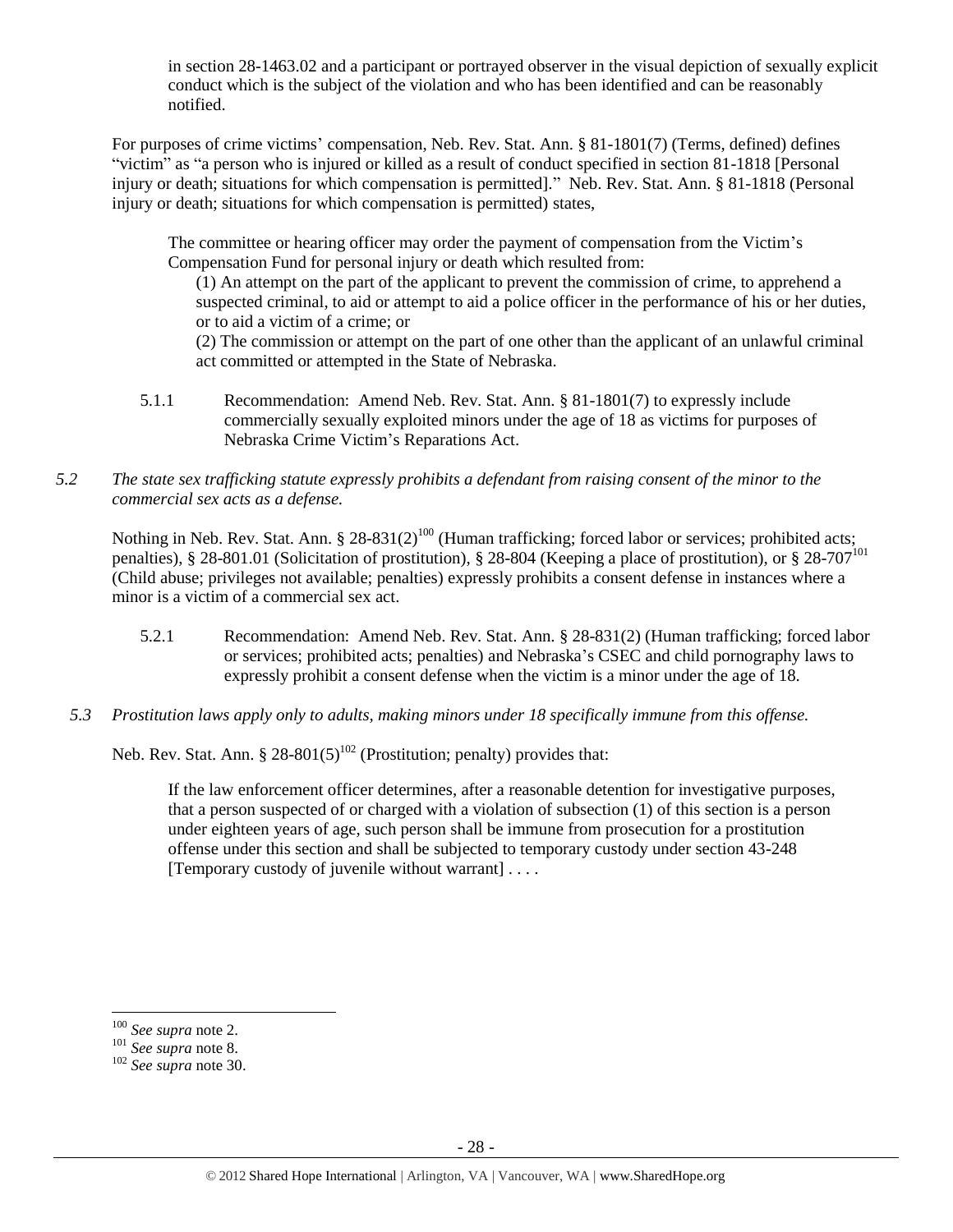*5.4 Child victims of sex trafficking or commercial sexual exploitation are provided with a child protection response, including specialized shelter and services, and are not detained in juvenile detention facilities.*

# **Child Identified as Juvenile<sup>103</sup> in Need of Assistance**

Neb. Rev. Stat. Ann. § 28-710(2)(a)(vi) defines "child abuse or neglect" to include the following:

[K]nowingly, intentionally, or negligently causing or permitting a minor child to be:

. . . . (vi) Sexually exploited by allowing, encouraging, or forcing such person to solicit for or engage in prostitution, debauchery, public indecency, or obscene or pornographic photography, films, or depictions.<sup>104</sup>

- *I. Initial Custody*
	- a. Authority for initial custody

Law enforcement officers who suspect a minor of engaging in prostitution can take the minor into custody and are statutorily required to direct them into a protective response. Neb. Rev. Stat. Ann. § 28-801(5)<sup>105</sup> (Prostitution; penalty; affirmative defense; immunity from prosecution; law enforcement officer; duties) states:

If the law enforcement officer determines, after a reasonable detention for investigative purposes, that a person suspected of or charged with a violation of subsection (1) of this section is a person under eighteen years of age, such a person shall be immune from prosecution for a prostitution offense under this section and shall be subject to temporary custody under section 43-248 and further disposition under the Nebraska Juvenile Code. A law enforcement officer who takes a person under eighteen years of age into custody under this section shall immediately report an allegation of a violation of section 28-831 [Human trafficking; forced labor or services; prohibited acts; penalties] to the Department of Health and Human Services which shall commence an investigation within twenty-four hours under the Child Protection Act.

Victims of domestic minor sex trafficking can also be taken into the abuse and neglect process through traditional reporting mechanisms. Neb. Rev. Stat. Ann. § 28-711(1) (Child subjected to abuse or neglect; report; contents; toll-free number) states that "any physician, any medical institution, any nurse, any school employee, any social worker, the Inspector General appointed under section 24 of this act.<sup>106</sup> or any other person [who] has reasonable cause to believe that a child has been subjected to child abuse or neglect or observes such child being subjected to conditions or circumstances which reasonably would

 $\overline{a}$ <sup>103</sup> Pursuant to Neb. Rev. Stat. Ann. § 43-245(9), "Juvenile means any person under the age of eighteen."

<sup>&</sup>lt;sup>104</sup> Pursuant to Neb. Rev. Stat. Ann. § 28-710(2)(a)(vi) a sexually exploited child is likely to be identified as abused or neglected. If a child is identified as abused or neglected under Neb. Rev. Stat. Ann. § 28-710(2)(a)(vi) the definition of caregiver is not defined and, therefore, not sufficiently broad to involve Child Protective Services in investigations where the child is in the custody or control of a non-family trafficker.

 $105$  Here and elsewhere in this report that § 28-801 is quoted or cited, it has been updated to reflect the amendments added by the passage of Legislative Bill 255. L.B. 255, 103rd Leg. Assemb. First Sess. (Neb. 2013) (effective October 1, 2013).

<sup>&</sup>lt;sup>106</sup> Neb. Rev. Stat. Ann. § 43-4317 (Office of Inspector General of Nebraska child welfare) states, "(1) The office of Inspector General of Nebraska Child Welfare is created within the office of Public Counsel for the purpose of conducting investigations, audits, inspections, and other reviews of the Nebraska child welfare system. The Inspector General shall be appointed by the Public Counsel with approval from the chairperson of the Executive Board of the Legislative Council and the chairperson of the Health and Human Services Committee of the Legislature." Neb. Rev. Stat. Ann. § 43-4317(1).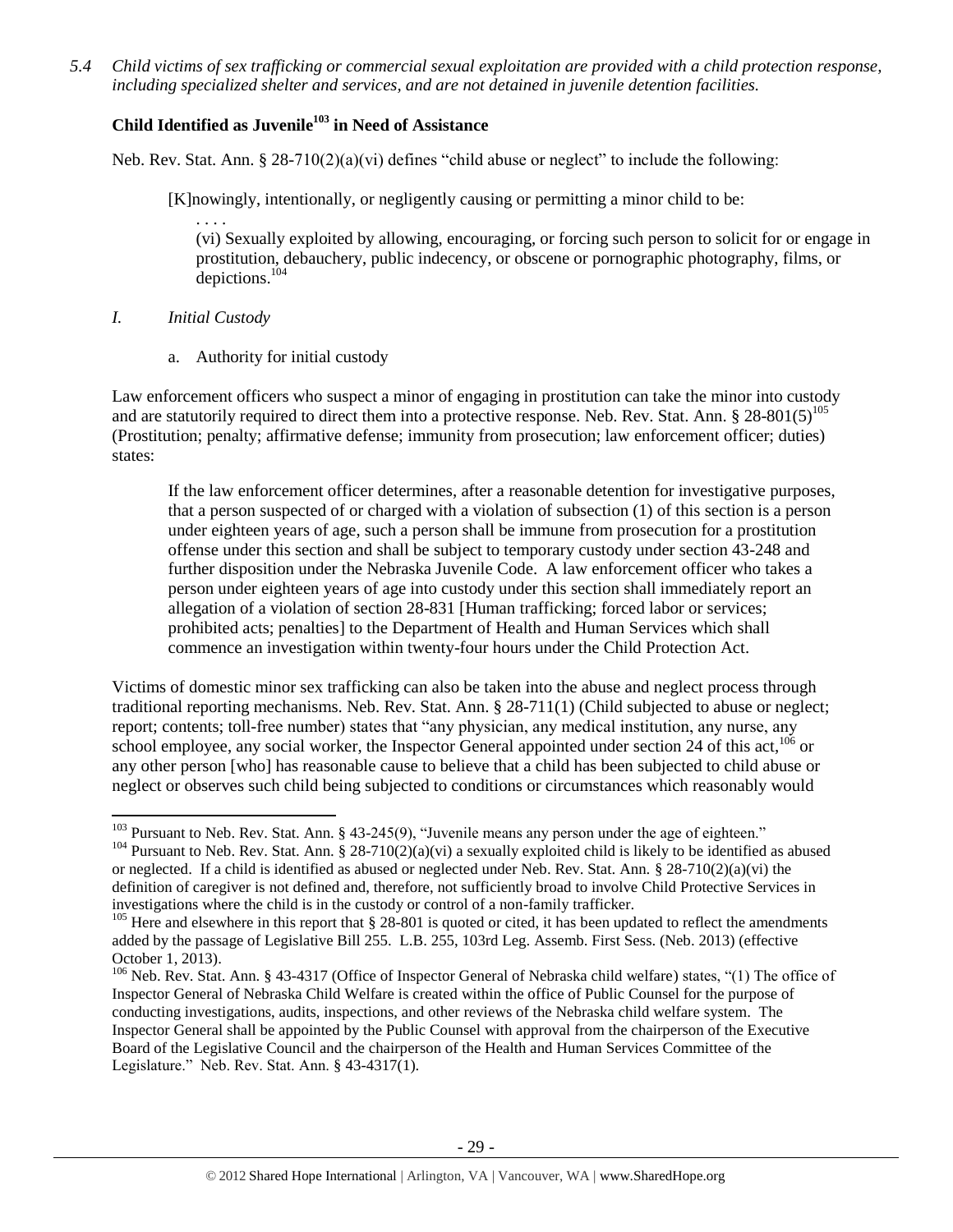result in child abuse or neglect . . . shall" report the suspected abuse to law enforcement or the department. Pursuant to§ 28-713(1) (Reports of child abuse or neglect; law enforcement agency; department; duties), it is the duty of law enforcement agencies that receive a child abuse report "to investigate the report, to take immediate steps to protect the child, and to institute legal proceedings if appropriate."

Pursuant to Neb. Rev. Stat. Ann. § 43-248<sup>107</sup> (Temporary custody of juvenile without warrant; when),

A peace officer may take a juvenile into temporary custody without a warrant or order of the court and proceed as provided in section 43-250 when:

. . . .

(2) A juvenile is seriously endangered in his or her surroundings and immediate removal appears to be necessary for the juvenile's protection;

. . . .

(7) The officer has reasonable grounds to believe the juvenile is immune from prosecution for prostitution under subsection (5) of section 28-801.

b. Placement

If a child is taken into law enforcement custody on suspicion of prostitution as provided in § 43-248(7),<sup>108</sup> the child shall be delivered to the Department of Health and Human Services which can authorize necessary emergency treatment and services. Neb. Rev. Stat. Ann.  $8\,43\text{-}250(2)^{109}$  states,

When a juvenile is taken into temporary custody pursuant to subdivision (2) or (7) of section 43-248, the peace officer shall deliver the custody of such juvenile to the Department of Health and Human Services which shall make a temporary placement of the juvenile in the least restrictive environment consistent with the best interests of the juvenile as determined by the department. The department shall supervise such placement and, if necessary, consent to any necessary emergency medical, psychological, or psychiatric treatment for such juvenile. The department shall have no other authority

The need for preadjudication placement or supervision and the need for detention of a juvenile and whether secure or nonsecure detention is indicated may be determined as follows:

(1) The standardized juvenile detention screening instrument shall be used to evaluate the juvenile;

(2) If the results indicate that secure detention<sup>108</sup> is not required, nonsecure detention<sup>108</sup> placement or supervision options shall be pursued; and

(3) If the results indicate that secure detention is required, detention at the secure level as indicated by the instrument shall be pursued.

If a child is detained, under Neb. Rev. Stat. Ann. § 43-250(1)(c)(iv), (1)(c)(vi) (Temporary custody; disposition; custody requirements), certain juveniles, including those under the age of 16, and those considered neglected, "shall not be placed [or held] within a secure area of a jail or other facility intended or used for the detention of adults."

<sup>109</sup> Here and elsewhere in this report that Neb. Rev. Stat. Ann. § 43-250 is quoted or cited, it has been updated to reflect the amendments added by the passage of Legislative Bill 255. L.B. 255, 103rd Leg. Assemb. First Sess. (Neb. 2013) (effective October 1, 2013).

 $\overline{\phantom{a}}$  $107$  Here and elsewhere in this report that Neb. Rev. Stat. Ann. § 43-248 is quoted or cited, it has been updated to reflect the amendments added by the passage of Legislative Bill 255. L.B. 255, 103rd Leg. Assemb. First Sess. (Neb. 2013) (effective October 1, 2013).

 $108$  If a child is taken into temporary custody pursuant to 43-248(4) because the officer has reasonable grounds to believe that the juvenile has run away from his or her parent, the child may be released or the child may be delivered to a probation officer who will "determine the need for detention of the juvenile as provided in section 43-260.01 [Detention; factors]." Neb. Rev. Stat. Ann. § 43-250(1)(c). Pursuant to Neb. Rev. Stat. Ann. § 43-260.01 (Detention; factors),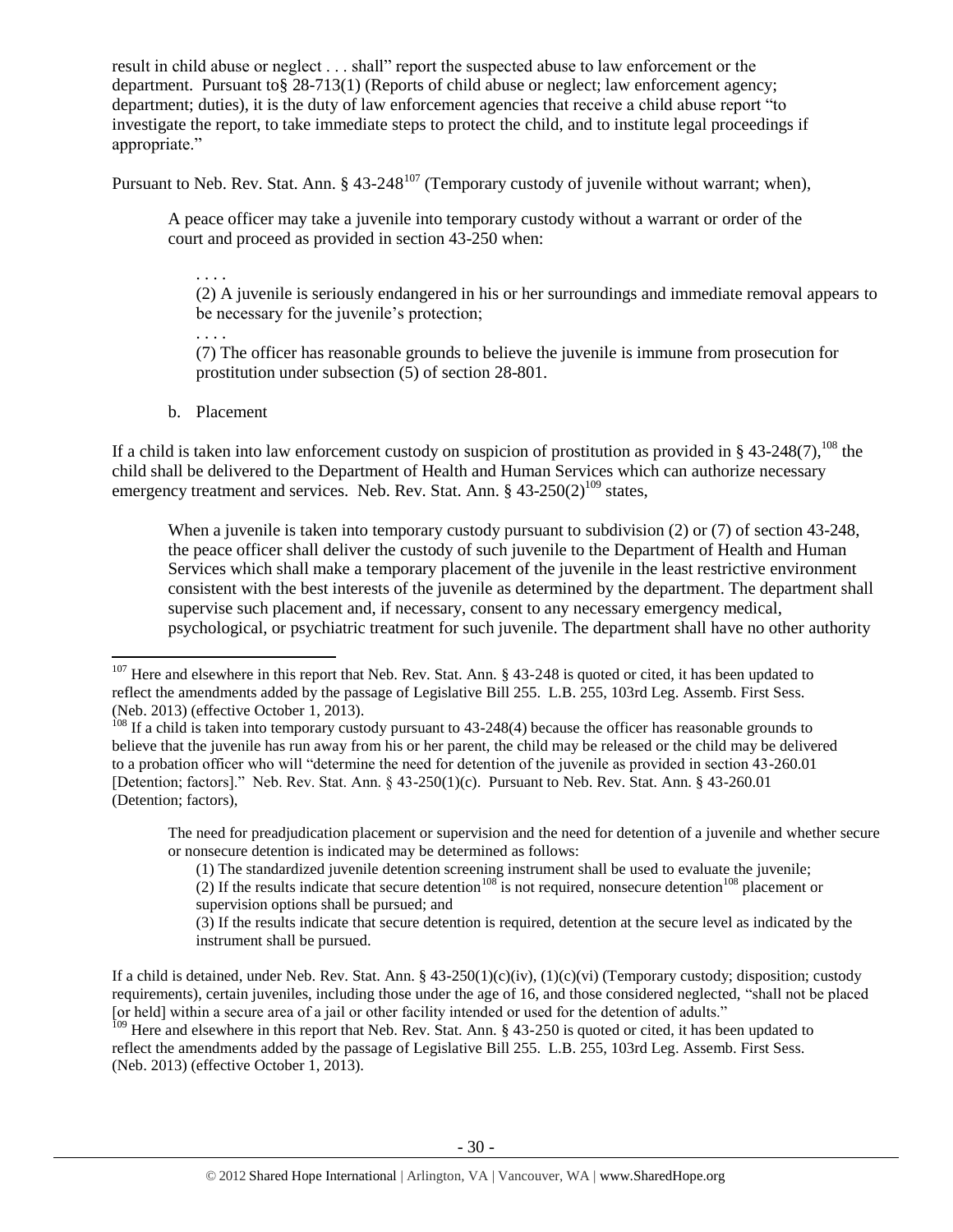with regard to such temporary custody until or unless there is an order by the court placing the juvenile in the custody of the department. If the peace officer delivers temporary custody of the juvenile pursuant to this subsection, the peace officer shall make a full written report to the county attorney within twenty-four hours of taking such juvenile into temporary custody. If a court order of temporary custody is not issued within forty-eight hours of taking the juvenile into custody, the temporary custody by the department shall terminate and the juvenile shall be returned to the custody of his or her parent, guardian, custodian, or relative.

## *II. Process Following Initial Custody*

Pursuant to Neb. Rev. Stat. Ann. § 43-253(1) (Temporary custody; investigation; release; when), "[u]pon delivery to the probation officer of a juvenile who has been taken into temporary custody under section 29-401, 43-248, or 43-250, the probation officer shall immediately investigate the situation of the juvenile and the nature and circumstances of the events surrounding his or her being taken into custody." If the officer "deems it to be in the best interests of the juvenile, the probation officer shall immediately release such juvenile to the custody of his or her parent," except that "[i]n no case shall the court or probation officer release such juvenile if it appears that further detention or placement of such juvenile is a matter of immediate and urgent necessity for the protection of such juvenile . . . ." Neb. Rev. Stat. Ann. § 43-  $253(4)$ ,  $(5)$ .

Pursuant to Ann. Neb. Rev. Stat. Ann. § 43-255 (Detention or placement; release required; exceptions), any juvenile placed in custody under Neb. Rev. Stat. Ann. § 43-250 (Temporary custody; disposition; custody requirements) must be released within 48 hours of the detention or placement "unless within such period of time . . . (2) a petition has been filed pursuant to section 43-274 [County attorney; preadjudication powers and duties; juvenile court petition, pretrial diversion, or mediation; procedures], or (3) a criminal complaint has been filed in a court of competent jurisdiction." Neb. Rev. Stat. Ann. § 43-253(3) also prohibits a juvenile detained in custody pursuant to 43-250(1)(c) to be held in secure detention for more than 24-hours, excluding non-judicial days, "unless such juvenile has appeared personally before a court of competent jurisdiction for a hearing to determine if continued detention is necessary. If continued secure detention is ordered, such detention shall be in a juvenile detention facility."

## *III. Placement Process Pending Adjudication/Investigation*

While awaiting adjudication, Neb. Ann. § 43-254 (Placement or detention pending adjudication; restrictions; assessment of costs) states in part,

Pending the adjudication of any case . . . the juvenile may be (1) placed or detained a reasonable period of time on order of the court in the temporary custody of either the person having charge of the juvenile or some other suitable person, (2) kept in some suitable place provided by the city or county authorities, (3) placed in any proper and accredited charitable institution, (4) placed in a state institution, except any adult correctional facility, when proper facilities are available and the only local facility is a city or county jail, at the expense of the committing county on a per diem basis as determined from time to time by the head of the particular institution, (5) placed in the temporary care and custody of the Department of Health and Human Services when it does not appear that there is any need for secure detention, except that beginning October 1, 2013, no juvenile alleged to be a juvenile described in subdivision (1), (2), (3)(b), or (4) of section 43-247 shall be placed in the care and custody or under the supervision of the Department of Health and Human Services, or (6) beginning October 1, 2013, offered supervision options as determined pursuant to section 43-260.01, through the Office of Probation Administration as ordered by the court and agreed to in writing by the parties, if the juvenile is alleged to be a juvenile described in subdivision  $(1)$ ,  $(2)$ ,  $(3)(b)$ , or  $(4)$  of section 43-247 and it does not appear that there is any need for secure detention.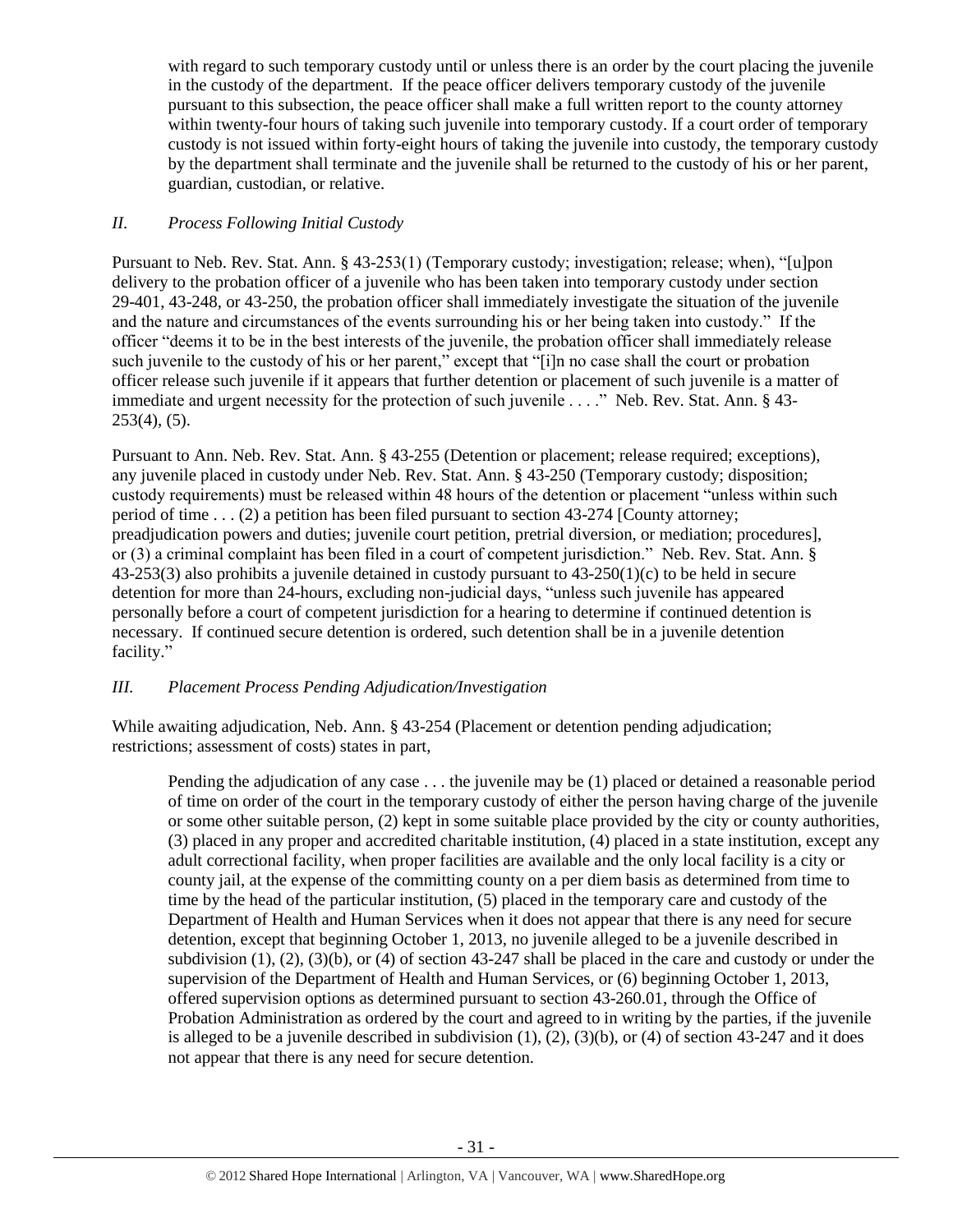Rev. Stat. Ann. § 43-250(1)(c)(iv), (1)(c)(vi) (Temporary custody; disposition; custody requirements), certain juveniles, including those under the age of 16, and a child considered neglected, "shall not be placed [or held] within a secure area of a jail or other facility intended or used for the detention of adults."

## *IV. Adjudication or Referral to Alternate Process*

Pursuant to Neb. Rev. Stat. Ann. § 43-260 (Adjudication hearing; held within ninety days after petition is filed; additional reviews; telephonic or videoconference hearing; authorized),

Except as provided in sections  $43-254.01$ ,  $1^{10}$ ... all cases filed under subdivision (3) of section 43-247 shall have an adjudication hearing not more than ninety days after a petition is filed. Upon a showing of good cause, the court may continue the case beyond the ninety-day period. The court shall also review every case filed under such subdivision which has been adjudicated or transferred to it for disposition not less than once every six months.

## *V. Outcomes*

Neb. Rev. Stat. Ann. § 43-251.01 (Juveniles; placements and commitments; restrictions) states,

All placements and commitments of juveniles for evaluations or as temporary or final dispositions are subject to the following:

(1) No juvenile shall be confined in an adult correctional facility as a disposition of the court; (2) A juvenile who is found to be a juvenile as described in subdivision (3) of section 43-247 [Juvenile court; jurisdiction] shall not be placed in an adult correctional facility, the secure youth confinement facility operated by the Department of Correctional Services, or a youth rehabilitation and treatment center or committed to the Office of Juvenile Services;

. . .

(4) A juvenile under the age of fourteen years shall not be placed with or committed to a youth rehabilitation and treatment center; and

(5) A juvenile shall not be detained in secure detention or placed at a youth rehabilitation and treatment center unless detention or placement of such juvenile is a matter of immediate and urgent necessity for the protection of such juvenile or the person or property of another or if it appears that such juvenile is likely to flee the jurisdiction of the court.

Additionally, pursuant to Neb. Rev. Stat. Ann. § 43-284 (Juvenile in need of assistance or special supervision; care and custody; payments for support; removal from home; restrictions),

When any juvenile is adjudged to be under . . . [Neb. Rev. Stat. Ann. § 43-247(3)], the court may permit such juvenile to remain in his or her own home subject to supervision or may make an order committing the juvenile to (1) the care of some suitable institution, (2) inpatient or outpatient treatment at a mental health facility or mental health program, (3) the care of some reputable citizen of good moral character, (4) the care of some association willing to receive the juvenile embracing in its objects the purpose of caring for or obtaining homes for such juveniles, . . . (5) the care of a suitable family, or (6) the care and custody of the Department of Health and Human Services.

. . . .

The court may enter a dispositional order removing a juvenile from his or her home upon a written determination that continuation in the home would be contrary to the health, safety, or welfare of such

 110 Neb. Rev. Stat. Ann. § 43-254.01 (Temporary mental health placement; evaluation; procedure) specifically deals with children placed in a mental health facility for evaluation and emergency treatment. Adjudication hearings in those cases must be held within 7 days. Neb. Rev. Stat. Ann. § 43-254.01(3).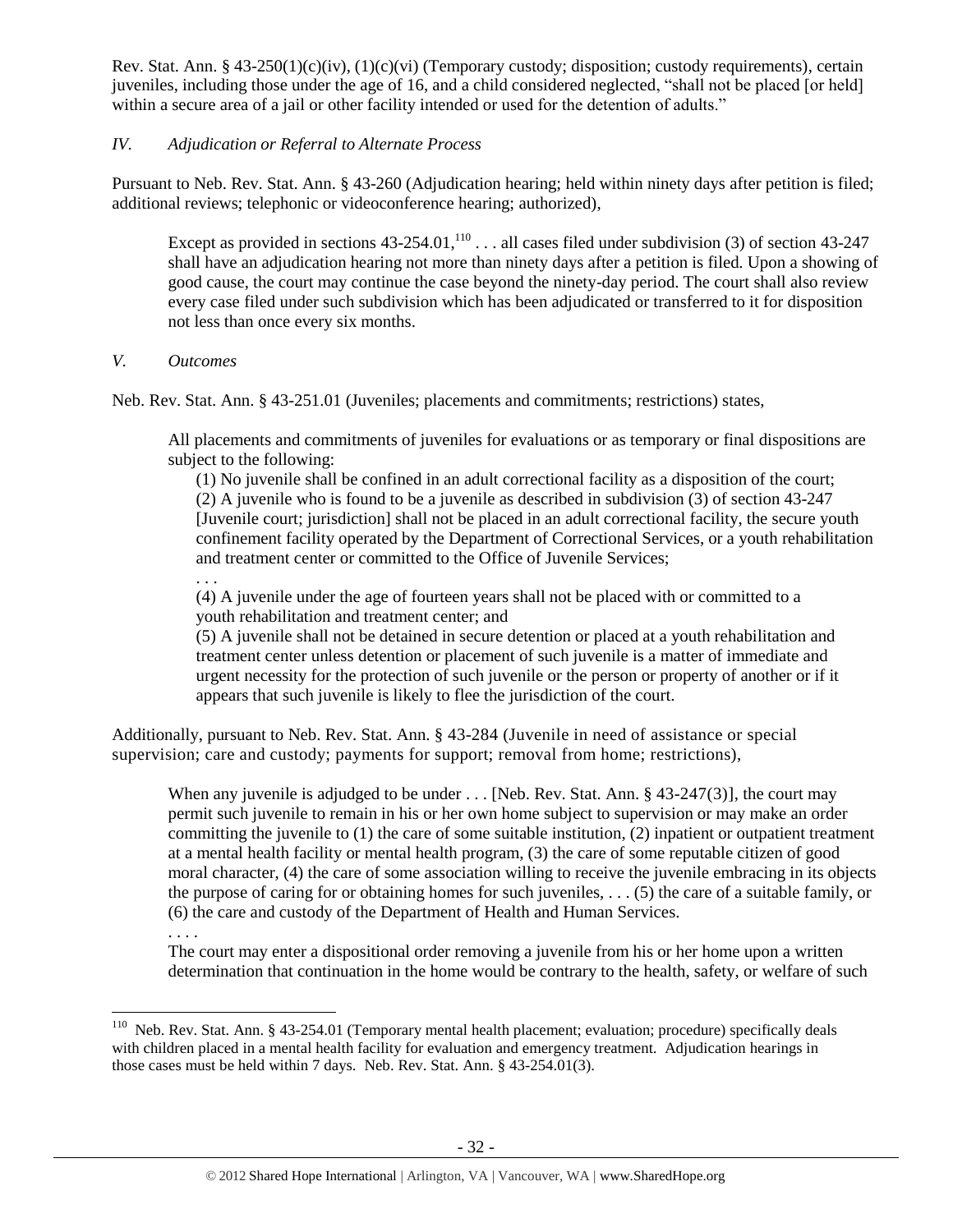juvenile and that reasonable efforts to preserve and reunify the family have been made if required under section 43-283.01 [Preserve and reunify the family; reasonable efforts; requirements].

## **Child Identified as Juvenile Violator or Juvenile In Need of Special Supervision**

A child may be detained and taken into custody for violating a criminal statute. Neb. Rev. Stat. Ann. § 43-248(1) (Temporary custody of juvenile without warrant; when). Minors are immune from prosecution for prostitution under Neb. Rev. Stat. Ann.  $\S 28-801(5)^{111}$  (Prostitution; penalty; affirmative defense; immunity from prosecution; law enforcement officer; duties**)**, but DMST victims may still be brought into the juvenile justice process if they are suspected of other crimes.

- I. *Initial Custody*
	- a. Authority for initial custody

Under Neb. Rev. Stat. Ann. § 43-248 (Temporary custody of juvenile without warrant):

A peace officer may take a juvenile into temporary custody without a warrant or order of the court and proceed as provided in section 43-250 when:

(1) A juvenile has violated a state law or municipal ordinance and the officer has reasonable grounds to believe such juvenile committed such violation;

. . . .

(3) The officer believes the juvenile to be mentally ill and dangerous as defined in section 71- 908 and that the harm described in that section is likely to occur before proceedings may be instituted before the juvenile court;

(4) The officer has reasonable grounds to believe that the juvenile has run away from his or her parent, guardian, or custodian;

(5) A probation officer has reasonable cause to believe that a juvenile is in violation of probation and that the juvenile will attempt to leave the jurisdiction or place lives or property in danger;

(6) The officer has reasonable grounds to believe the juvenile is truant from school. . . .

b. Placement

 $\overline{a}$ 

Neb. Rev. Stat. Ann. §43-250 (Temporary custody; disposition; custody requirements) provides for shortterm placement of juveniles taken into temporary custody and allows for the possibility of both secure and non-secure detention:

(1) A peace officer who takes a juvenile into temporary custody under section 29-401 or subdivision  $(1)$ ,  $(4)$ ,  $^{112}$  or (5) of section 43-248 shall immediately take reasonable measures to notify the juvenile's parent, guardian, custodian, or relative and shall proceed as follows:

The need for preadjudication placement or supervision and the need for detention of a juvenile and whether secure or nonsecure detention is indicated may be determined as follows:

(1) The standardized juvenile detention screening instrument shall be used to evaluate the juvenile;

Here and elsewhere in this report that  $\S 28{\text -}801$  is quoted or cited, it has been updated to reflect the amendments added by the passage of Legislative Bill 255. L.B. 255, 103rd Leg. Assemb. First Sess. (Neb. 2013) (effective October 1, 2013).

 $112$  If a child is taken into temporary custody pursuant to 43-248(4) because the officer has reasonable grounds to believe that the juvenile has run away from his or her parent, the child may be released or the child may be delivered to a probation officer who will "determine the need for detention of the juvenile as provided in section 43-260.01 [Detention; factors]." Neb. Rev. Stat. Ann. § 43-250(1)(c). Pursuant to Neb. Rev. Stat. Ann. § 43-260.01 (Detention; factors),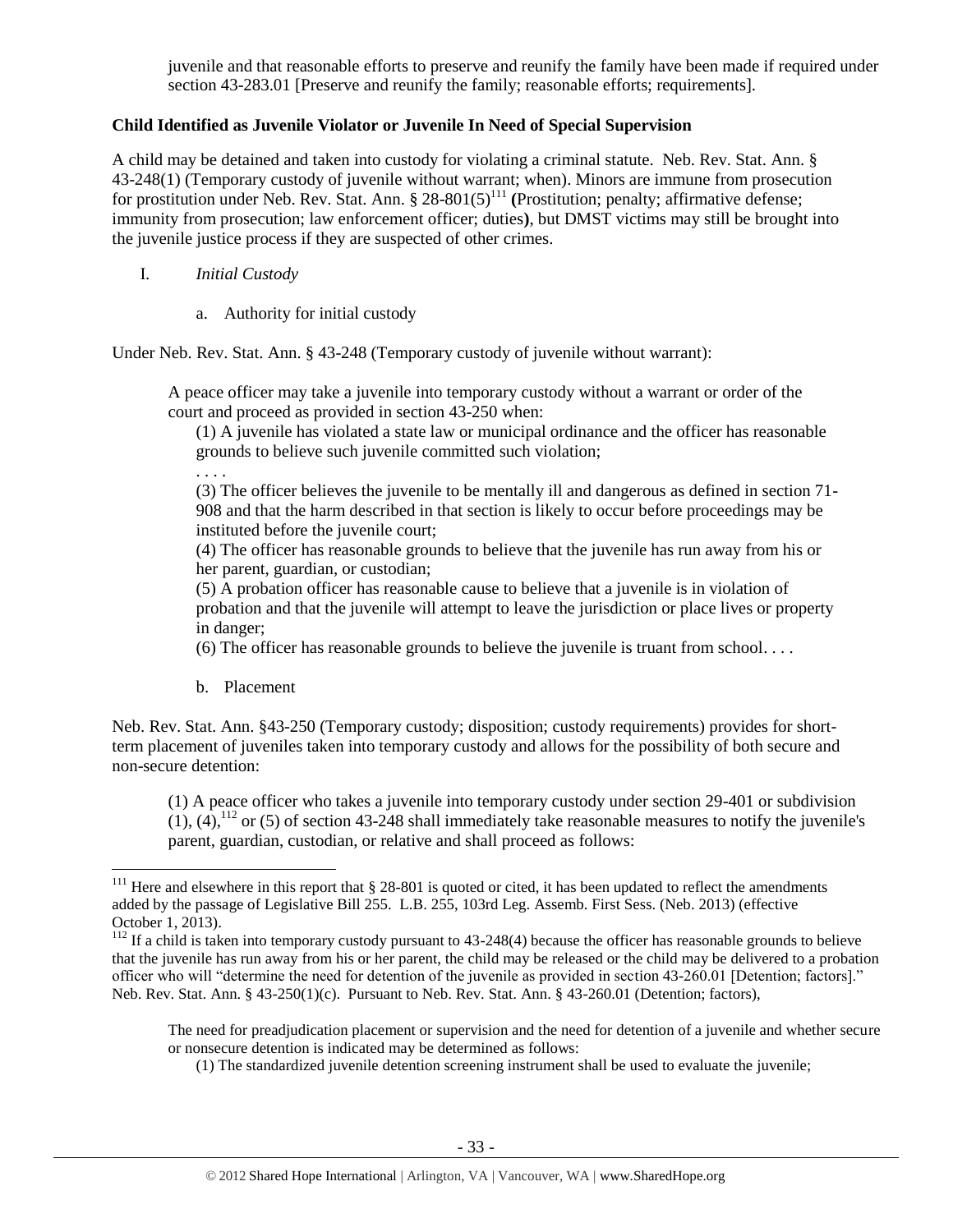(a) The peace officer may release a juvenile taken into temporary custody under section 29-401 or subdivision (1) or (4) of section 43-248;

(b) The peace officer may require a juvenile taken into temporary custody under section 29-401 or subdivision (1) or (4) of section 43-248 to appear before the court of the county in which such juvenile was taken into custody at a time and place specified in the written notice prepared in triplicate by the peace officer or at the call of the court. The notice shall also contain a concise statement of the reasons such juvenile was taken into custody. The peace officer shall deliver one copy of the notice to such juvenile and require such juvenile or his or her parent, guardian, other custodian, or relative, or both, to sign a written promise that such signer will appear at the time and place designated in the notice. Upon the execution of the promise to appear, the peace officer shall immediately release such juvenile. The peace officer shall, as soon as practicable, file one copy of the notice with the county attorney or city attorney and, when required by the court, also file a copy of the notice with the court or the officer appointed by the court for such purpose; or (c) The peace officer may retain temporary custody of a juvenile taken into temporary custody under section 29-401 or subdivision (1), (4), or (5) of section 43-248 and deliver the juvenile, if necessary, to the probation officer and communicate all relevant available information regarding such juvenile to the probation officer. The probation officer shall determine the need for detention of the juvenile as provided in section 43-260.01. Upon determining that the juvenile should be placed in a secure or nonsecure placement and securing placement in such secure or nonsecure setting by the probation officer, the peace officer shall implement the probation officer's decision to release or to detain and place the juvenile. When secure detention of a juvenile is necessary, such detention shall occur within a juvenile detention facility except:

(i) When a juvenile described in subdivision  $(1)$  or  $(2)$  of section 43-247, except for a status offender, is taken into temporary custody within a metropolitan statistical area and where no juvenile detention facility is reasonably available, the juvenile may be delivered, for temporary custody not to exceed six hours, to a secure area of a jail or other facility intended or used for the detention of adults solely for the purposes of identifying the juvenile and ascertaining his or her health and well-being and for safekeeping while awaiting transport to an appropriate juvenile placement or release to a responsible party;

(ii) When a juvenile described in subdivision  $(1)$  or  $(2)$  of section 43-247, except for a status offender, is taken into temporary custody outside of a metropolitan statistical area and where no juvenile detention facility is reasonably available, the juvenile may be delivered, for temporary custody not to exceed twenty-four hours excluding nonjudicial days and while awaiting an initial court appearance, to a secure area of a jail or other facility intended or used for the detention of adults solely for the purposes of identifying the juvenile and ascertaining his or her health and well-being and for safekeeping while awaiting transport to an appropriate juvenile placement or release to a responsible party;

(iii) Whenever a juvenile is held in a secure area of any jail or other facility intended or used for the detention of adults, there shall be no verbal, visual, or physical contact between the juvenile and any incarcerated adult and there shall be adequate staff to supervise and monitor the juvenile's activities at all times. This subdivision shall not apply to a juvenile charged with a felony as an adult in county or district court if he or she is sixteen years of age or older;

 $\overline{a}$ 

<sup>(2)</sup> If the results indicate that secure detention<sup>112</sup> is not required, nonsecure detention<sup>112</sup> placement or supervision options shall be pursued; and

<sup>(3)</sup> If the results indicate that secure detention is required, detention at the secure level as indicated by the instrument shall be pursued.

If a child is detained, under Neb. Rev. Stat. Ann. §  $43-250(1)(c)(iv)$ ,  $(1)(c)(vi)$  (Temporary custody; disposition; custody requirements), certain juveniles, including those under the age of 16, and those considered neglected, "shall not be placed [or held] within a secure area of a jail or other facility intended or used for the detention of adults."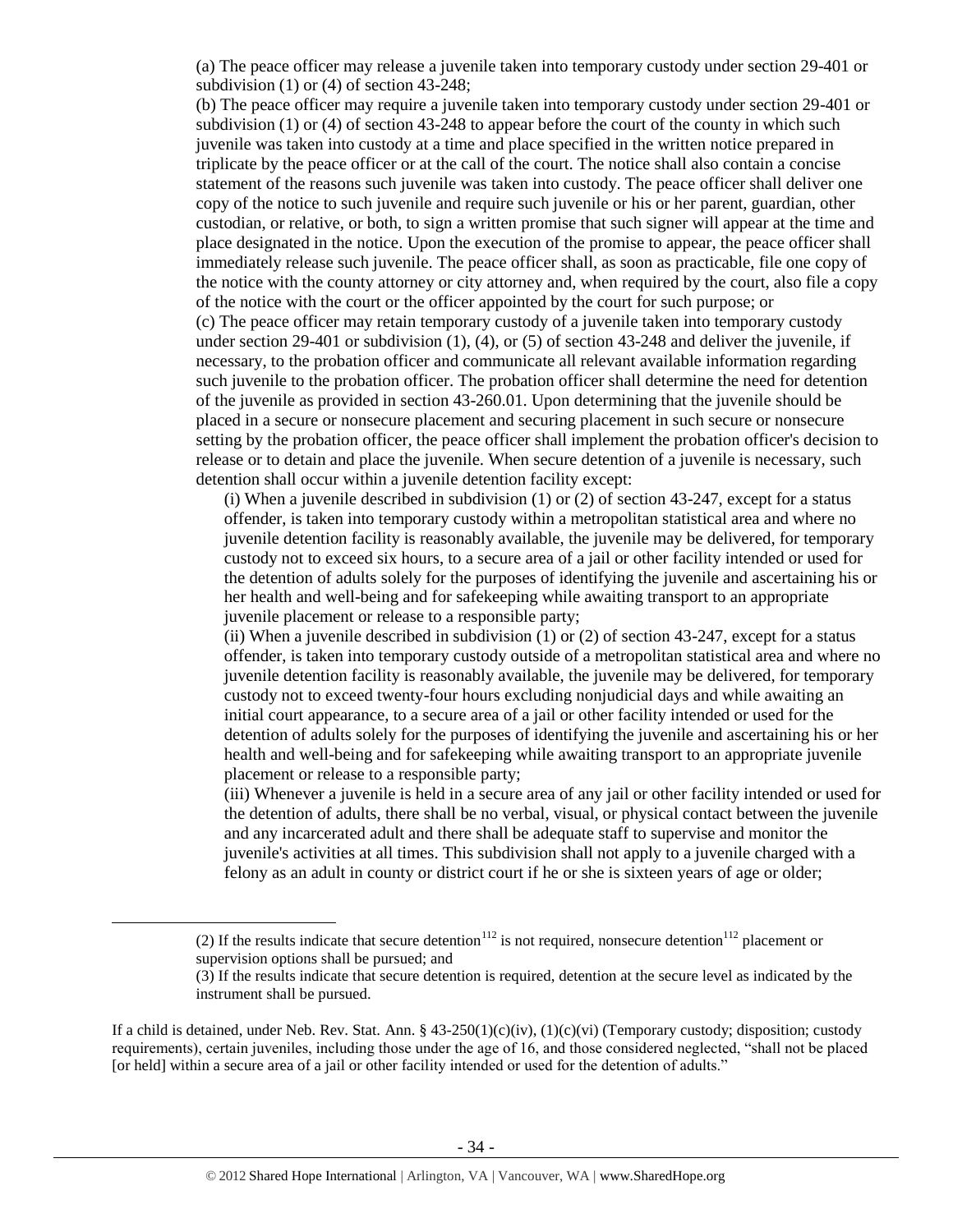(iv) If a juvenile is under sixteen years of age or is a juvenile as described in subdivision (3) of section 43-247, he or she shall not be placed within a secure area of a jail or other facility intended or used for the detention of adults;

(v) If, within the time limits specified in subdivision  $(1)(c)(i)$  or  $(1)(c)(ii)$  of this section, a felony charge is filed against the juvenile as an adult in county or district court, he or she may be securely held in a jail or other facility intended or used for the detention of adults beyond the specified time limits;

. . . .

. . . . (5) A juvenile taken into custody pursuant to a legal warrant of arrest shall be delivered to a probation officer who shall determine the need for detention of the juvenile as provided in section 43-260.01. If detention is not required, the juvenile may be released without bond if such release is in the best interests of the juvenile, the safety of the community is not at risk, and the court that issued the warrant is notified that the juvenile had been taken into custody and was released.

(6) In determining the appropriate temporary placement of a juvenile under this section, the peace officer shall select the placement which is least restrictive of the juvenile's freedom so long as such placement is compatible with the best interests of the juvenile and the safety of the community.

*I. Process Following Initial Custody*

Under Neb. Rev. Stat. Ann. §43-258 (Preadjudication physical and mental evaluation; placement; restrictions; reports; costs; responsibility), the court may order an interim process to evaluate the needs of juveniles detained under its jurisdiction:

Pending the adjudication of any case under the Nebraska Juvenile Code, the court may order the juvenile examined by a physician, surgeon, psychiatrist, duly authorized community mental health service program, or psychologist to aid the court in determining (a) a material allegation in the petition relating to the juvenile's physical or mental condition, (b) the juvenile's competence to participate in the proceedings, (c) the juvenile's responsibility for his or her acts, or (d) whether or not to provide emergency medical treatment.

. . . .

(3) Upon completion of the evaluation, the juvenile shall be returned to the court together with a written report of the results of the evaluation. Such report shall include an assessment of the basic needs of the juvenile and recommendations for continuous and long-term care and shall be made to effectuate the purposes in subdivision (1) of section [43-246.](http://www.leg.ne.gov/laws/statutes.php?statute=43-246) The juvenile shall appear before the court for a hearing on the report of the evaluation results within ten days after the court receives the evaluation.

## *II. Placement Process Pending Adjudication/Investigation*

While awaiting adjudication, Neb. Rev. Stat. Ann. § 43-254 (Placement or detention pending adjudication; restrictions; assessment of costs) states in part,

Pending the adjudication of any case . . . the juvenile may be (1) placed or detained a reasonable period of time on order of the court in the temporary custody of either the person having charge of the juvenile or some other suitable person, (2) kept in some suitable place provided by the city or county authorities, (3) placed in any proper and accredited charitable institution, (4) placed in a state institution, except any adult correctional facility, when proper facilities are available and the only local facility is a city or county jail, at the expense of the committing county on a per diem basis as determined from time to time by the head of the particular institution, (5) placed in the temporary care and custody of the Department of Health and Human Services when it does not appear that there is any need for secure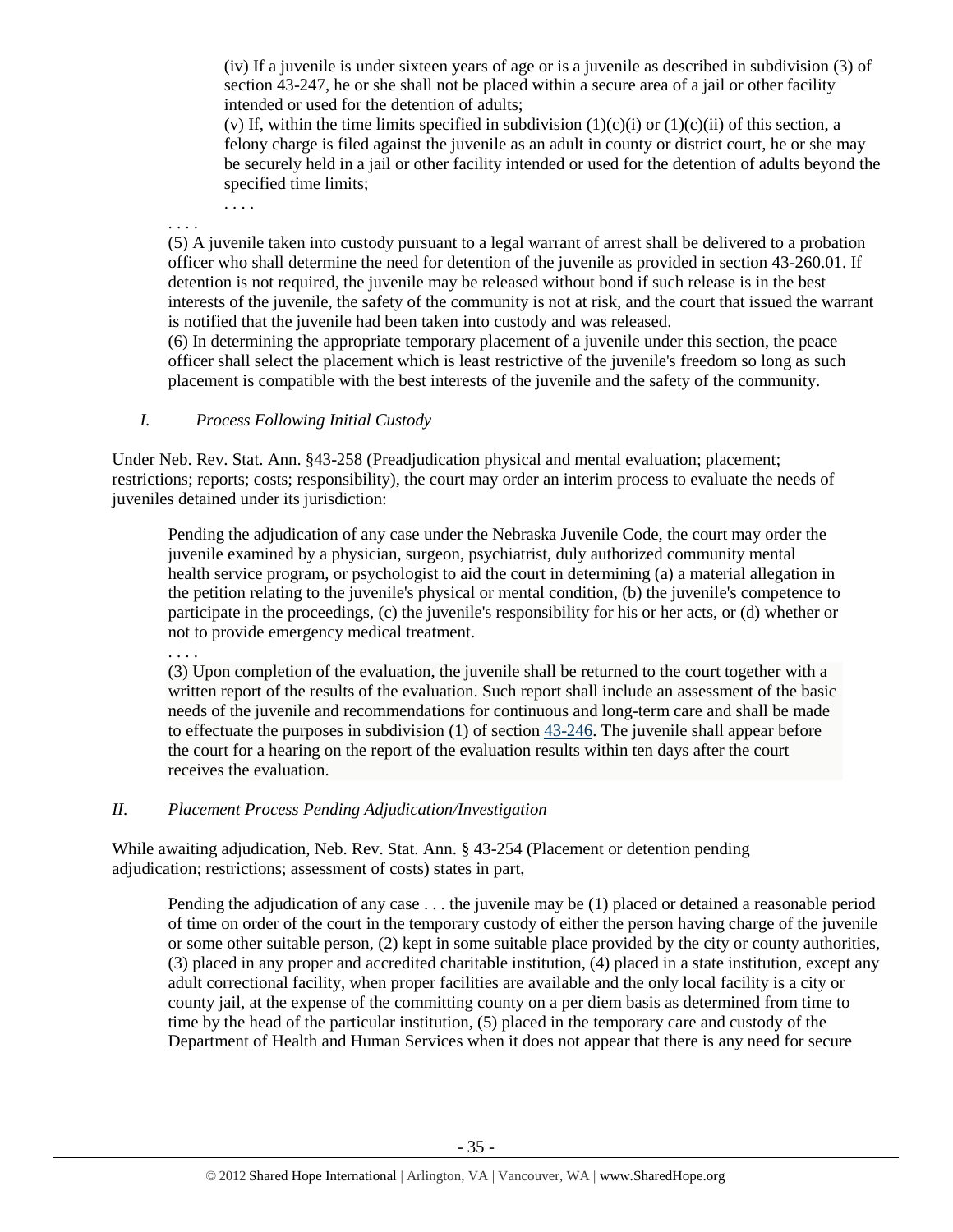detention, except that beginning October 1, 2013, no juvenile alleged to be a juvenile described in subdivision (1), (2), (3)(b), or (4) of section  $43-247^{113}$  shall be placed in the care and custody or under the supervision of the Department of Health and Human Services, or (6) beginning October 1, 2013, offered supervision options as determined pursuant to section [43-260.01,](http://nebraskalegislature.gov/laws/statutes.php?statute=43-260.01) through the Office of Probation Administration as ordered by the court and agreed to in writing by the parties, if the juvenile is alleged to be a juvenile described in subdivision  $(1)$ ,  $(2)$ ,  $(3)(b)$ , or  $(4)$  of sectio[n 43-247](http://nebraskalegislature.gov/laws/statutes.php?statute=43-247) and it does not appear that there is any need for secure detention.

## IV. Adjudication or Referral to Alternate Process

Formal adjudication under Neb. Rev. Stat. Ann. § 43-278 (Adjudication hearing; held within ninety days after petition is filed; additional reviews; telephonic or videoconference hearing; authorized) must be held within 90 days of the filing of a petition. Further, under Neb. Rev. Stat. Ann. § 43-280 (Adjudication; effect; use of incourt statements):

No adjudication by the juvenile court upon the status of a juvenile shall be deemed a conviction nor shall the adjudication operate to impose any of the civil disabilities ordinarily resulting from conviction. The adjudication and the evidence given in the court shall not operate to disqualify such juvenile in any future civil or military service application or appointment. Any admission, confession, or statement made by the juvenile in court and admitted by the court, in a proceeding under section 43-279, shall be inadmissible against such juvenile in any criminal or civil proceeding but may be considered by a court as part of a presentence investigation involving a subsequent transaction.

Some counties in Nebraska may offer diversion as an alternative to the formal adjudication process. Under Neb. Rev. Stat. Ann. § 43-260.02 (Juvenile pretrial diversion program; authorized):

A county attorney may establish a juvenile pretrial diversion program with the concurrence of the county board. If the county is part of a multicounty juvenile services plan under the Nebraska County Juvenile Services Plan Act, the county attorney may establish a juvenile pretrial diversion program in conjunction with other county attorneys from counties that are a part of such multicounty plan. A city attorney may establish a juvenile pretrial diversion program with the concurrence of the governing body of the city. Such programs shall meet the requirements of sections 43-260.02 to 43-260.07.

Neb. Rev. Stat. Ann. § 43-260.04 (Juvenile pretrial diversion program; requirements) requires that a diversion program shall:

(1) Be an option available for the county attorney or city attorney based upon his or her determination under this subdivision. The county attorney or city attorney may use the following information:

- (a) The juvenile's age;
- (b) The nature of the offense and role of the juvenile in the offense;
- (c) The number and nature of previous offenses involving the juvenile;
- (d) The dangerousness or threat posed by the juvenile to persons or property; or
- (e) The recommendations of the referring agency, victim, and advocates for the juvenile;

(2) Permit participation by a juvenile only on a voluntary basis and shall include a juvenile diversion agreement described in section 43-260.06;

(3) Allow the juvenile to consult with counsel prior to a decision to participate in the program;

l <sup>113</sup> Neb. Rev. Stat. Ann. § 43-247 covers, "(1) Any juvenile who has committed an act other than a traffic offense which would constitute a misdemeanor or an infraction under the laws of this state, or violation of a city or village ordinance; (2) Any juvenile who has committed an act which would constitute a felony under the laws of this state."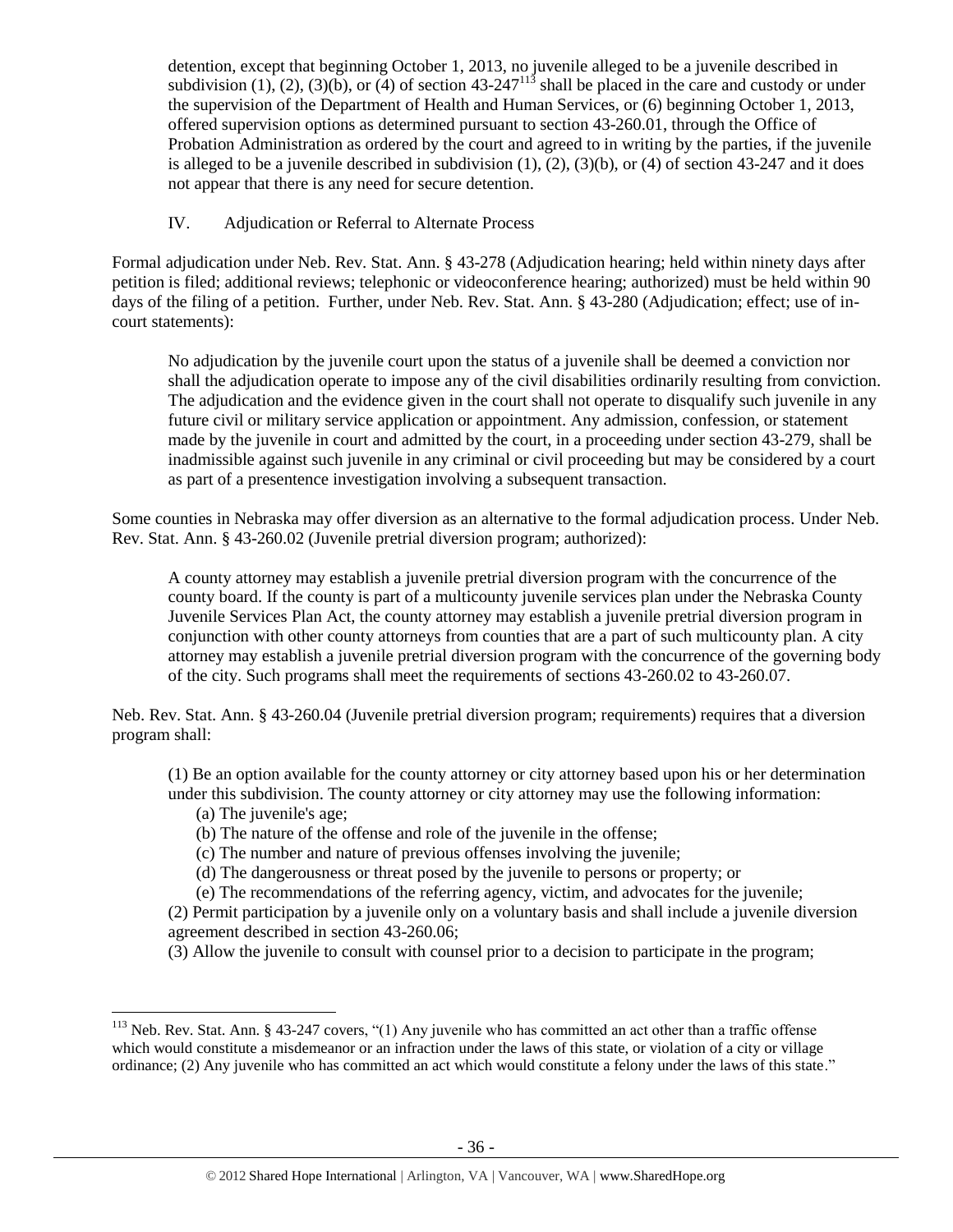(4) Be offered to the juvenile when practicable prior to the filing of a juvenile petition or a criminal charge but after the arrest of the juvenile or issuance of a citation to the juvenile if after the arrest or citation a decision has been made by the county attorney or city attorney that the offense will support the filing of a juvenile petition or criminal charges;

(5) Provide screening services for use in creating a diversion plan utilizing appropriate services for the juvenile;

(6) Result in dismissal of the juvenile petition or criminal charges if the juvenile successfully completes the program;

(7) Be designed and operated to further the goals stated in section 43-260.03 and comply with sections 43-260.04 to 43-260.07; and

(8) Require information received by the program regarding the juvenile to remain confidential unless a release of information is signed upon admission to the program or is otherwise authorized by law.

*VI. Outcome*

When a juvenile has been adjudicated guilty of a misdemeanor or felony, Neb. Rev. Stat. Ann. § 43-286 (Juvenile violator or juvenile in need of special supervision; disposition; violation of probation, supervision, or court order; procedure) governs the outcome:

(ii) . . . The court may continue the dispositional portion of the hearing, from time to time upon such terms and conditions as the court may prescribe, including an order of restitution of any property stolen or damaged or an order requiring the juvenile to participate in community service programs, if such order is in the interest of the juvenile's reformation or rehabilitation, and, subject to the further order of the court, may:

(A) Place the juvenile on probation subject to the supervision of a probation officer; or

(B) Permit the juvenile to remain in his or her own home or be placed in a suitable family home or institution, subject to the supervision of the probation officer.

If the court has placed a juvenile under the supervision of a probation officer, the Office of Probation Administration shall pay the costs of the suitable family home or institution which are not otherwise paid by the juvenile's parents.

- 5.4.1 Recommendation: Enact a law to ensure domestic minor sex trafficking victims' access to services and housing designed meet the needs of commercially sexually exploited youth.
- *5.5 Commercial sexual exploitation is identified as a type of abuse and neglect within child protection statutes.*

Commercial sexual exploitation is expressly identified as a type of abuse or neglect within Nebraska's Child Protection Act.<sup>114</sup> Specifically, Neb. Rev. Stat. Ann. § 28-710(2)(a)(vi) defines "child abuse or neglect" to include the following:

<span id="page-36-0"></span>[K]nowingly, intentionally, or negligently causing or permitting a minor child to be:

. . . . (vi) Sexually exploited by allowing, encouraging, or forcing such person to solicit for or engage in prostitution, debauchery, public indecency, or obscene or pornographic photography, films, or depictions.

 $\overline{\phantom{a}}$ <sup>114</sup> Neb. Rev. Stat. Ann. §§ 28-710 to -727.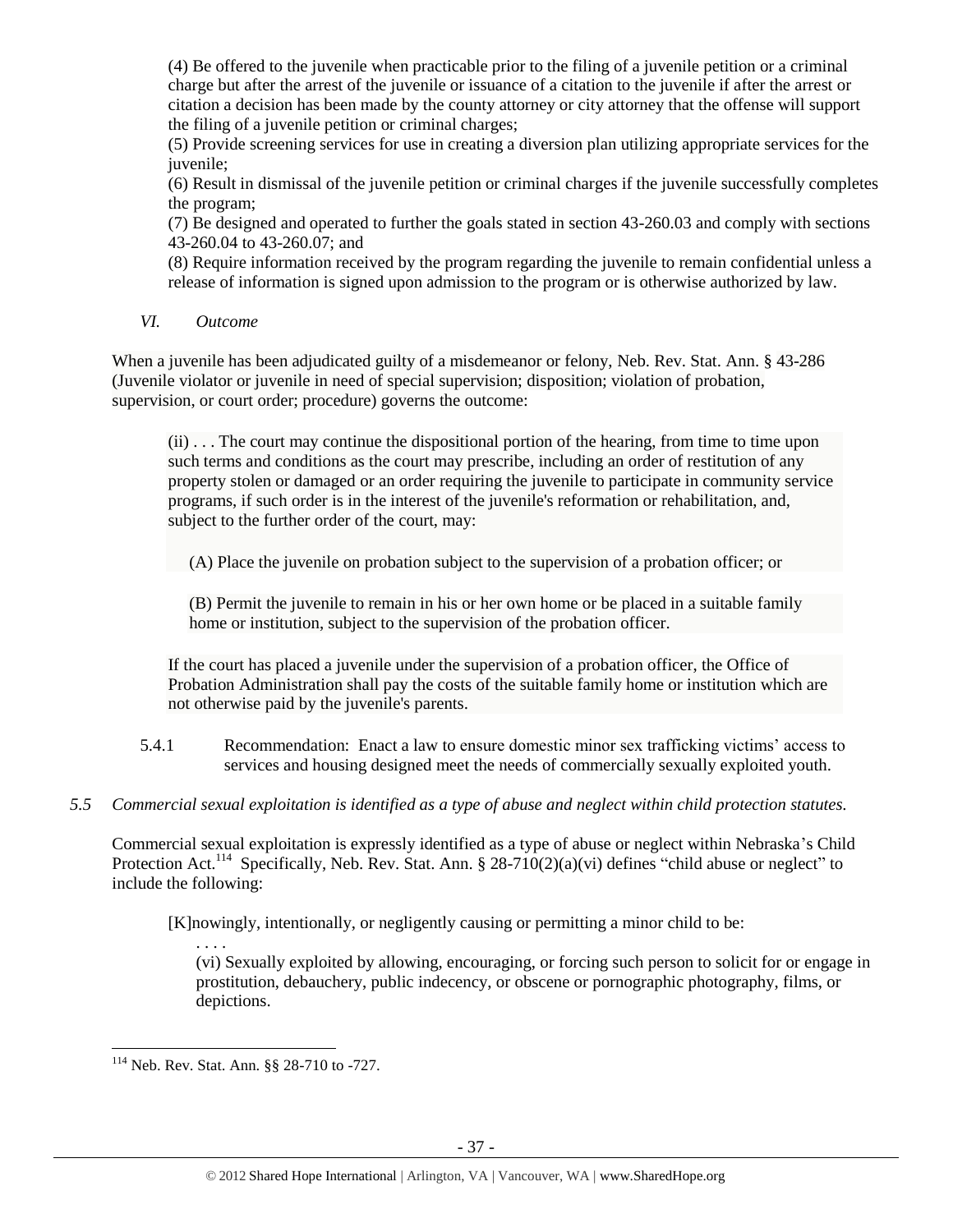*5.6 The definition of "caregiver" (or similar term) in the child welfare statutes is broad enough to include a trafficker who has custody or control of a child in order to bring a trafficked child into protection of child protective services.*

Nebraska's child welfare statutes do not define the term "caregiver" or "custodian." Nebraska's Child Protection Act,<sup>115</sup> however, does refer to the "subject of the investigation or report of child abuse or neglect" and defines "subject of the report of child abuse or neglect" as "the person or persons identified in the report as responsible for the child abuse or neglect." Neb. Rev. Stat. Ann. § 28-710(2)(e). It is feasible, therefore, that this definition could include a trafficker.

- 5.6.1 Recommendation: Amend Nebraska's Child Protection Act to include a definition of "custodian" to include a trafficker who has custody or control of a child.
- *5.7 Crime victims' compensation is specifically available to a child victim of sex trafficking or commercial sexual exploitation of children (CSEC) without regard to ineligibility factors.*

A commercially sexually exploited child may be eligible to receive compensation under Nebraska's Crime Victim's Reparation Act.<sup>116</sup> Specifically, Neb. Rev. Stat. Ann. § 81-1801(7) defines a "victim" as "a person who is injured or killed as a result of conduct specified in section 81-1818 [Personal injury or death; situations for which compensation is permitted]." Neb. Rev. Stat. Ann. § 81-1818 (Personal injury or death; situations for which compensation is permitted) states,

The committee or hearing officer may order the payment of compensation from the Victim's Compensation Fund for personal injury or death which resulted from:

. . . .

(2) The commission or attempt on the part of one other than the applicant of an unlawful criminal act committed or attempted in the State of Nebraska.

Neb. Rev. Stat. Ann. § 81-1807 (Victim; compensation; application) provides that "[a]ny person who may be eligible for compensation under the Nebraska Crime Victim's Reparations Act may make application to the committee on forms provided by the committee."

Neb. Rev. Stat. Ann. § 81-1819 (Payment of compensation; order; losses covered) provides that a victim may receive compensation for

(1) Expenses actually and reasonably incurred as a result of the personal injury or death of the victim, including expenses for mental health counseling and care;

(2) Loss of wages and future earning capacity as a result of total or partial incapacity of the victim and reasonable expenses of job retraining or similar employment-oriented rehabilitative services for the victim;

(3) Pecuniary loss to the dependents of the deceased victim;

(4) Funeral and burial expenses actually and reasonably incurred as a result of the death of the victim; and

(5) Any other loss resulting from the personal injury or death of the victim which the committee determines to be reasonable.

Even if a commercially sexually exploited child suffers compensable losses, certain other eligibility requirements may make it difficult for a domestic minor sex trafficking victim to receive compensation. For example, Neb. Rev. Stat. Ann. § 81-1821 (Application; statute of limitations) requires both that the crime be

 $\overline{a}$ 

<sup>115</sup> *See supra* not[e 114.](#page-36-0)

<sup>116</sup> Neb. Rev. Stat. Ann. §§ 81-1801 to -1842.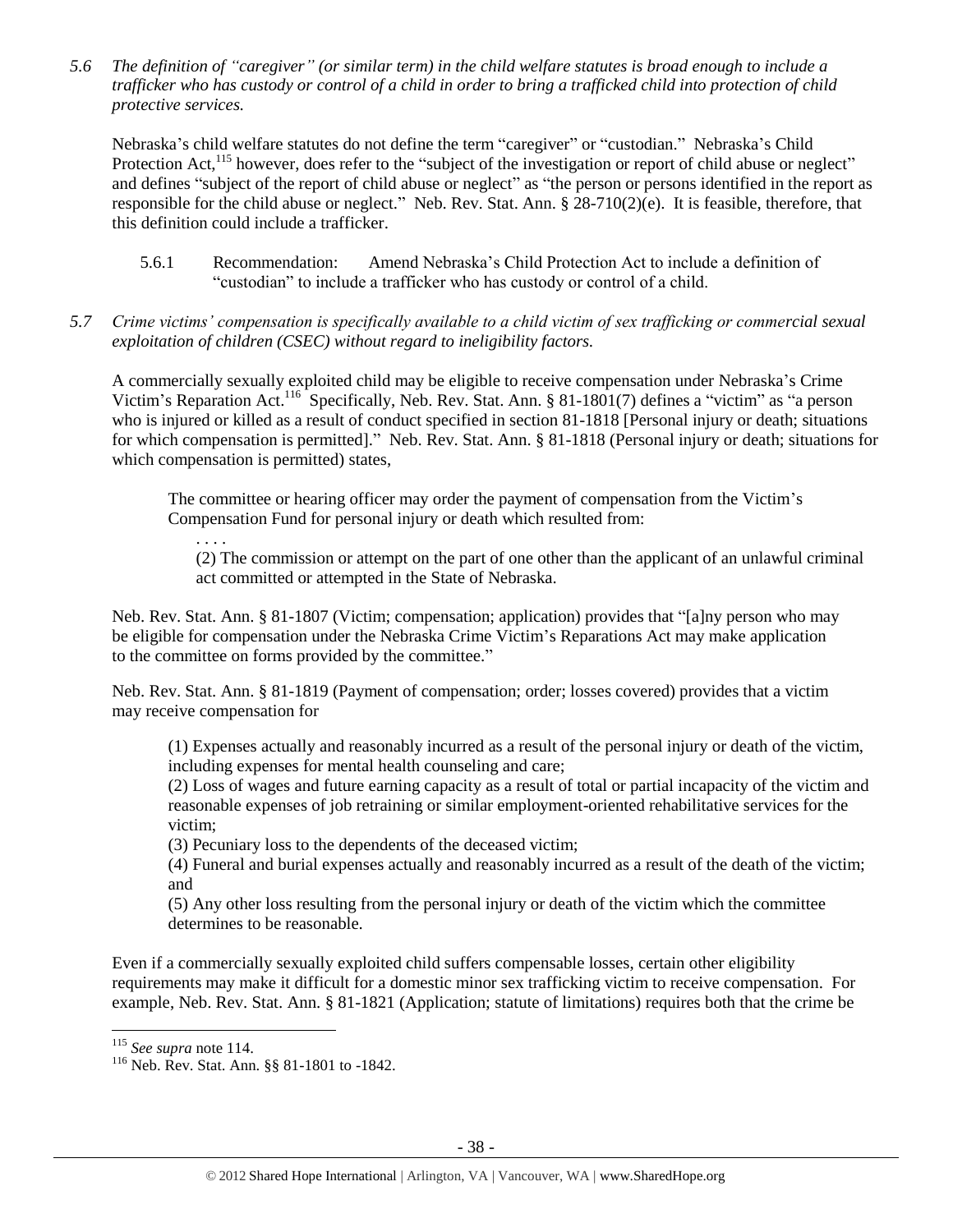reported to law enforcement and a claim for compensation be filed within specified time limits. Specifically, Neb. Rev. Stat. Ann. § 81-1821 states,

No order for the payment of compensation shall be entered under the Nebraska Crime Victim's Reparations Act unless the application has been submitted to the committee within two years after the date of the personal injury or death and the personal injury or death was the result of an incident or offense which had been reported to the police within three days of its occurrence or, if the incident or offense could not reasonably have been reported within that period, within three days of the time when a report could reasonably have been made.

Additionally, Neb. Rev. Stat. Ann. §  $81-1822^{117}$  (Compensation; situations when not awarded) states,

No compensation shall be awarded from the Victim's Compensation Fund:

(1) If the victim aided or abetted the offender in the commission of the unlawful act;

. . . . (3) If the victim violated a criminal law of the state, which violation caused or contributed to his or her injuries or death . . . .

5.7.1 Recommendation: Amend Neb. Rev. Stat. Ann. § 81-1821 (Application; statute of limitations) and Neb. Rev. Stat. Ann. § 81-1822 (Compensation; situations when not awarded) to create exceptions to the listed items for commercially exploited minors under the age of 18.

#### *5.8 Victim-friendly procedures and protections are provided in the trial process for minors under 18.*

Children 11 years of age or younger, who are the victims of any crime under Nebraska's laws are afforded some protections under Nebraska law. <sup>118</sup> The testimony of a child who is 11 years of age or younger may be admitted through a videotaped deposition. Neb. Rev. Stat. Ann. § 29-1926(1)(a) (Child victim or child witness; videotape deposition and in camera testimony; conditions; use; findings by court; release; violation; penalty) provides in part, "(1)(a) Upon request of the prosecuting or defense attorney and upon a showing of compelling need.<sup>119</sup> the court shall order the taking of a videotape deposition of a child victim of or child witness to any

 $119$  Pursuant to Neb. Rev. Stat. Ann. § 29-1926(1)(h),

 $\overline{\phantom{a}}$ 

Nothing in this section shall restrict the court from conducting the pretrial deposition or in camera proceedings in any manner deemed likely to facilitate and preserve a child's testimony to the fullest extent possible, consistent with the right to confrontation guaranteed in the Sixth Amendment of the Constitution of the United States and Article I, section 11, of the Nebraska Constitution. In deciding whether there is a compelling need that child testimony accommodation is required by pretrial videotape deposition, in camera live testimony, in camera videotape testimony, or any other accommodation, the court shall make particularized findings on the record of:

<sup>&</sup>lt;sup>117</sup> Here and elsewhere in this report that Neb. Rev. Stat. Ann § 81-1822 is quoted or cited, it has been updated to reflect the amendments added by the passage of Legislative Bill 99. L.B. 99, 103rd Leg. Assemb. First Sess (effective May 16, 2013).

<sup>118</sup> Neb. Rev. Stat. Ann. § 29-1926(1)(g) (Child victim or child witness; videotape deposition and in camera testimony; conditions; use; findings by court; release; violation; penalty) provides that "[f]or purposes of this section, child shall mean a person eleven years of age or younger at the time the motion to take the deposition is made or at the time of the taking of in camera testimony at trial."

<sup>(</sup>i) The nature of the offense;

<sup>(</sup>ii) The significance of the child's testimony to the case;

<sup>(</sup>iii) The likelihood of obtaining the child's testimony without modification of trial procedure or with a different modification involving less substantial digression from trial procedure than the modification under consideration;

<sup>(</sup>iv) The child's age;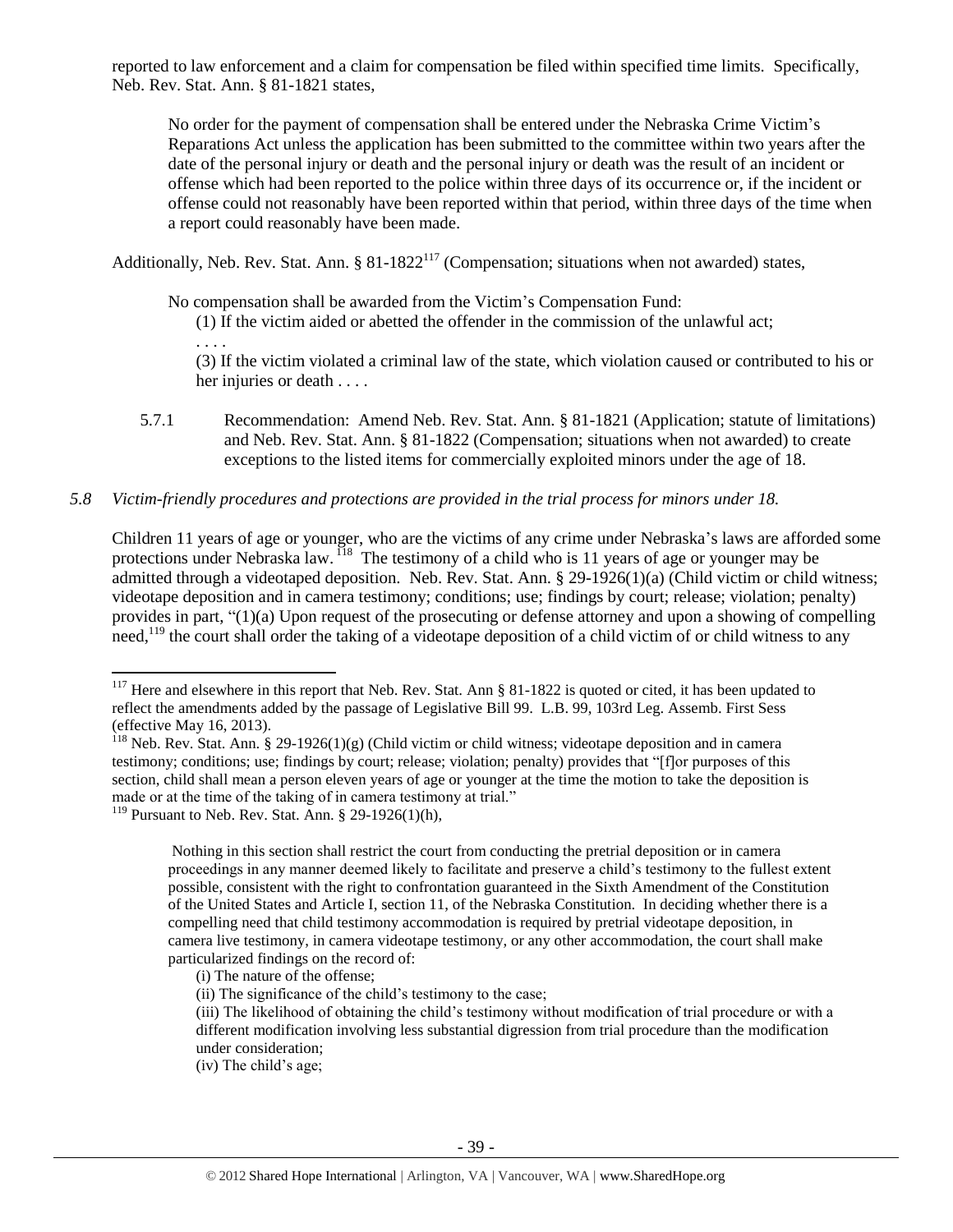offense punishable as a felony. The deposition ordinarily shall be in lieu of courtroom or in camera testimony by the child." Under the procedures set out for this type of testimony, only specified persons, including the defendant and a person who is familiar to the child, are permitted to be present during the child's testimony.

Neb. Rev. Stat. Ann. § 81-1848 (Victims and witnesses of crimes; rights; enumerated) enumerates rights afforded to "[v]ictims as defined in section 29-119,"<sup>120</sup> which does not expressly include victims of human trafficking. These rights include the right to receive information regarding the case, a schedule of hearings, protection from threats, and to be provided a secure waiting area. Neb. Rev. Stat. Ann. § 81-1848(1)(b),(2)(c)),  $(2)(f)$ .

While victims of sexual assault are eligible for additional protections, they do not apply specifically to domestic minor sex trafficking victims unless they are also victims of sexual assault.<sup>121</sup> Sexual assault victims may receive certain additional protections. For example, in a criminal case, evidence of a sexual assault victim's past sexual behavior or sexual predisposition is inadmissible in sexual assault cases unless the information proves another source of semen or injury or other physical evidence, the victim consented, or the exclusion of such evidence would violate the constitutional rights of the accused. Neb. Rev. Stat. Ann. § 27-412(1), (2)(a). Additionally, pursuant to Neb. Rev. Stat. Ann. § 29-2028 (Sexual assault; testimony; corroboration not required), the testimony of victims of offenses under Neb. Rev. Stat. Ann. § 28-319.01 (Sexual assault of a child; first degree; penalty) to § 28-320.01 (Sexual assault of a child; second or third degree; penalties) does not require corroborating evidence.

- 5.8.1 Recommendation: Expand Neb. Rev. Stat. Ann. § 29-1926 (Child victim or child witness; videotape deposition and in camera testimony; conditions; use; findings by court; release; violation; penalty) to allow children older the age of 11 to testify via a videotaped deposition.
- 5.8.2 Recommendation: Specify application of the "rape shield" law in prosecutions of domestic minor sex trafficking or commercial sexual exploitation of children to reduce trauma in the cross-examination of testifying victims.

l

<sup>(</sup>v) The child's psychological maturity and understanding; and

<sup>(</sup>vi) The nature, degree, and duration of potential injury to the child from testifying.  $120$  Pursuant to Neb. Rev. Stat. Ann. § 29-119(2) (Plea agreement; terms, defined),

<sup>(</sup>a) Victim means a person who, as a result of . . . a sexual assault of a child in the second or third degree under section 28-320.01, a sexual assault of a child in the first degree under section 28-319.01 . . . has had a personal confrontation with the offender . . . . . . . .

<sup>(</sup>c) In the case of a violation of section 28-813.01 [Sexually explicit conduct; visual depiction; unlawful; penalty; affirmative defense], 28-1463.03 [Visual depiction of sexually explicit conduct; prohibited acts; affirmative defense], 28-1463.04 [Violation; penalty], or 28-1463.05 [Visual depiction of sexually explicit acts related to possession; violation; penalty], victim means a person who was a child as defined in section 28-1463.02 [Terms, defined] and a participant or portrayed observer in the visual depiction of sexually explicit conduct which is the subject of the violation and who has been identified and can be reasonably notified.

<sup>(</sup>d) In the case of a sexual assault of a child, a possession offense of a visual depiction of sexually explicit conduct, or a distribution offense of a visual depiction of sexually explicit conduct, victim means the child victim and the parents, guardians, or duly appointed legal representative of the child victim but does not include the alleged perpetrator of the crime.

 $121$  Neb. Rev. Stat. Ann. § 27-413 (Offense of sexual assault, defined) provides that sexual assault includes "sexual assault of a child under section 28-319.01 [Sexual assault of a child; first degree; penalty] or 28-320.01 [Sexual assault of a child; second or third degree; penalties], [and] sexual assault by use of an electronic communication device under section 28-320.02 [Sexual assault; use of electronic communication device; prohibited acts; penalties] . . . ."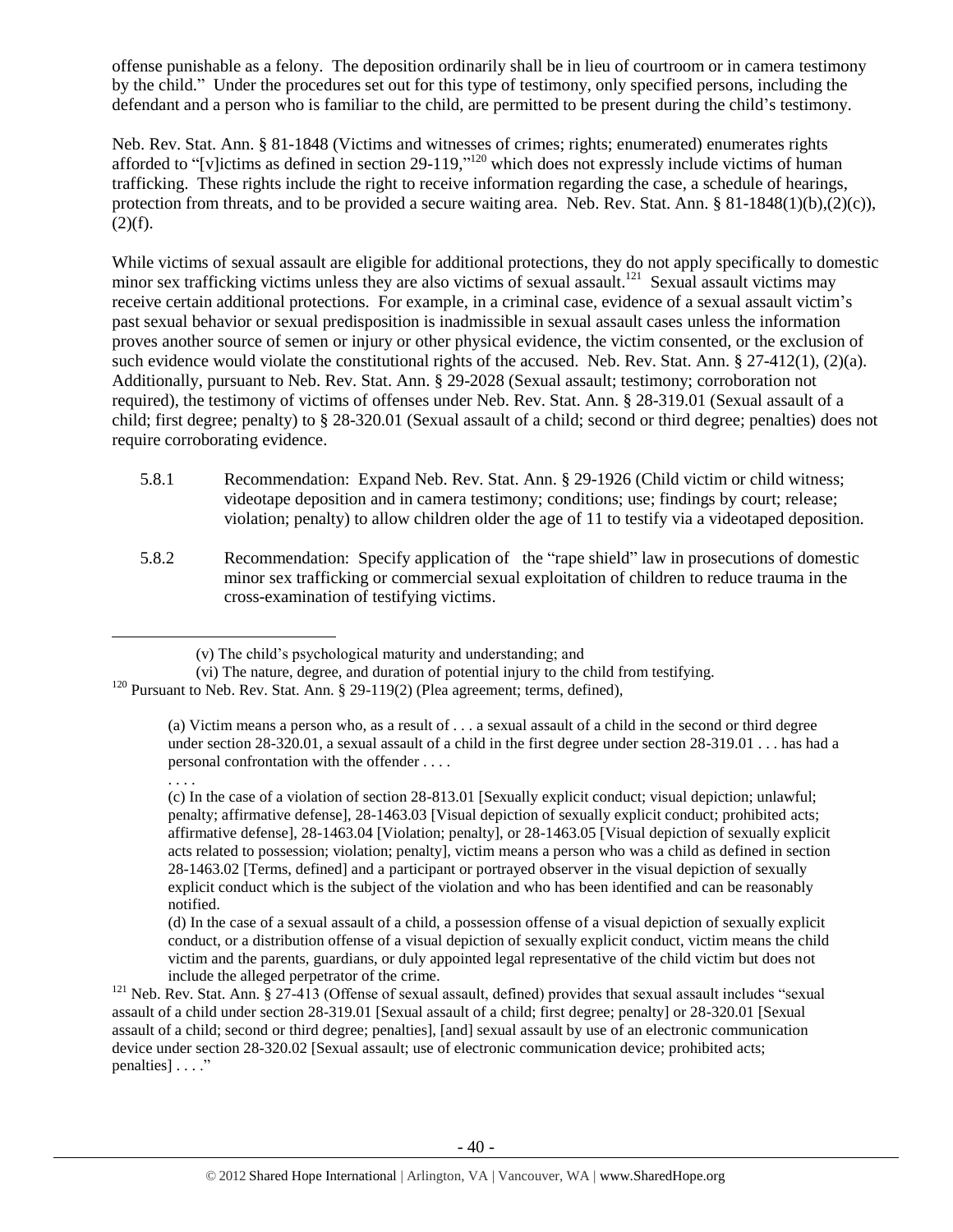*5.9 Expungement or sealing of juvenile delinquency records resulting from arrests or adjudications for prostitution-related offenses committed as a result of, or in the course of, the commercial sexual exploitation of a minor is available within a reasonable time after turning 18.*

Domestic minor sex trafficking victims can have certain juvenile criminal records sealed pursuant to Neb. Rev. Stat. Ann. § 43-2,108.01 (Sealing of records; juveniles eligible), which states,

Sections 43-2,108.01 to 43-2,108.05 apply only to persons who were under the age of eighteen years when the offense took place and, after being taken into custody, arrested, cited in lieu of arrest, or referred for prosecution without citation, the county attorney or city attorney (1) released the juvenile without filing a juvenile petition or criminal complaint, (2) offered juvenile pretrial diversion or mediation to the juvenile under the Nebraska Juvenile Code, (3) filed a juvenile court petition describing the juvenile as a juvenile described in subdivision (1), (2), (3)(b), or (4) of section 43-247 [Juvenile court; jurisdiction], (4) filed a criminal complaint in county court against the juvenile under state statute or city or village ordinance for misdemeanor or infraction possession of marijuana or misdemeanor or infraction possession of drug paraphernalia, or (5) filed a criminal complaint in county court against the juvenile for any other misdemeanor or infraction under state statute or city or village ordinance, other than for a traffic offense that may be waived.

Upon receiving notice pursuant to Neb. Rev. Stat. Ann. § 43-2,108.03(1)–(3) (Sealing of records; county attorney or city attorney; duties; motion to seal record authorized) that a juvenile arrested or brought into custody was not referred for prosecution, charges were dismissed, or the juvenile completed a diversion or mediation, Neb. Rev. Stat. Ann. § 43-2,108.03(4) states that "the government agency or court shall immediately seal all records housed at that government agency or court pertaining to the citation, arrest, record of custody, complaint, disposition, diversion, or mediation."

Neb. Rev. Stat. Ann. § 43-2,108.03(5) further states,

If a juvenile described in section 43-2,108.01 has satisfactorily completed such juvenile's probation, supervision, or other treatment or rehabilitation program provided under the Nebraska Juvenile Code or has satisfactorily completed such juvenile's diversion or sentence in county court:

(a) The court may initiate proceedings pursuant to section 43-2,108.04 [Sealing of records; notification of proceedings; order of court; hearing; notice; findings; considerations] to seal the record pertaining to such disposition or adjudication under the juvenile code or sentence of the county court; and

(b) If the juvenile has attained the age of seventeen years, the court shall initiate proceedings pursuant to section 43-2,108.04 to seal the record pertaining to such disposition or adjudication under the juvenile code or diversion or sentence of the county court, except that the court is not required to initiate proceedings to seal a record pertaining to a misdemeanor or infraction not described in subdivision (4) of section 43-2,108.01 under a city or village ordinance that has no possible jail sentence. Such a record may be sealed under subsection (6) of this section.

Neb. Rev. Stat. Ann. § 43-2,108.03(6) allows a juvenile's parent or guardian to petition the court to seal the juvenile's records where the juvenile "has satisfactorily completed diversion, mediation, probation, supervision, or other treatment or rehabilitation program provided under the Nebraska Juvenile Code or has satisfactorily completed the diversion or sentence ordered by a county court." Pursuant to Neb. Rev. Stat. Ann. § 43-2,108.04(5), (6), a court will seal a juvenile's records

(5) . . . if it finds that the juvenile has been rehabilitated to a satisfactory degree. In determining whether the juvenile has been rehabilitated to a satisfactory degree, the court may consider all of the following:

(a) The age of the juvenile;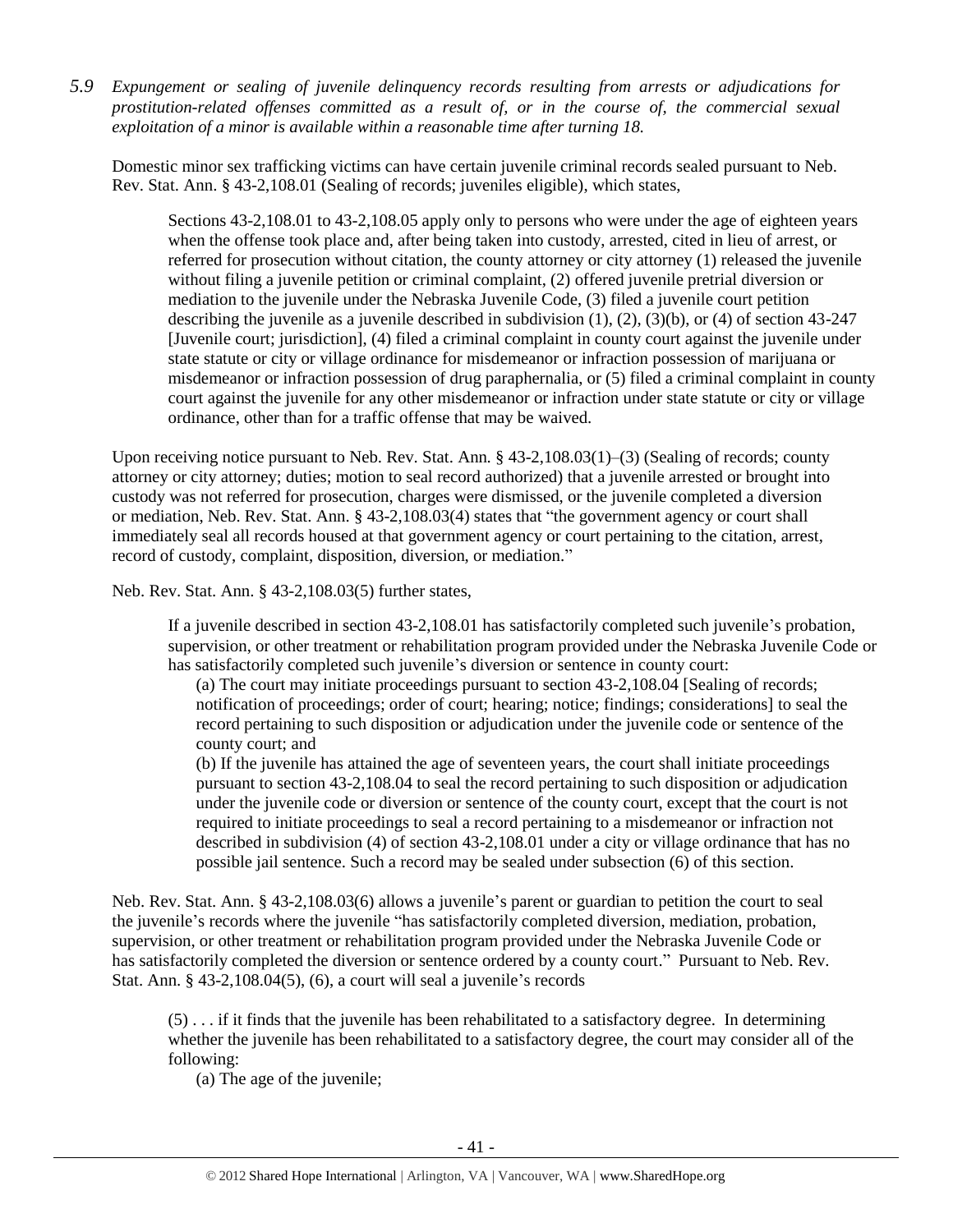(b) The nature of the offense and the role of the juvenile in the offense;

(c) The behavior of the juvenile after the disposition, adjudication, diversion, or sentence and the juvenile's response to diversion, mediation, probation, supervision, other treatment or rehabilitation program, or sentence;

(d) The education and employment history of the juvenile; and

(e) Any other circumstances that may relate to the rehabilitation of the juvenile.

(6) If, after conducting the hearing in accordance with this section, the juvenile is not found to be satisfactorily rehabilitated such that the record is not ordered to be sealed, a juvenile who is a person described in section 43-2,108.01 or such juvenile's parent or guardian may not move the court to seal the record for one year after the court's decision not to seal the record is made, unless such time restriction is waived by the court.

*5.10 Victim restitution and civil remedies for victims of domestic minor sex trafficking or commercial sexual exploitation of children (CSEC) are authorized by law.* 

Although no civil remedies are statutorily authorized for victims of Neb. Rev. Stat. Ann. § 28-831(2)<sup>122</sup> (Human trafficking; forced labor or services; prohibited acts; penalties) under the Exploited Children's Civil Remedy Act,<sup>123</sup> Nebraska does statutorily provide a civil cause of action for sex trafficked minors who were sexually exploited through child pornography. Neb. Rev. Stat. Ann. § 25-21,292 (Civil action authorized; recovery; attorney's fees and costs; injunctive relief) states,

(1) Any participant<sup>124</sup> or portrayed observer<sup>125</sup> in a visual depiction of sexually explicit conduct<sup>126</sup> or his or her parent or legal guardian who suffered or continues to suffer personal or psychological injury as a result of such participation or portrayed observation may bring a civil action against any person who knowingly and willfully (a) created, distributed, or actively acquired such visual depiction while in this state or (b) aided or assisted with the creation, distribution, or active acquisition of such visual depiction while such person or the person aided or assisted was in this state.

(2) A plaintiff who prevails in a civil action brought pursuant to the Exploited Children's Civil Remedy Act may recover his or her actual damages, which are deemed to be a minimum of one hundred fifty thousand dollars, plus any and all attorney's fees and costs reasonably associated with the civil action. In addition to all other remedies available under the act, the court may also award temporary, preliminary, and permanent injunctive relief as the court deems necessary and appropriate. (3) This section does not create a cause of action if the participant was sixteen years of age or older at

the time the visual depiction was created and the participant willfully and voluntarily participated in the creation of the visual depiction.

 $\overline{\phantom{a}}$ 

<sup>126</sup> Pursuant to Neb. Rev. Stat. Ann. § 25-21,291(10), "Sexually explicit conduct has the same meaning as in section 28-1463.02." Neb. Rev. Stat. Ann. § 28-1463.02(5) defines "sexual explicit conduct" as

(a) Real or simulated intercourse, whether genital-genital, oral-genital, anal-genital, or oral-anal between persons of the same or opposite sex or between a human and an animal or with an artificial genital; (b) real or simulated masturbation; (c) real or simulated sadomasochistic abuse; (d) erotic fondling; (e) erotic nudity; or (f) real or simulated defecation or urination for the purpose of sexual gratification or sexual stimulation of one or more of the persons involved.

<sup>. . . .</sup>

<sup>122</sup> *See supra* not[e 2.](#page-2-1)

<sup>&</sup>lt;sup>123</sup> Neb. Rev. Stat. Ann. §§ 25-21,290 to -21,296.

 $124$  Neb. Rev. Stat. Ann. § 25-21, 291(8) (Terms, defined) defines "participant" as "a child who appears in any visual depiction of sexually explicit conduct and is portrayed or actively engaged in acts of sexually explicit conduct appearing therein."

<sup>125</sup> Neb. Rev. Stat. Ann. § 25-21,291(9) (Terms, defined) defines "portrayed observer" as "a child who appears in any visual depiction where sexually explicit conduct is likewise portrayed or occurring within the child's presence or in the child's proximity."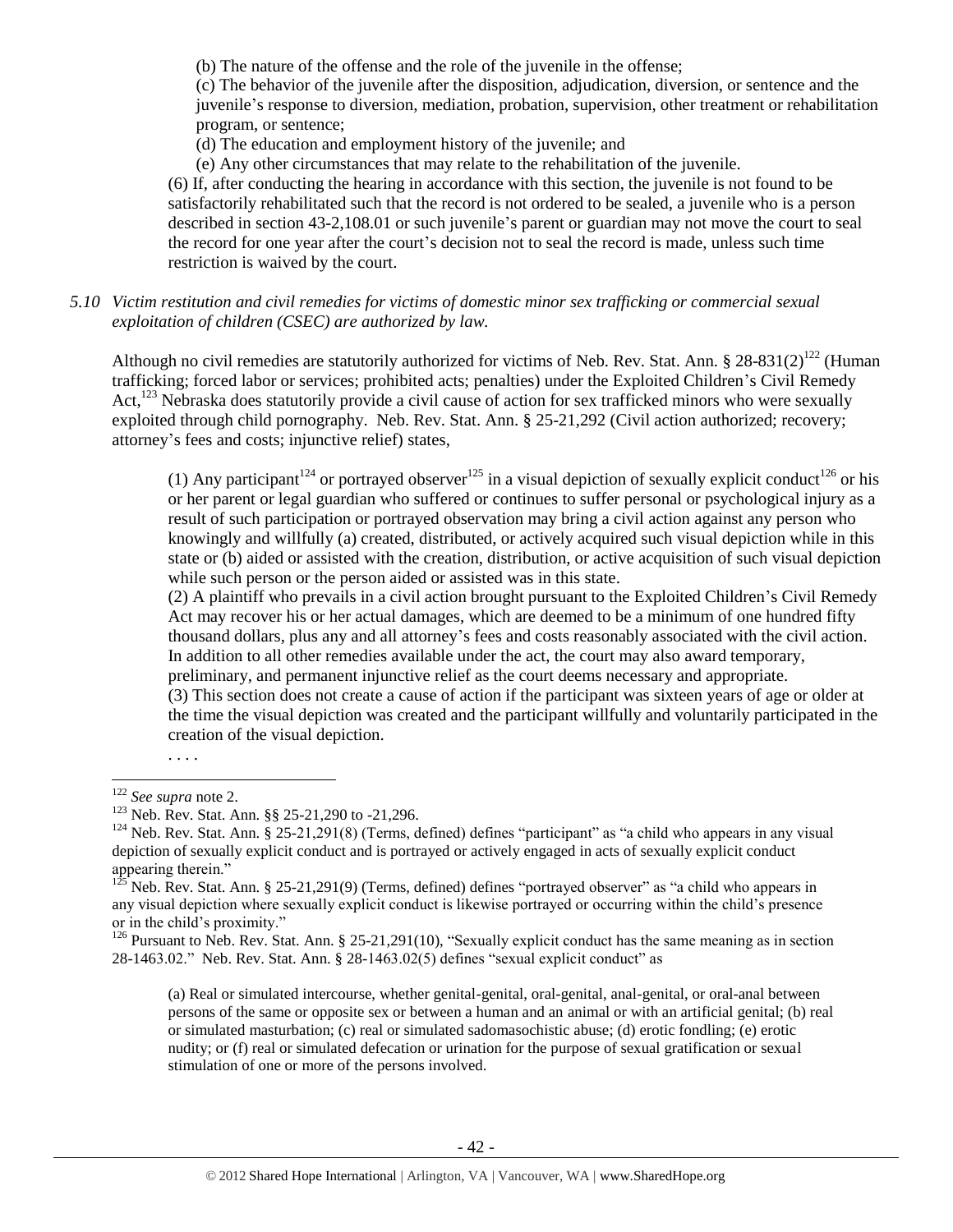Restitution may also be available to a commercially sexually exploited child. Neb. Rev. Stat. Ann. § 29-2280 (Restitution; order; when) states,

A sentencing court may order the defendant to make restitution for the actual physical injury or property damage or loss sustained by the victim as a direct result of the offense for which the defendant has been convicted. With the consent of the parties, the court may order restitution for the actual physical injury or property damage or loss sustained by the victim of an uncharged offense or an offense dismissed pursuant to plea negotiations. . . .

The court determines the amount of restitution "based on the actual damages sustained by the victim." Neb. Rev. Stat. Ann. § 29-2281. Additionally, Neb. Rev. Stat. Ann. § 29-2282 (Property damage; bodily injury; death; relief authorized) states, "If the offense results in bodily injury, the court may require payment of necessary medical care, including, but not limited to, physical or psychological treatment and therapy, and payment for income lost due to such bodily injury."

- 5.10.1 Recommendation: Amend the Exploited Children's Civil Remedy Act to include victims of domestic minor sex trafficking.
- 5.10.2 Recommendation: Amend Neb. Rev. Stat. Ann. § 29-2280 (Restitution; order; when) to make restitution mandatory in human trafficking and CSEC offenses.
- *5.11 Statutes of limitations for civil and criminal actions for child sex trafficking or commercial sexual exploitation of children (CSEC) offenses are eliminated or lengthened sufficiently to allow prosecutors and victims a realistic opportunity to pursue criminal action and legal remedies.*

Generally, felony prosecutions must be commenced within 3 years of the offense, and misdemeanor prosecutions must begin within one year and 6 months. Neb. Rev. Stat. Ann. § 29-110(1)–(2). While statutes of limitations are eliminated for some sexual offenses against children,<sup>127</sup> Neb. Rev. Stat. Ann. § 29-110(1) (Prosecutions; complaint, indictment, or information; filing; time limitations; exceptions), the statute of limitations is not eliminated for violations of Neb. Rev. Stat. Ann. § 28-831(2) (Human trafficking; forced labor or services; prohibited acts; penalties)and CSEC offenses. Neb. Rev. Stat. Ann. § 29-110(3) states,

Except as otherwise provided by law, no person shall be prosecuted for kidnapping under section 28-313, false imprisonment under section 28-314 or 28-315, child abuse under section 28-707, pandering under section 28-802, debauching a minor under section 28-805, or an offense under section 28-813, 28-813.01 [Sexually explicit conduct; visual depiction; unlawful; penalty; affirmative defenses], or 28-1463.03 [Visual depiction of sexually explicit conduct; prohibited acts; affirmative defense] when the victim is under sixteen years of age at the time of the offense (a) unless the indictment for such offense is found by a grand jury within seven years next after the offense has been committed or within seven years next after the victim's sixteenth birthday, whichever is later, or (b) unless a complaint for such offense is filed before the magistrate within seven years next after the offense has been committed or within seven years next after the victim's sixteenth birthday, whichever is later, and a warrant for the arrest of the defendant has been issued.

l

 $127$  Neb. Rev. Stat. Ann. § 29-110(7) (Prosecutions; complaint, indictment, or information; filing; time limitations; exceptions) provides, "There shall not be any time limitations for prosecution or punishment for . . . sexual assault of a child in the second or third degree under section 28-320.01 . . . or sexual assault of a child in the first degree under section 28-319.01; nor shall there be any time limitations for prosecution or punishment for sexual assault in the third degree under section 28-320 when the victim is under sixteen years of age at the time of the offense."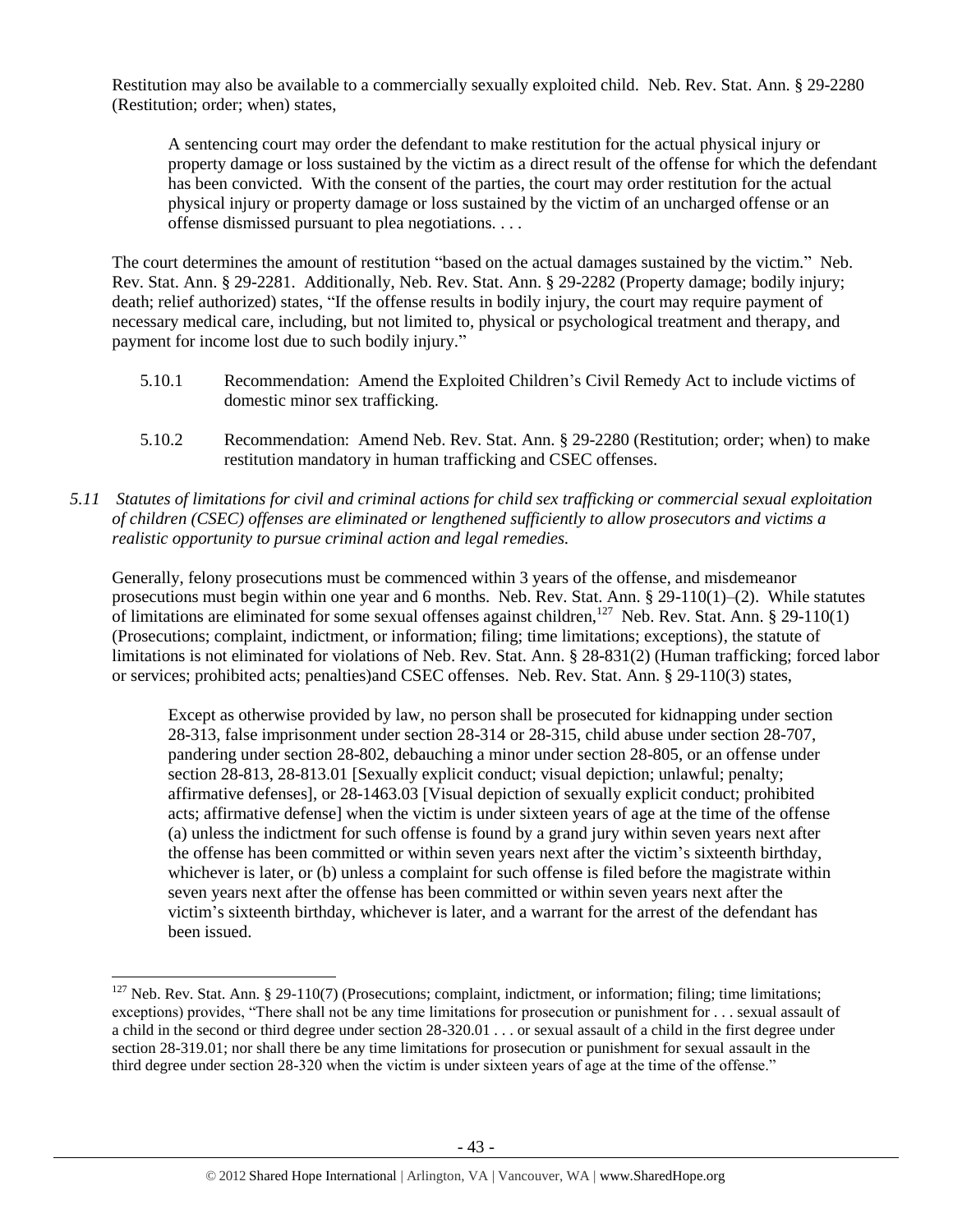To receive a civil remedy under the Exploited Children's Civil Remedy Act, Neb. Rev. Stat. Ann. § 25- 21,293 (Time for brining action; limitation) states that an action "shall be filed within three years of the later of" the conclusion of criminal prosecution of the offender, the date the victim is able to identify the offender, or the victim's 18 birthday.

5.11.1 Recommendation: Amend Neb. Rev. Stat. Ann. § 29-110 (Prosecutions; complaint, indictment, or information; filing; time limitations; exceptions) to eliminate statutes of limitations for prosecutions under Neb. Rev. Stat. Ann. § 28-831(2) (Human trafficking; forced labor or services; prohibited acts; penalties), § 28-707 (Child abuse; privileges not available; penalties) and § 28-802 (Pandering).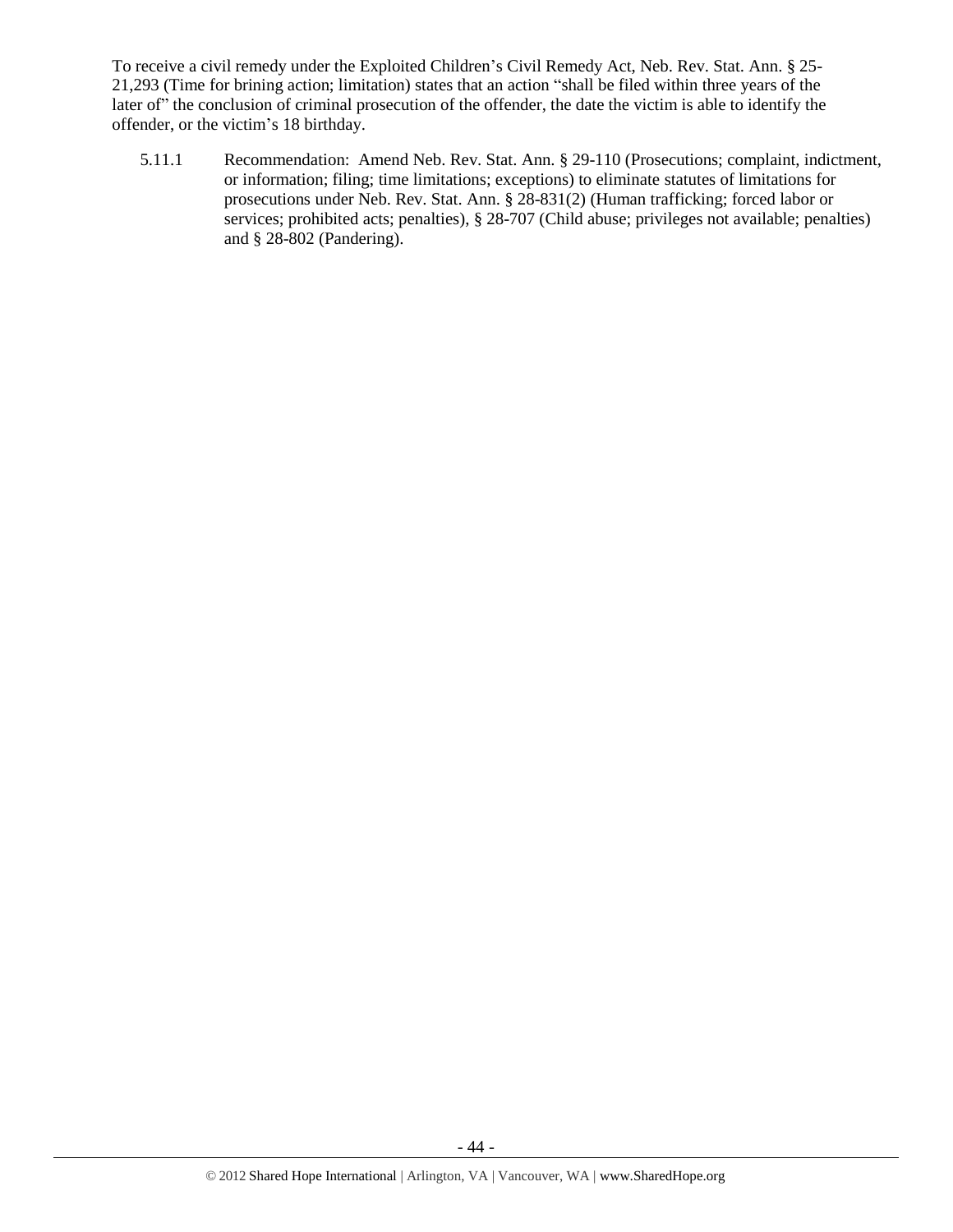#### **FRAMEWORK ISSUE 6: CRIMINAL JUSTICE TOOLS FOR INVESTIGATION AND PROSECUTIONS**

#### *Legal Components:*

- *6.1 Training on human trafficking and domestic minor sex trafficking for law enforcement is statutorily mandated or authorized.*
- *6.2 Single party consent to audiotaping is permitted in law enforcement investigations.*
- *6.3 Wiretapping is an available tool to investigate domestic minor sex trafficking.*
- *6.4 Using a law enforcement posing as a minor to investigate buying or selling of commercial sex acts is not a defense to soliciting, purchasing, or selling sex with a minor.*
- *6.5 Using the Internet to investigate buyers and traffickers is a permissible investigative technique.*
- *6.6 Law enforcement and child welfare agencies are mandated to promptly report missing and recovered children. \_\_\_\_\_\_\_\_\_\_\_\_\_\_\_\_\_\_\_\_\_\_\_\_\_\_\_\_\_\_\_\_\_\_\_\_\_\_\_\_\_\_\_\_\_\_\_\_\_\_\_\_\_\_\_\_\_\_\_\_\_\_\_\_\_\_\_\_\_\_\_\_\_\_\_\_\_\_\_\_\_\_\_\_\_\_\_\_\_\_\_\_\_\_*

#### *Legal Analysis:*

*6.1 Training on human trafficking and domestic minor sex trafficking for law enforcement is statutorily mandated or authorized.*

Neb. Rev. Stat. Ann. § 81-1402 (Nebraska Law Enforcement Training Center; created; purposes) establishes the Nebraska Law Enforcement Training Center to oversee training of law enforcement, conduct certification of law enforcement, and test law enforcement candidates "to ensure they meet pre-certification and certification requirements." Under 2012 Legislative Bill 1145 (Sec. 3),

(1) It is the intent of the Legislature that law enforcement agencies, prosecutors, public defenders, judges, juvenile detention center staff, and others involved in the juvenile justice system and the criminal justice system and other relevant officials be provided mandatory training regarding issues in human trafficking. The task force established in section 2 of this act shall work with such agencies, persons, and staff to develop a proper curriculum for the training and to determine how the training should be provided. The determination and accompanying legislative recommendations shall be made by December 1, 2012. Such training shall focus on:

(a) State and federal law regarding human trafficking;

(b) Methods used in identifying victims of human trafficking who are United States citizens and foreign nationals, including preliminary interview techniques and appropriate questioning methods; (c) Methods for prosecuting human traffickers;

(d) Methods of increasing effective collaboration with nongovernmental organizations and other relevant social service organizations in the course of investigating and prosecuting a human trafficking case;

(e) Methods for protecting the rights of victims of human trafficking, taking into account the need to consider human rights and the special needs of women and minor victims;

(f) The necessity of treating victims of human trafficking as crime victims rather than as criminals; and

(g) Methods for promoting the safety and well-being of all victims of human trafficking.

*6.2 Single party consent to audiotaping is permitted in law enforcement investigations.*

Neb. Rev. Stat. Ann. § 86-290(2)(b), (c) (Unlawful acts; penalty) permits single-party consent to audio-taping by stating,

(b) It is not unlawful under sections 86-271 to 86-295 for a person acting under color of law to intercept a wire, electronic, or oral communication when such person is a party to the communication or one of the parties to the communication has given prior consent to such interception.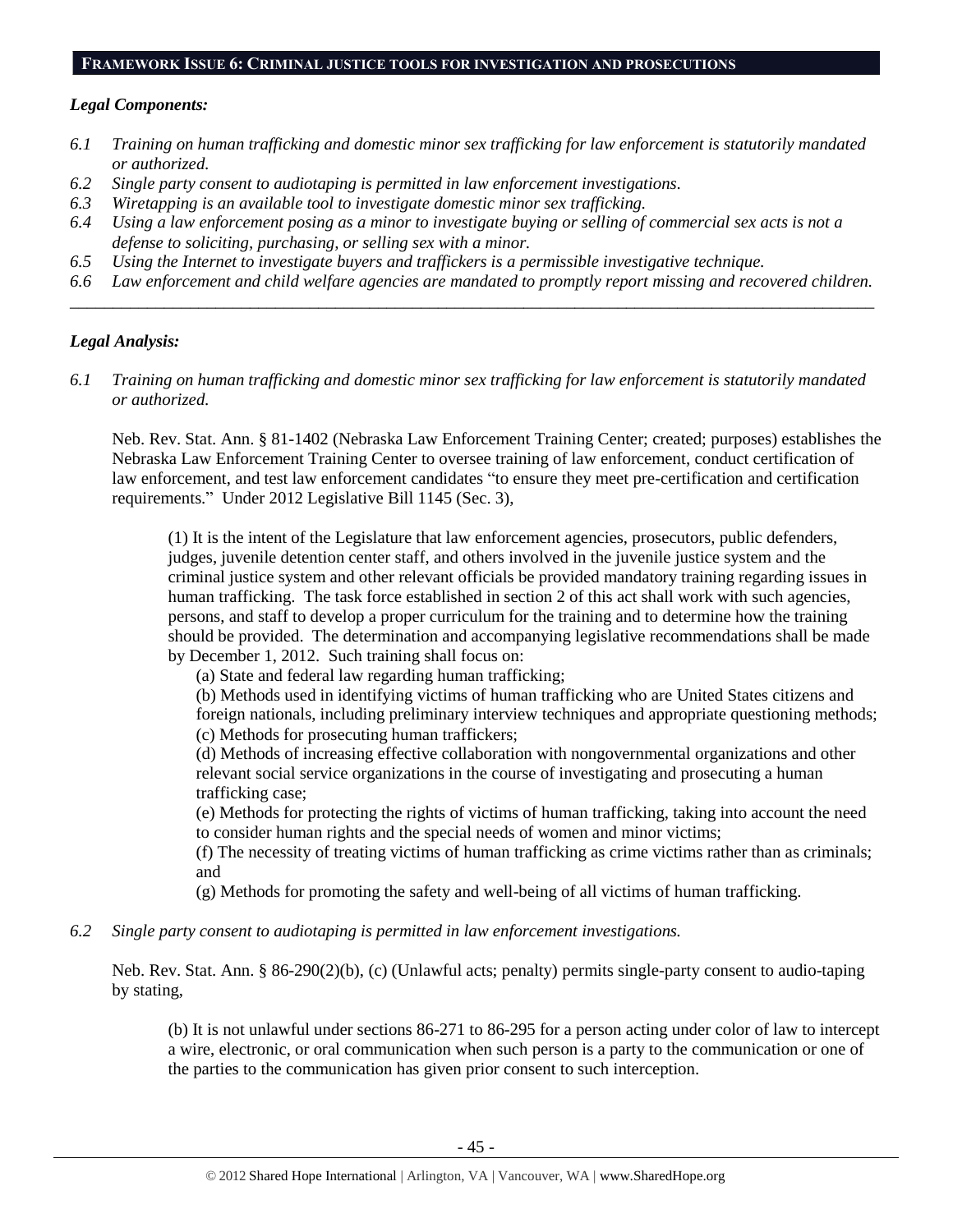(c) It is not unlawful under sections 86-271 to 86-295 for a person not acting under color of law to intercept a wire, electronic, or oral communication when such person is a party to the communication or when one of the parties to the communication has given prior consent to such interception unless such communication is intercepted for the purpose of committing any criminal or tortious act in violation of the Constitution or laws of the United States or of any state.

## *6.3 Wiretapping is an available tool to investigate domestic minor sex trafficking.*

An order authorizing wiretapping may be issued for investigations related to the sex trafficking of minors, including investigations related to child pornography, the sexual assault of a child, and the enticement of a child through the use of the Internet. Nebraska law, however, does not expressly authorize law enforcement to receive an order authorizing wiretapping in an investigation under Neb. Rev. Stat. Ann. §  $28-831(2)^{128}$  (Human trafficking; forced labor or services; prohibited acts; penalties). Neb. Rev. Stat. Ann. § 86-291 (Interception; court order) specifically states,

The Attorney General or any county attorney may make application to any district court of this state for an order authorizing or approving the interception of wire, electronic, or oral communications, and such court may grant, subject to sections 86-271 to 86-295, an order authorizing or approving the interception of wire, electronic, or oral communications by law enforcement officers having responsibility for the investigation of the offense as to which application is made, when such interception may provide or has provided evidence of the commission of the offense of murder, kidnapping, robbery, bribery, extortion, dealing in narcotic or other dangerous drugs, sexual assault of a child or a vulnerable adult, visual depiction or possessing a visual depiction of sexually explicit conduct of a child, or child enticement by means of a computer, or any conspiracy to commit any such offense.

At the same time a county attorney first makes application to the district court for an initial order authorizing or approving the interception of wire, electronic, or oral communications, the county attorney shall submit the application to the Attorney General or his or her designated deputy or assistant. Within twenty-four hours of receipt by the office of the Attorney General of the application from the county attorney, the Attorney General or his or her designated deputy or assistant, as the case may be, shall state to the district court where the order is sought his or her recommendation as to whether the order should be granted. The court shall not issue the order until it has received the recommendation or until seventy-two hours after receipt of the application from the county attorney, whichever is sooner, unless the court finds exigent circumstances existing which necessitate the immediate issuance of the order. The court may issue the order and disregard the recommendation of the Attorney General or his or her designated deputy or assistant.

- 6.3.1 Recommendation: Amend Neb. Rev. Stat. Ann. § 86-291 (Interception; court order) to include Neb. Rev. Stat. Ann. § 28-831(2) (Human trafficking; forced labor or services; prohibited acts; penalties) and all other Nebraska CSEC laws
- *6.4 Using a law enforcement posing as a minor to investigate buying or selling of commercial sex acts is not a defense to soliciting, purchasing, or selling sex with a minor.*

Nebraska's laws do not specifically permit or forbid the use of a law enforcement decoy during investigations under Neb. Rev. Stat. Ann. § 28-831(2)<sup>129</sup> (Human trafficking; forced labor or services; prohibited acts; penalties) or CSEC laws.

 $\overline{a}$ <sup>128</sup> *See supra* not[e 2.](#page-2-1)

<sup>129</sup> *See supra* not[e 2.](#page-2-1)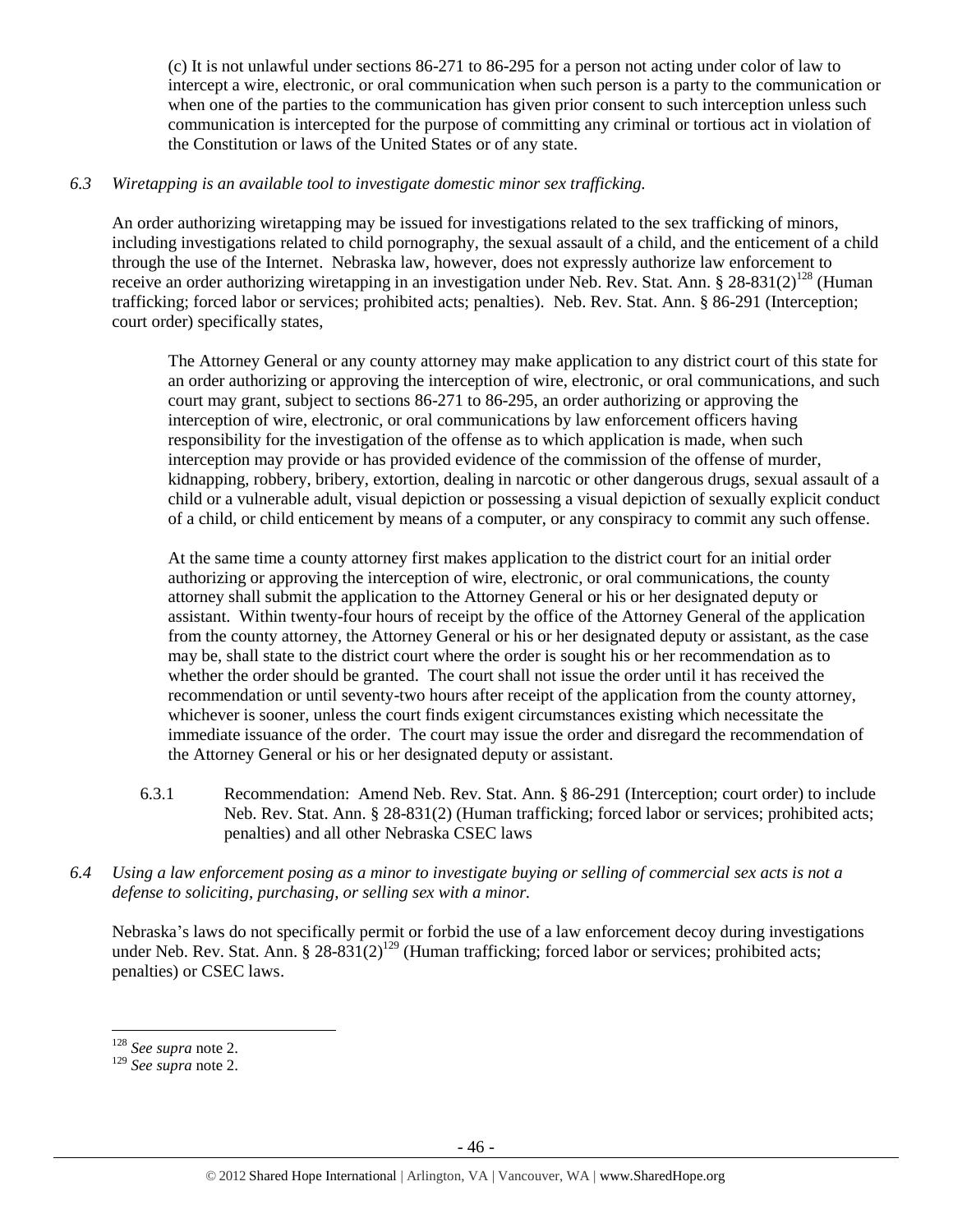6.4.1 Recommendation: Enact a law expressly permitting the use of a law enforcement decoy during the investigation or prohibiting a defense to prosecution based on the "minor" being in fact a person posing as a minor for purposes of the investigation of a violation under Neb. Rev. Stat. Ann. § 28-831(2) (Human trafficking; forced labor or services; prohibited acts; penalties) and CSEC laws.

# *6.5 Using the Internet to investigate buyers and traffickers is a permissible investigative technique.*

While neither is expressly commercial in nature, two of Nebraska's laws appear to authorize law enforcement to use the Internet in investigating buyers and traffickers.<sup>130</sup> Neb. Rev. Stat. Ann. § 28-833(1) (Enticement by electronic communication device; penalty) makes it illegal for a person to knowingly and intentionally use "an electronic communication device to contact a child under sixteen years of age or a peace officer who is believed by such person to be a child under sixteen years of age and in so doing . . . [o]ffers or solicits any indecent, lewd, or lascivious act." Similarly, Neb. Rev. Stat. Ann. § 28-320.02(1) (Sexual assault; use of electronic communication device; prohibited acts; penalties) makes it illegal for a person to knowingly

solicit, coax, entice, or lure (a) a child sixteen years of age or younger or (b) a peace officer who is believed by such person to be a child sixteen years of age or younger, by means of an electronic communication device<sup>131</sup>... to engage in an act which would be in violation of section [28-319](http://nebraskalegislature.gov/laws/statutes.php?statute=28-319) [Sexual] assault; first degree; penalty], [28-319.01](http://nebraskalegislature.gov/laws/statutes.php?statute=28-319.01) [Sexual assault of a child; first degree; penalty], or [28-320.01](http://nebraskalegislature.gov/laws/statutes.php?statute=28-320.01) [Sexual assault of a child; second or third degree; penalties] or subsection (1) or (2) of section [28-320](http://nebraskalegislature.gov/laws/statutes.php?statute=28-320) [Sexual assault; second or third degree; penalty]. . . .

The inclusion of the language "or a peace officer who is believed by such person to be a child" under 16 suggests that law enforcement may pose as a child on the Internet while investigating violations of Neb. Rev. Stat. Ann. § 28-833(1) and § 28-320.02(1).

# *6.6 Law enforcement and child welfare agencies are mandated to promptly report missing and recovered children.*

Neb. Rev. Stat. Ann. § 29-214.01(1), (4) (Missing Persons Information Clearinghouse; Nebraska State Patrol; powers and duties) establishes a Missing Persons Information Clearinghouse (Clearinghouse) to serve as a central repository for information and investigation of missing persons. Neb. Rev. Stat. Ann. § 29-214.01(2) states that the Nebraska State Patrol shall do the following:

(a) Collect, process, maintain, and disseminate information about missing persons in Nebraska through hard copy or electronic means;

. . . .

(c) Cooperate with other states and the National Crime Information Center in the exchange of information on missing persons;

(d) Maintain a statewide, toll-free telephone line, twenty-four hours a day, to receive and disseminate information related to missing persons;

(e) Maintain an Internet web site accessible to law enforcement agencies and to the public with information on missing persons and with information about the resources available through the clearinghouse. . . .

(h) Distribute through hard copy or electronic means monthly missing persons bulletins to local law enforcement agencies and to other interested individuals, agencies, and media outlets which request such information. The bulletins shall contain information on missing persons in Nebraska, including

. . . .

 $\overline{a}$ <sup>130</sup> *See supra* note[s 20,](#page-4-0) [28.](#page-6-1)

<sup>131</sup> *See supra* not[e 20.](#page-4-0)